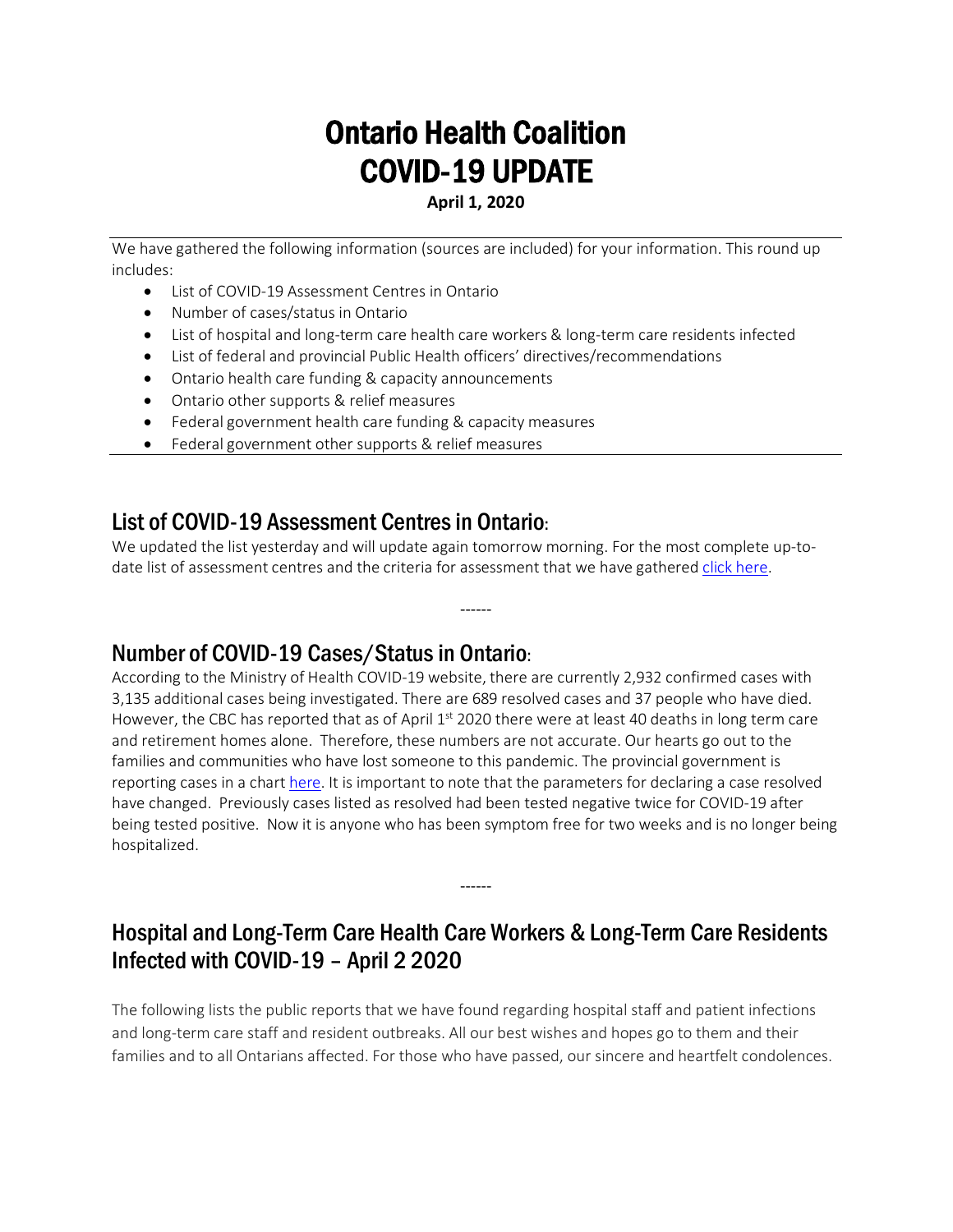NOTE: As of today, CBC reports that the Ministry of Health has provided data showing that 229 health care workers have been confirmed as having tested positive for COVID-19. We have found 198 of these as listed below by community. Everything is listed by community with updates by date and sources included.

## Province-wide

- March 28 2020- Ontario chief medical officer Dr. David Williams said 91 health-care workers in Ontario had tested positive for COVID-19 since the end of January. He said they were unable to confirm how many of those people were exposed or infected on the job at the health-care facilities.<sup>1</sup> It appears now that some homes are not testing all residents who are sick after the first three (or more) test positive. $2$
- April 2 2020- There are now 229 lab-confirmed cases in health-care workers to date. The Ministry of Health provided the data on Wednesday in response to an inquiry from CBC News. It reveals 9.6 per cent of the province's 2,392 confirmed COVID-19 cases involve physicians, nurses, paramedics, personal support workers, long-term care home staff and members of other healthcare professions. Provincial officials did not provide a breakdown of Ontario's confirmed cases involving health-care workers by specific roles, transmission source or region.<sup>3</sup>

## Almonte

- March 30 2020- The Leeds, Grenville and Lanark District Health Unit said it was monitoring a novel coronavirus outbreak at a long-term care home in Almonte, southwest of Ottawa. Three residents and one staff member at Almonte Country Haven have tested positive for COVID-19.4
- March 31 2020- The Leeds, Grenville and Lanark District Health Unit reported that a man living at the Almonte Country Haven Home had died from COVID-19 infection.<sup>5</sup>
- April 1 2020- Three residents of Anson Place Care Centre have died of COVID-19. The Haldimand-Norfolk Health Unit said that twelve staff members and 11 residents of Anson Place, including the three deceased, tested positive for the disease.<sup>6</sup>

<sup>1</sup> CBC News staff. *151 new COVID-19 cases in Ontario as province cracks down on price gouging, large gatherings.* CBC News. March 28 2020. https://www.cbc.ca/news/canada/toronto/151-new-covid-19-cases-in-ontario-asprovince-cracks-down-on-price-gouging-large-gatherings-1.5513554

<sup>2</sup> Lindsay *Advocate Q & A with health unit: Pinecrest Nursing Home challenged by small size in COVID-19 outbreak*, March 26, 2020. https://lindsayadvocate.ca/q-a-with-health-unit-pinecrest-nursing-home-challenged-by-small-sizein-covid-19-outbreak/

<sup>3</sup> Pelley, Lauren. *Health-care workers make up 1 in 10 known cases of COVID-19 in Ontario.* CBC News. April 2 2020. https://www.cbc.ca/news/canada/toronto/health-care-workers-make-up-1-in-10-known-cases-of-covid-19-inontario-1.5518456

<sup>4</sup> Mazur, Alexandra. *3 residents, 1 staff member test positive for COVID-19 in Almonte, Ont., long-term care home.* Global News. March 30 2020. https://globalnews.ca/news/6749708/almonte-long-term-care-home-covid-19-casesmarch-30/

<sup>5</sup> Pringle, Josh. *Two deaths in Leeds, Grenville & Lanark linked to COVID-19.* Ottawa CTV News. March 31 2020. https://ottawa.ctvnews.ca/two-deaths-in-leeds-grenville-lanark-linked-to-covid-19-1.4876791

<sup>6</sup> Antonacci, J.P. *Three COVID-19 deaths at Hagersville long-term care home.* The Hamilton Spectator. April 1 2020. https://www.thespec.com/news/hamilton-region/2020/04/01/three-covid-19-deaths-at-hagersville-longterm-care-

home.html?utm\_source=facebook&source=the%20hamilton%20spectator&utm\_medium=SocialMedia&utm\_camp aign=&utm\_campaign\_id=&utm\_content=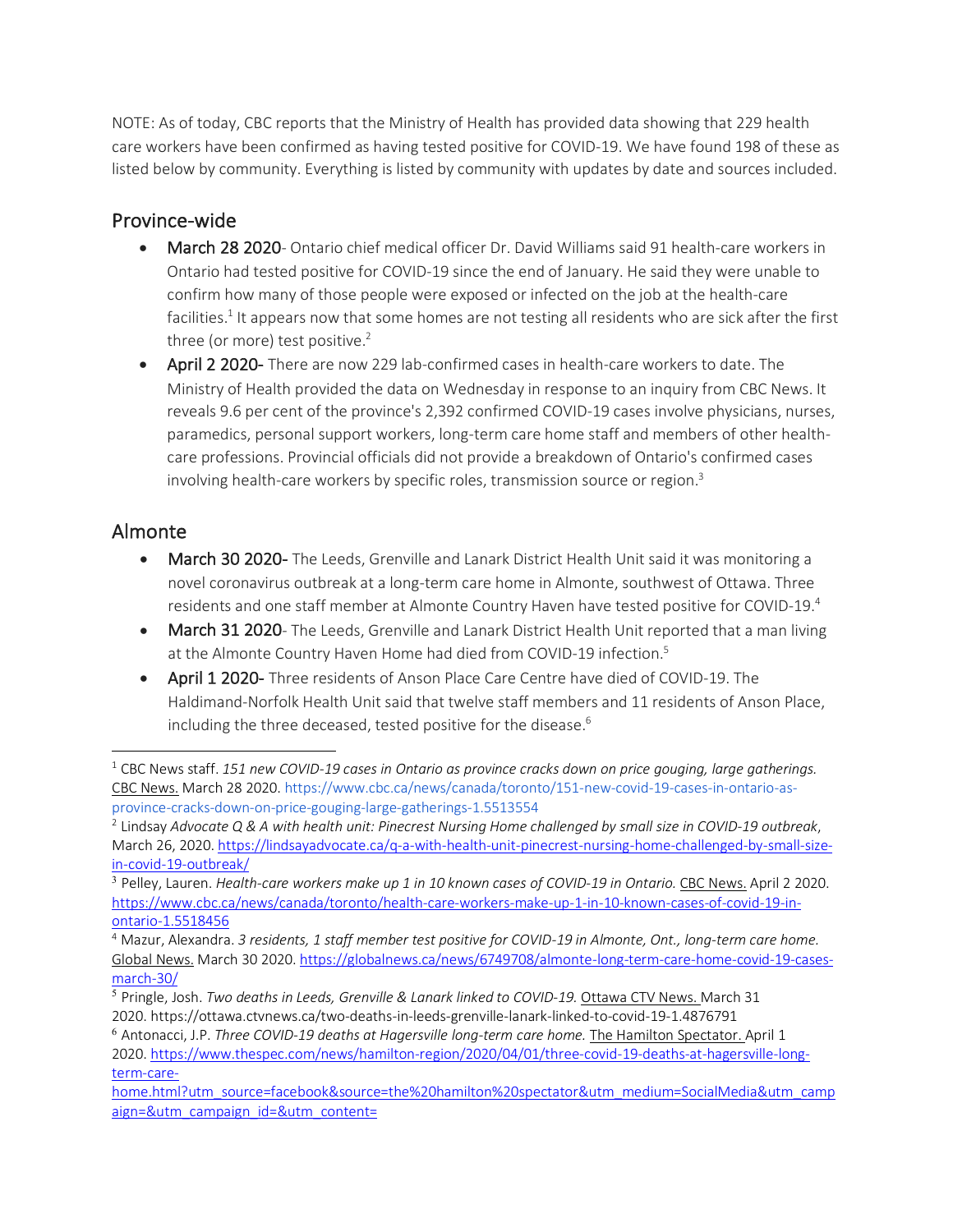### Bobcaygeon

- March 20 2020- Three residents of a long-term care home in the village of Bobcaygeon northeast of Lindsay, two men, ages 89 and 61 and a 94-year-old woman, had tested positive for COVID-19. Late Friday afternoon, Dr. Lynn Noseworthy, medical officer of health for the Haliburton, Kawartha, Pine Ridge District Health Unit, said the residents live at Pinecrest Nursing Home $^7$
- March 26 2020- Fourteen employees of Pinecrest Nursing Home in Bobcaygeon had tested positive for COVID-19. Two residents died; one on Tuesday March 24, and one on Wednesday March 25. Sixteen more staff and thirty-five more residents were also showing symptoms. Test results for the sixteen staff were pending. It was not clear how many residents or staff may have had COVID-19 because testing was limited only to residents and staff who showed symptoms.<sup>8</sup>
- March 29 2020- Seven more Pinecrest residents had died over the weekend as of Sunday evening (March 29), according to Dr. Michelle Snarr, the facility's medical director, and Dr. Steve Oldridge, a local doctor also treating the residents. All were presumed to have died of COVID-19. A total of 17 staff members had tested positive as of Sunday March 29, with more results pending.<sup>9</sup>
- March 31 2020- Pinecrest Nursing Home confirmed that three more Pinecrest residents had died, as well as a volunteer who visited her husband every day. A total of 24 staff members had tested positive as of March 31, with ten results still pending.<sup>10</sup>
- April 1 2020- Two more residents of Pinecrest Nursing Home died.<sup>11</sup>

### Carleton Place

• April 2 2020- The Leeds, Grenvile and Lanark District Health Unit reported an outbreak at Stoneridge Manor, a long-term care facility in Carleton Place (southwest of Ottawa). They the virus was confirmed in one of its staff members, who is at home in isolation.<sup>12</sup>

### Chatham-Kent

<sup>7</sup> Davis, Greg. *3 new COVID-19 cases confirmed at Bobcaygeon, Ont. long-term care home: health unit.* Global News. March 20 2020. https://globalnews.ca/news/6709951/new-covid-19-cases-confirmed-long-term-care-unit/

<sup>8</sup> *COVID-19 outbreak at Pinecrest Nursing Home in Bobcaygeon the largest in Ontario.* KawarthaNow. March 27 2020. https://kawarthanow.com/2020/03/27/covid-19-outbreak-at-pinecrest-nursing-home-in-bobcaygeon-thelargest-in-ontario/

<sup>9</sup> Grant, Kelly, and Mahoney, Jill. *Nine residents die, 34 staff suffer symptoms as coronavirus devastates Bobcaygeon, Ont. nursing home.* The Globe and Mail. March 29 2020. https://www.theglobeandmail.com/canada/article-covid-19-kills-nine-infects-34-staff-at-bobcaygeon-nursing-home/

<sup>10</sup> Gollum, Mark. *3 more seniors die, leaving Ontario cottage community shocked by COVID-19 outbreak in nursing home.* CBC News. March 31 2020. https://www.cbc.ca/news/canada/toronto/coronavirus-outbreak-pinecrestnursing-home-bobcaygeon-1.5515543

<sup>11</sup> *Coronavirus: 2 more residents at Bobcaygeon, Ont., nursing home die, 15 dead in total.* Global News. April 1 2020. https://globalnews.ca/news/6764236/coronavirus-pinecrest-nursing-home-bobcaygeon/

<sup>&</sup>lt;sup>12</sup> Mazur, Alexandra. *Staff member diagnosed with COVID-19 at Carleton Place, Ont., long-term care home. Global* News. April 2 2020. https://globalnews.ca/news/6768280/coronavirus-carleton-place-care-home/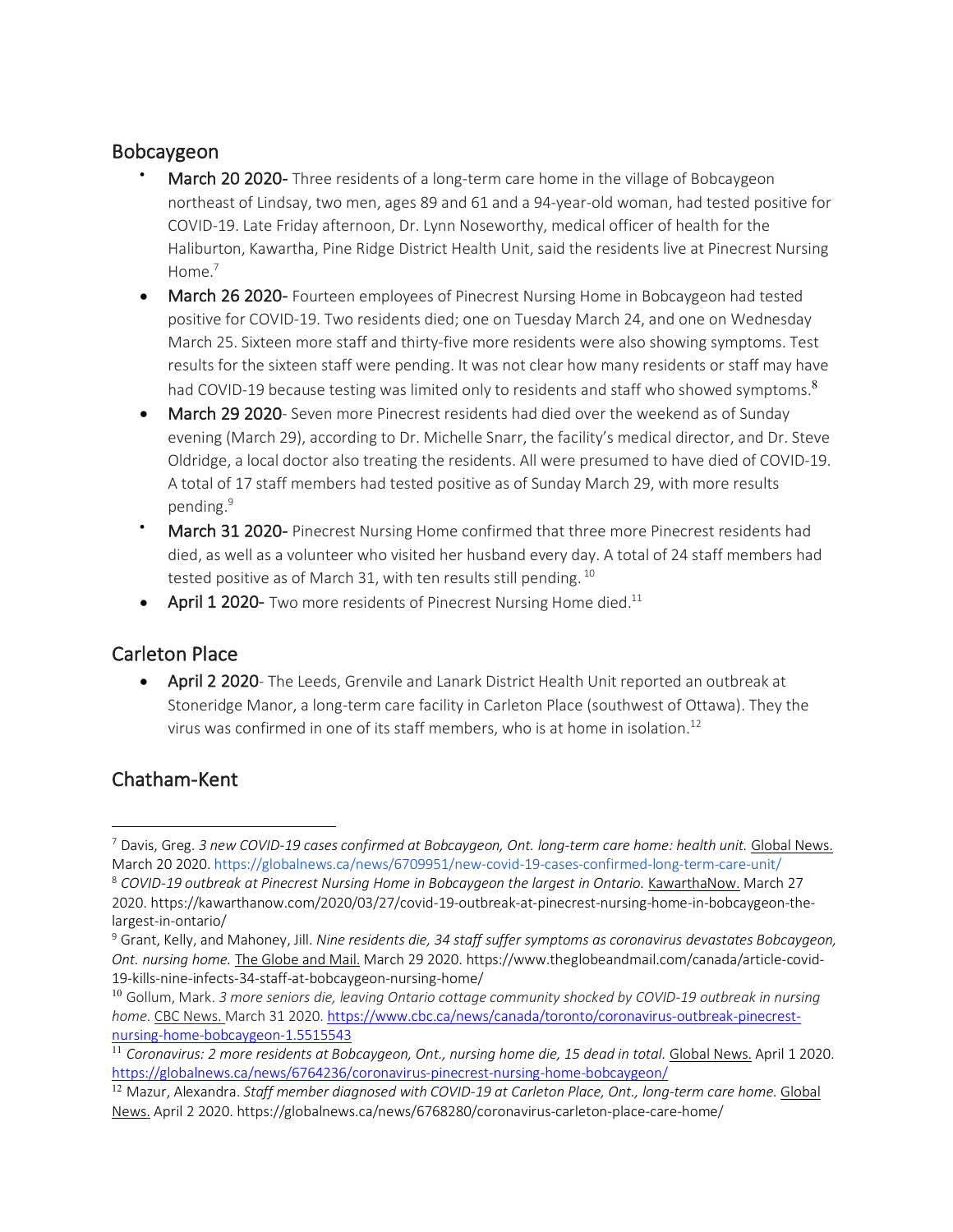• March 30 2020- Lori Marshall, president and CEO at the Chatham-Kent Health Alliance hospitals, said that 100 staff and 17 physicians were currently on self-isolation at home.<sup>13</sup>

## Grey Bruce

- March 31 2020- According to the March 31 Grey Bruce Health Unit's situation report there was a new case of a female health care worker in her 30s.<sup>14</sup>
- April 1 2020- As per the April 1 Grey Bruce Health Unit's situation report, a male health care provider in his 60s has also been confirmed to have COVID-19 and is self-isolating at home. They report a total of three cases in health care providers.<sup>15</sup>

## Guelph

 $\overline{a}$ 

- March 24 2020- Wellington-Dufferin-Guelph Public Health said two employees at Guelph General Hospital (GGH) contracted COVID-19. Hospital officials said they were both self-isolating at home.16
- March 26 2020- Four health care workers at Guelph General Hospital (including the two identified on March 24) and 1 patient were infected and more are expected, said Marianne Walker, CEO of GGH. GGH and Wellington-Dufferin-Guelph Public Health declared an outbreak of COVID-19 on a medical ward (4E) at the hospital.<sup>17</sup>
- April 1 2020- Wellington-Dufferin-Guelph Public Health has declared a COVID-19 outbreak at Guelph's Homewood Health Centre, a mental health and addictions facility. As of Wednesday afternoon, two staff members and one patient tested positive.<sup>18</sup>

## Haldimand and Norfolk

• March 29 2020- A resident from Anson Place, retirement and long-term care facility in Hagersville, was the area's first death due to the novel coronavirus. The Haldimand-Norfolk Health Unit said that the person had died after being admitted to West Haldimand Hospital in Hagersville.<sup>19</sup>

<sup>14</sup> Learment, Frances. *Local COVID-19 case reported in health-care worker.* Shoreline Beacon Times. April 1 2020. https://www.shorelinebeacon.com/news/local-news/local-covid-19-case-reported-in-health-care-worker-2 <sup>15</sup> *Situation Report #15: COVID-19.* Grey Bruce Health Unit. April 1 2020.

<sup>16</sup> Carty, Matt. *Coronavirus: 2 Guelph General Hospital employees test positive for COVID-19. Global News*. March 24 2020. https://globalnews.ca/news/6725790/coronavirus-guelph-general-hospital-employees/

<sup>13</sup> CBC staff. *CBC Windsor's March 30 COVID-19 update: 44 confirmed cases.* CBC News. March 30 2020. https://www.cbc.ca/news/canada/windsor/covid19-windsor-essex-march-25-1.5514532

https://www.publichealthgreybruce.on.ca/Portals/0/Topics/InfectiousDiseases/COVID19/Situation\_Report.pdf

<sup>17</sup> GuelphToday staff. *Outbreak of COVID-19 declared on Guelph General Hospital ward.* GuelphToday. March 26 2020. https://www.guelphtoday.com/local-news/outbreak-of-covid-19-declared-on-guelph-general-hospital-ward-2203234

<sup>&</sup>lt;sup>18</sup> Carty, Matt. *COVID-19 outbreak declared at Guelph's Homewood Health Centre.* Global News. April 1 2020. https://globalnews.ca/news/6764345/covid-19-outbreak-guelph-homewood/

<sup>19</sup> Simcoe Reformer staff. *UPDATE: 23 positive COVID-19 cases, one death in Haldimand and Norfolk.* Simcoe Reformer. March 29 2020. https://www.simcoereformer.ca/news/local-news/update-23-positive-covid-19-cases-inhaldimand-and-norfolk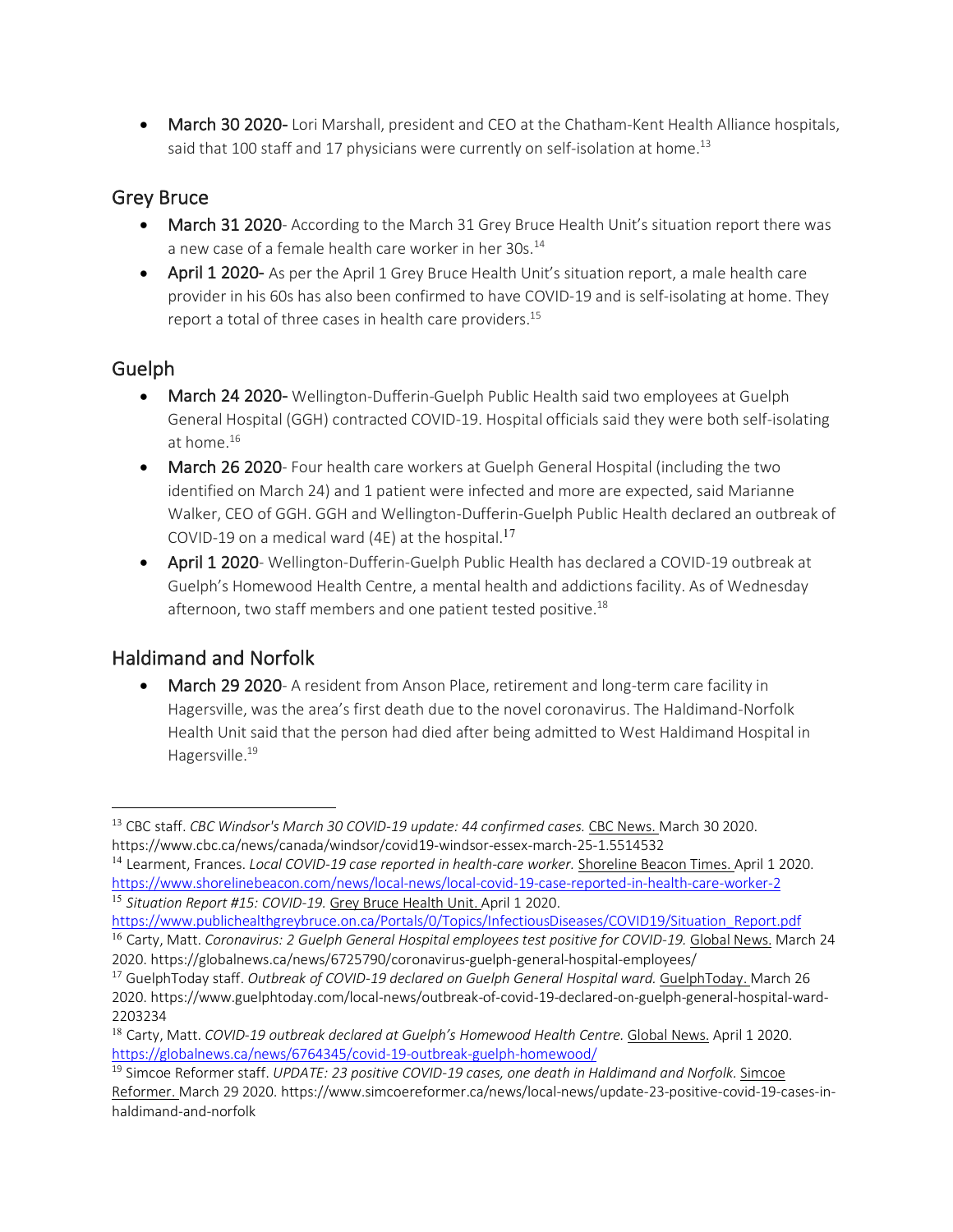• March 31 2020- Two more residents have died and eleven have tested positive for COVID-19 at Anson Place Care Centre, as confirmed by the home.<sup>20</sup>

## Hamilton/Burlington

- March 11 2020- A 32-year-old radiation oncologist with the Hamilton Health Sciences' Juravinski Cancer Centre went into self-isolation in Burlington after testing for COVID-19.<sup>21</sup> She had recently returned from Hawaii. Her husband, a surgeon at St. Joseph's Healthcare, tested negative.<sup>22</sup>
- March 21 2020- Hamilton Public Health has declared a coronavirus outbreak at Heritage Green Nursing Home in Stoney Creek on Saturday March 21. The nursing home confirmed two cases: an 80-year-old resident reported on Wednesday March 18, and a 55-year-old resident confirmed on Thursday March 19.23
- March 24 2020- The 80-year-old Heritage Green Nursing Home resident passed away.<sup>24</sup>
- March 26 2020- A dialysis nurse at St. Joseph's Healthcare and Hamilton General Hospital tested positive for COVID-19. <sup>25</sup>
- March 28 2020- A case reported March 28 was a nurse who worked at McMaster Children's Hospital, according to a spokesperson for Hamilton Health Sciences.<sup>26</sup>
- March 31 2020- At Heritage Green Nursing Home, there three confirmed cases among residents so far, including the one who died. Another 17 residents are ill Kelly Anderson, a spokeswoman for the city of Hamilton, said. Ten staff members at the home are also sick, with one confirmed case of COVID-19. All symptomatic residents and employees will be tested, she said.<sup>27</sup>

## Kingston, Frontenac, Lennox and Addington

 <sup>20</sup> Craggs, Samantha. *3 deaths and 11 confirmed COVID-19 cases at Hagersville long-term care home.* CBC News. March 31 2020. https://www.cbc.ca/news/canada/hamilton/anson-place-1.5516714

<sup>21</sup> Mitchell, Don. *Coronavirus: Physician tested positive for COVID-19 says Hamilton public health*. Global News. March 11 2020. https://globalnews.ca/news/6660378/coronavirus-physician-tests-positive-for-covid-19-sayshamilton-public-health/

<sup>22</sup> Frketich, Joanna. *COVID-19: Two more coronavirus cases found in Hamilton and Halton.* The Hamilton Spectator. March 13 2020. https://www.thespec.com/news-story/9904639-covid-19-two-more-coronavirus-cases-found-inhamilton-and-halton/

<sup>&</sup>lt;sup>23</sup> Zamperin, Rick. *Coronavirus outbreak declared at Hamilton nursing home* Global News. March 21 2020. https://globalnews.ca/news/6713474/hamilton-heritage-green-nursing-home-coronavirus/

<sup>24</sup> Mitchell, Don. *Coronavirus: 80-year-old from nursing home Hamilton's first COVID-19 fatality, says city.* Global News. March 24 2020. https://globalnews.ca/news/6726417/hamilton-coronavirus-death/

<sup>&</sup>lt;sup>25</sup> Frketich, Joanna. *Dialysis nurse at St. Joseph's and Hamilton General has COVID-19.* The Hamilton Spectator. March 27 2020. https://www.thespec.com/news-story/9917165-dialysis-nurse-at-st-joseph-s-and-hamilton-generalhas-covid-

<sup>19/?</sup>utm\_source=twitter&source=thespec&utm\_medium=socialmedia&utm\_campaign=&utm\_campaign\_id=&utm\_ content=

<sup>&</sup>lt;sup>26</sup> Buist, Steve. *Hamilton sees biggest one-day increase in cases since the start of the COVID-19 pandemic. The* Hamilton Spectator. March 29 2020. https://www.thespec.com/news-story/9918691-hamilton-sees-biggest-oneday-increase-in-cases-since-the-start-of-the-covid-19-pandemic/

<sup>27</sup> *COVID-19: Ontario reports 260 more COVID-19 cases.* The North Bay Nugget. March 31 2020. https://www.nugget.ca/news/local-news/ontario-reports-260-more-covid-19-cases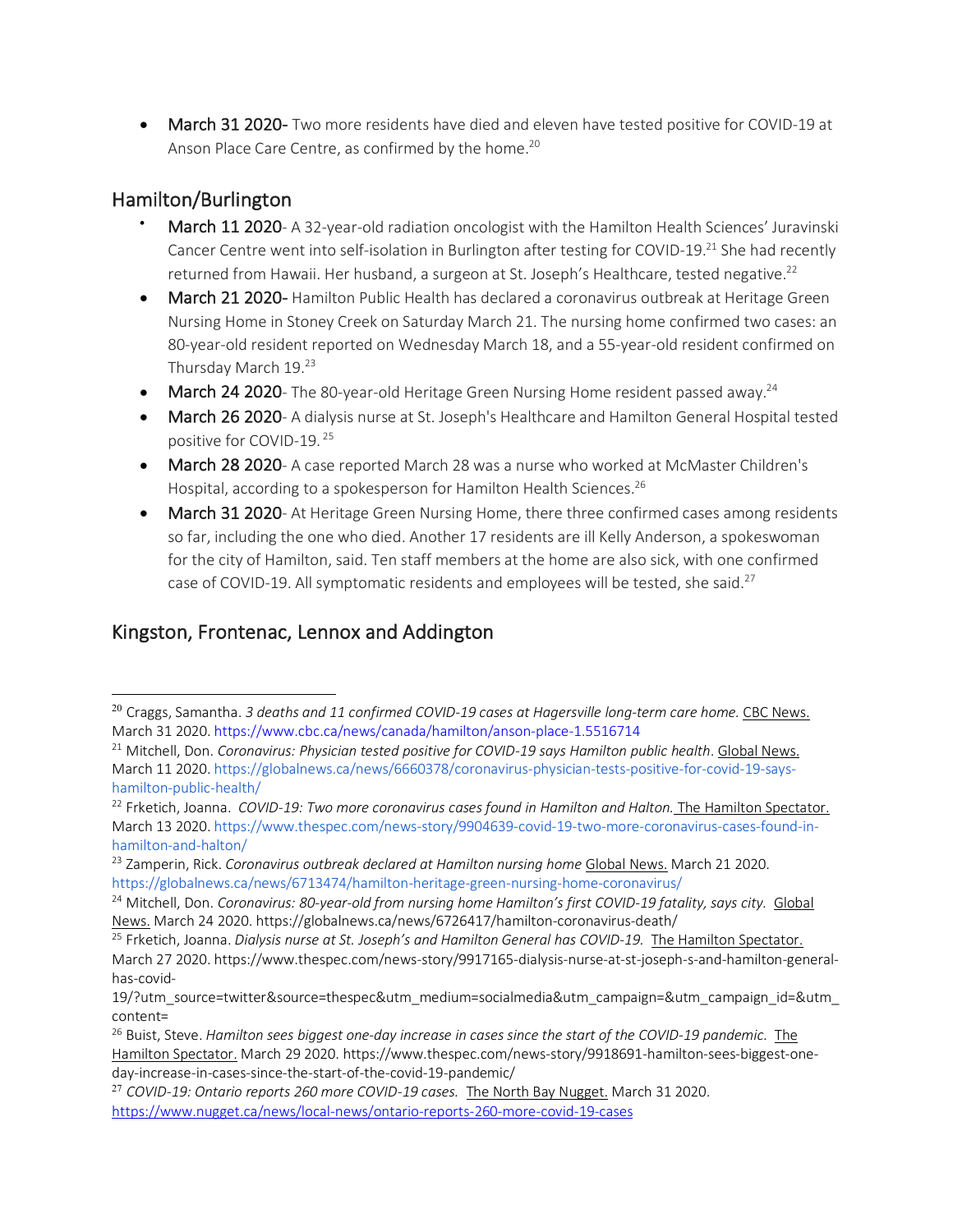- March 25 2020- Lakelands Family Health Team, based in Northbrook, Ont., in Addington Highlands, was forced to close its doors after a health care worker at their centre was diagnosed with COVID-19. Kingston, Frontenac, Lennox and Addington Public Health said that one other health care clinic in their catchment area had a health care professional diagnosed with COVID-19 and had closed, but they would not be identifying it. $^{28}$
- March 30 2020- KFL&A Public Health said at least three cases were found in health-care workers, including one at a family health clinic in Northbrook, Ont., and another at Kingston General Hospital. It is unclear where the third health-care worker is employed.<sup>29</sup>
- March 30 2020- A health care worker at Verona Medical Clinic near Kingston made her diagnosis public. She started noticing symptoms on March 19, and posted her positive diagnosis on Facebook on March 25.30
- March 30 2020- Two health care workers at Providence Care Hospital have tested positive for coronavirus, as announced by the hospital in a press release Monday evening (March 30). All staff and patients who have had close-contact with the infected workers, who will now be quarantining for  $14$  days.<sup>31</sup>

## Kitchener-Waterloo

- March 19 2020- Region of Waterloo Public Health has confirmed an employee at St. Mary's, a female in her 20s, has tested positive for COVID-19 and is self-isolating at home.32
- March 21 2020- More than 50 nurses at St. Mary's General Hospital in Kitchener were exposed to a patient who tested positive on Thursday March 19, and the six staff who demonstrated symptoms were referred to public health for "fast track testing".<sup>33</sup>
- March 23 2020- Grand River Hospital confirmed that two of its staff members tested positive for  $COVID-19.<sup>34</sup>$

<sup>28</sup> Mazur, Alexandra, and Krause, Kraig. *Health care professionals at 2 clinics test positive for COVID-19 in KFL&A region.* Global News. March 25 2020. https://globalnews.ca/news/6730168/ontario-health-workers-test-positivecovid-19/

<sup>&</sup>lt;sup>29</sup> Mazur, Alexandra. *Kingston COVID-19 numbers more than double over the weekend, rising from 17 to 35. Global* News. March 30 2020. https://globalnews.ca/news/6749839/kingston-covid-19-numbers-march-30/

<sup>30</sup> Shaw, Megan. *Eastern Ontario health care worker opens up about COVID-19 diagnosis.* Ottawa CTV News. March 30 2020. https://ottawa.ctvnews.ca/eastern-ontario-health-care-worker-opens-up-about-covid-19-diagnosis-1.4874735

<sup>&</sup>lt;sup>31</sup> Mazur, Alexandra. 2 health-care workers at Providence Care Hospital test positive for COVID-19. Global News. March 30 2020. https://globalnews.ca/news/6753880/health-care-providence-care-covid-19/

<sup>32</sup> Banger, Chase. *New COVID-19 case worked at St. Mary's General Hospital: Public Health.* Kitchener CTV News. March 19 2020. https://kitchener.ctvnews.ca/new-covid-19-case-worked-at-st-mary-s-general-hospital-publichealth-1.4859616

<sup>33</sup> Thomson, Chris. *Dozens of nurses exposed to COVID-19 at St. Mary's Hospital: ONA* CTV News Kitchener. March 21 2020. https://kitchener.ctvnews.ca/dozens-of-nurses-exposed-to-covid-19-at-st-mary-s-hospital-ona-1.4862996 <sup>34</sup> Banger, Chase. *Grand River Hospital staff members test positive for COVID-19.* Kitchener CTV News. March 23 2020. https://kitchener.ctvnews.ca/grand-river-hospital-staff-members-test-positive-for-covid-19-1.4864432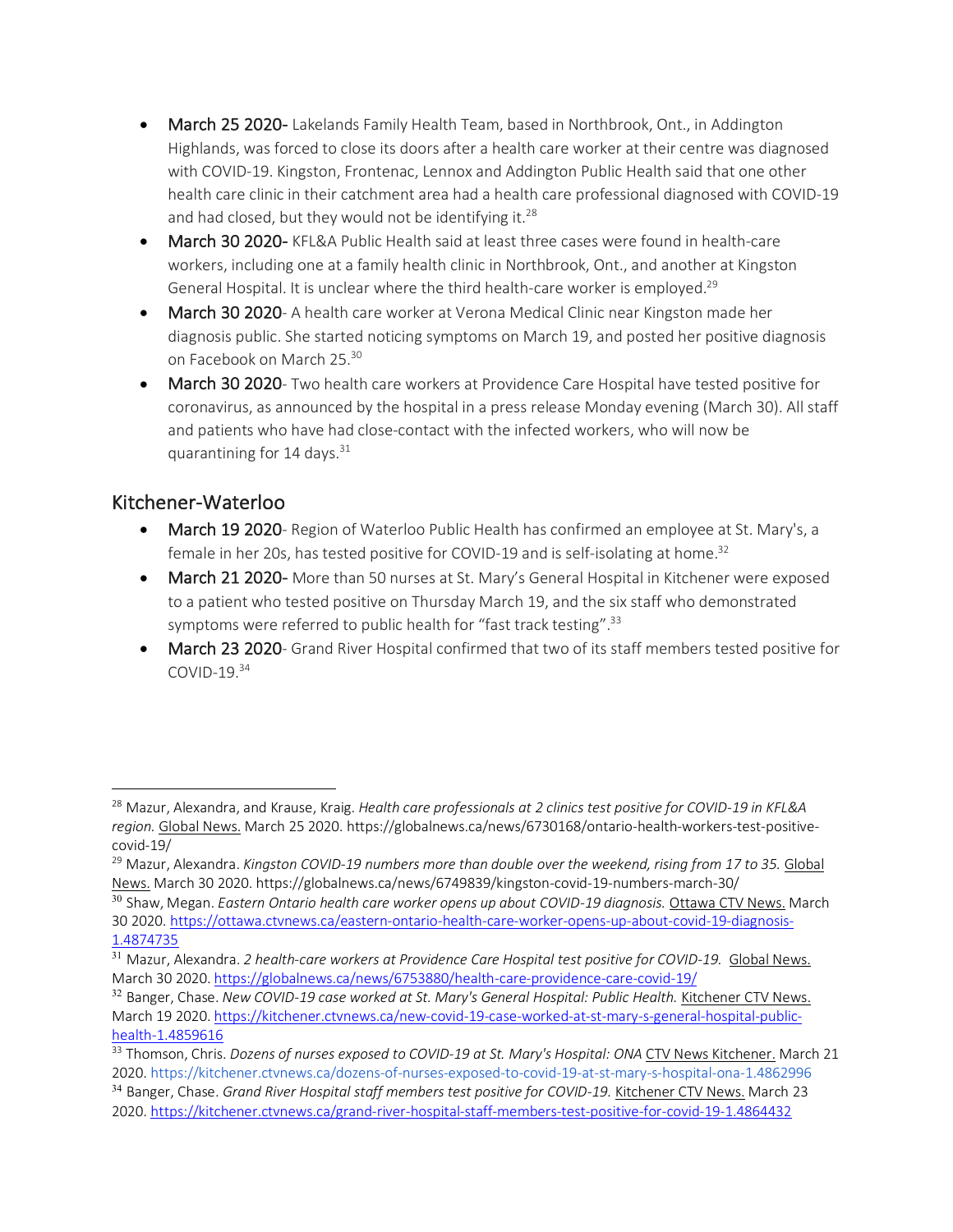- March 31 2020- A non-resident care staff member at Sunnyside Home long-term care was confirmed to have contracted COVID-19, according to Waterloo Region.<sup>35</sup>
- April 1 2020- The chief operating officer with Highview Residences tells 570 NEWS two residents in Blair Creek House in Kitchener have tested positive.<sup>36</sup>
- April 2 2020- Region of Waterloo Public Health confirmed cases in one resident at Forest Heights Revera in Kitchener, and one staff member each at St. Luke's Place in Cambridge and The Village at University Gates in Waterloo.<sup>37</sup>

#### London

- March 14 2020- A London woman who works in health care and has no history of travel tested positive for COVID-19. The Middlesex London Health Unit (MLHU) said the London patient is in her 50s and does not work at a hospital. For privacy reasons, officials would not say where she works or what she does.<sup>38</sup>
- March 20 2020- Public health officials in London announced that a primary health care worker at Strathroy Medical Clinic was Middlesex-London's second case. She went into isolation.<sup>39</sup>
- March 20 2020- London-area public health officials announced a nurse in her 20s at London Health Sciences Centre's University Hospital tested positive for the virus after returning from a trip to Las Vegas. She was in self-isolation. Several of her colleagues were also sent home for isolation as a precaution.<sup>40</sup>
- **March 29 2020** One of six new cases announced Sunday March 29 in the London Region was in a long-term care home, as reported by the Middlesex-London Health Unit.<sup>41</sup>

### Markham

• March 21 2020- A resident at Markhaven Home for Seniors in Markham tested positive for coronavirus, as confirmed by the City of Markham.<sup>42</sup>

<sup>38</sup> London health care worker tests positive for COVID-19. CBC News. March 14 2020.

2020. https://globalnews.ca/news/6712589/markham-long-term-care-home-senior-coronavirus/

 <sup>35</sup> Nielsen, Kevin. *Staff member at Kitchener long-term care home tests positive for COVID-19.* Global News. March 31 2020. https://globalnews.ca/news/6757589/staff-member-at-kitchener-long-term-care-home-tests-positive-forcovid-19/

<sup>36</sup> Adams, Blair. *14 new cases of COVID-19 in Waterloo Region.* KitchenerToday. April 1 2020.

https://www.kitchenertoday.com/coronavirus-covid-19-local-news/14-new-cases-of-covid-19-in-waterloo-region-2217199

<sup>&</sup>lt;sup>37</sup> Bueckert, Kate. *Emergency child care centres open in Waterloo region, confirmed cases rise to 129. CBC News.* April 2 2020. https://www.cbc.ca/news/canada/kitchener-waterloo/what-we-need-to-know-covid-19-waterlooregion-april-2-1.5517986

https://www.cbc.ca/news/canada/london/london-health-care-worker-tests-positive-for-covid-19-1.5498071

<sup>39</sup> Sims, Jane. *Strathroy healthcare worker first case since virus crackdown* The London Free Press. March 20 2020. https://lfpress.com/news/local-news/london-woman-tests-positive-for-covid-19

<sup>40</sup> Bieman, Jennifer. *COVID-19: Several LHSC staffers self-isolating after symptomatic nurse worked for days before positive test* The London Free Press. March 20 2020. https://lfpress.com/news/local-news/covid-19-several-lhscstaffers-self-isolating-after-symptomatic-nurse-worked-for-days-before-positive-test

<sup>41</sup> *London region adds six more COVID-19 cases, as Ontario limits gatherings.* The London Free Press. March 30 2020. https://lfpress.com/news/local-news/london-region-adds-6-more-covid-19-cases-as-ontario-limits-gatherings <sup>42</sup> Patton, Jessica. *Resident of Markham long-term care home tests positive for coronavirus* Global News. March 21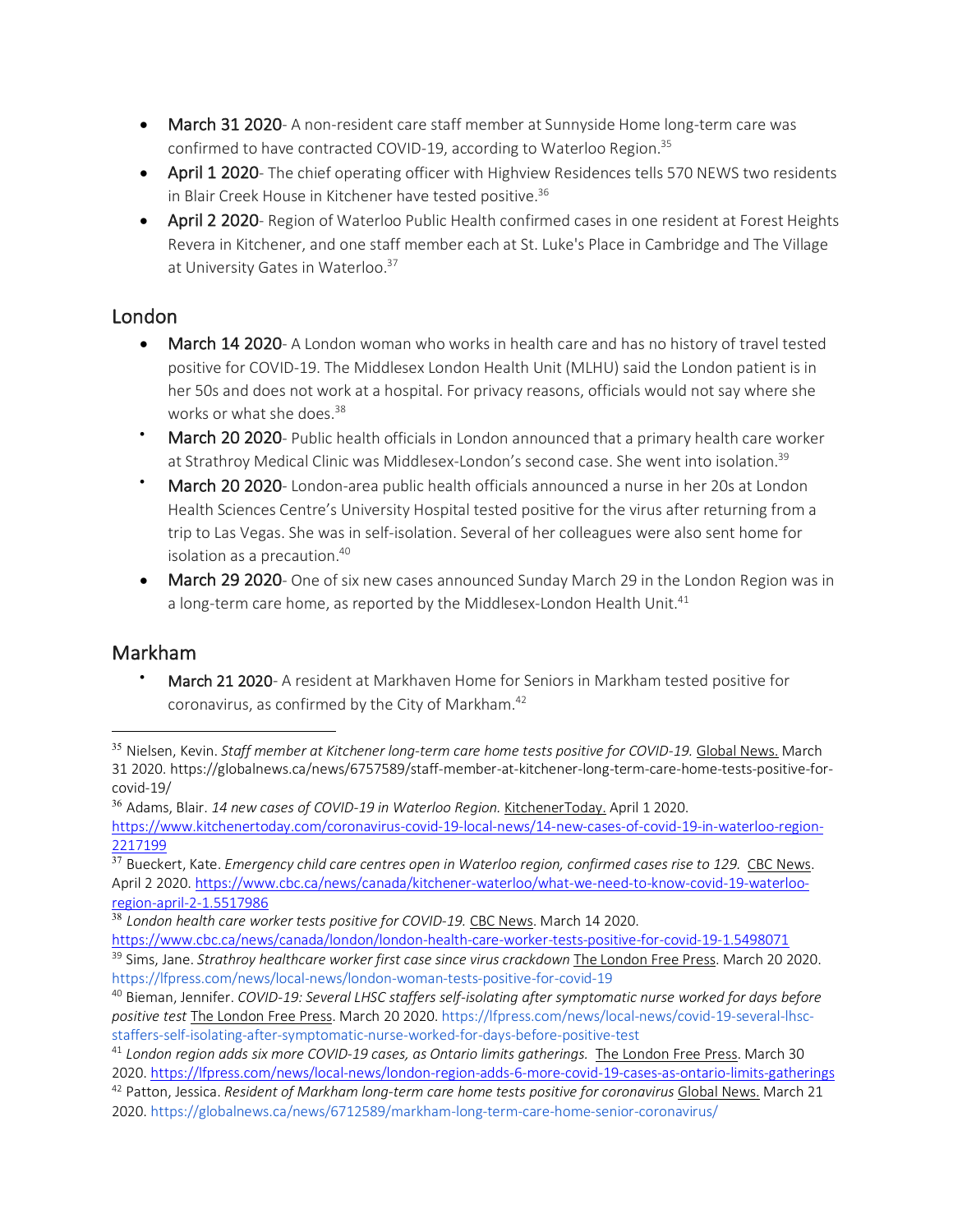- March 23 2020- A worker at Markhaven Home for Seniors in Markham tested positive for coronavirus.43
- March 25 2020- Public health officials announced that now there were three staff members at Markhaven who had tested positive for COVID-19. Two of the workers were residents of York Region, while the other lived in Toronto, and all were in self-isolation.<sup>44</sup>
- March 28 2020- A Markham man, aged 88, a resident at the Markhaven Home for Seniors, passed away Saturday Mar. 28 the region's medical officer of health, Dr. Karim Kurji, said.<sup>45</sup>
- March 30 2020- At Markhaven, 22 residents are ill with five who have tested positive so far, and 43 staff are ill, 12 of whom have tested positive. Yee Hong, another Markham long-term care facility, has 11 ill residents, five of whom were tested and are waiting for test results, and 10 ill staff members. One resident has been hospitalized, as announced by Dr. Kurji in a news conference on March 30.46
- March 30 2020- The Rena home for developmentally disabled in Thornhill has one resident who tested positive and is currently hospitalized. Five staff were symptomatic and on self-isolation, and one household contact is also self-isolating.<sup>47</sup>

### **Mississauga**

 $\overline{a}$ 

• March 29 2020- The Region of Peel said that as of Sunday, March 29, there were approximately 20 front-line (e.g. doctors, nurses) health-care workers in Peel Region who had tested positive for COVID-19 in an email Monday March 30 to the Brampton Guardian.<sup>48</sup>

<sup>43</sup> Rocca, Ryan. *Coronavirus: Health-care worker at Markham, Ont. long-term care home tests positive* Global News. March 23 2020. https://globalnews.ca/news/6720123/coronavirus-markham-long-term-care-home-worker/

<sup>44</sup> Davidson, Sean. *Three staff members at Markham long-term care home test positive for COVID-19.* CTV News Toronto. March 25 2020. https://toronto.ctvnews.ca/three-staff-members-at-markham-long-term-care-home-testpositive-for-covid-19-1.4868005

<sup>45</sup> Zarzour, Kim. *Coronavirus hits Vaughan gyms, Richmond Hill hospital and Markham care homes.* YorkRegion.com. March 30 2020. https://www.yorkregion.com/news-story/9920197-coronavirus-hits-vaughan-gyms-richmond-hillhospital-and-markham-care-homes/

<sup>46</sup> Zarzour, Kim. *Coronavirus hits Vaughan gyms, Richmond Hill hospital and Markham care homes.* YorkRegion.com. March 30 2020. https://www.yorkregion.com/news-story/9920197-coronavirus-hits-vaughan-gyms-richmond-hillhospital-and-markham-care-homes/

<sup>47</sup> Zarzour, Kim. *Coronavirus hits Vaughan gyms, Richmond Hill hospital and Markham care homes.* YorkRegion.com. March 30 2020. https://www.yorkregion.com/news-story/9920197-coronavirus-hits-vaughan-gyms-richmond-hillhospital-and-markham-care-homes/

<sup>48</sup> Frisque, Graeme. *20 health-care workers test positive for COVID-19 in Brampton, Mississauga and Caledon.*  Brampton Guardian. April 1 2020. https://www.bramptonguardian.com/news-story/9921565-20-health-careworkers-test-positive-for-covid-19-in-brampton-mississauga-and-caledon/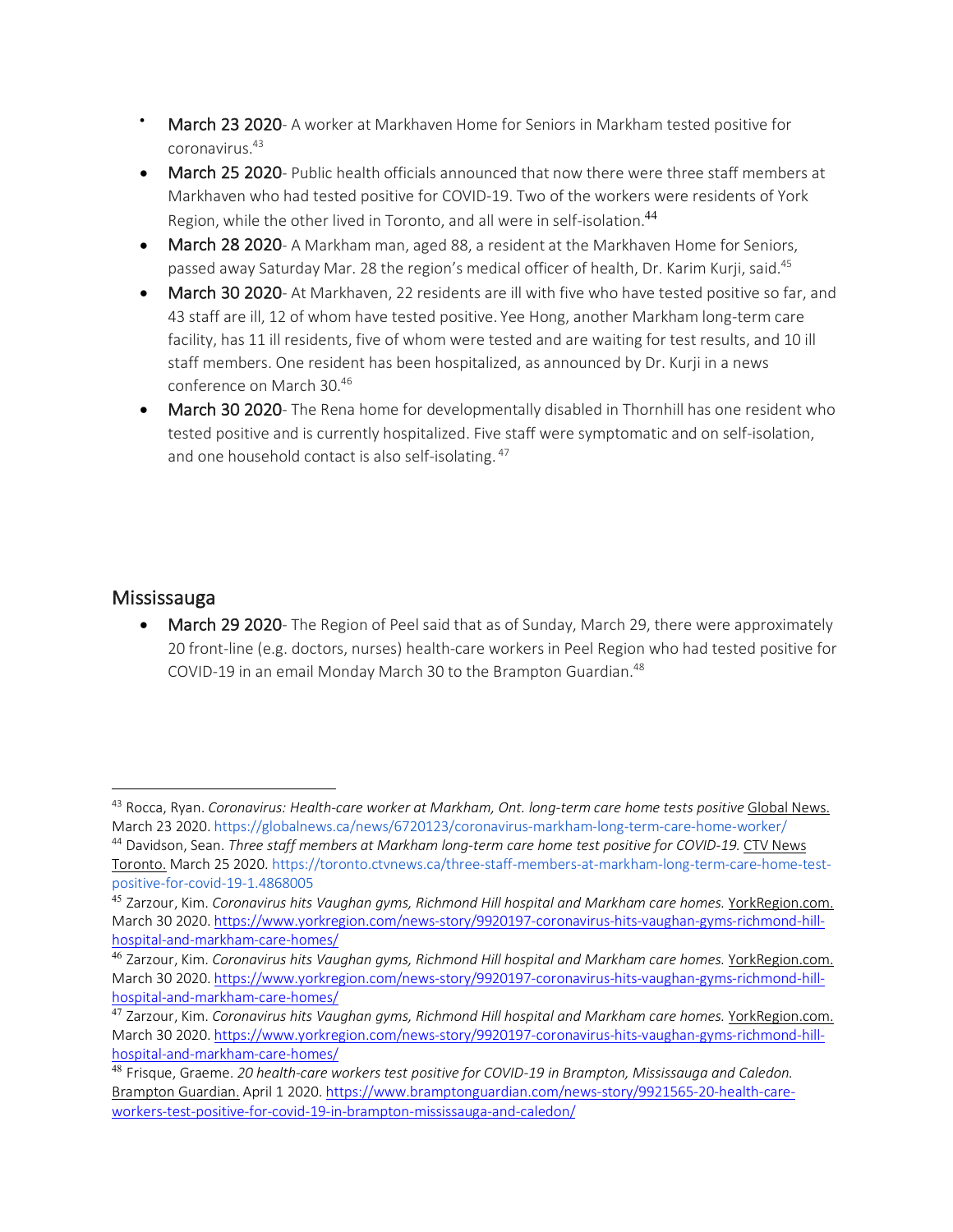• April 1 2020- An outbreak was declared at Credit Valley Hospital after four patients tested positive for COVID-19. They were in a geriatric rehabilitation unit and have been moved to an area that exclusively treats patients with the new coronavirus, the hospital said.<sup>49</sup>

#### Napanee

March 14 2020- A health care professional from Lennox and Addington County General Hospital has tested positive and was sent home for isolation. They had returned from Barbados within the last two weeks, according to Dr. Kieran Moore, medical officer of health for KFL&A Public Health.<sup>50</sup>

#### Niagara

• April 1 2020- Niagara's public health department has declared COVID-19 outbreaks at four nursing homes. Lundy Manor in Niagara Falls and Seasons, Rapelje Lodge and Royal Rose Place, all in Welland, were under an effective lockdown. The first outbreak was declared at Seasons March 27<sup>51</sup>, followed by Rapelje Lodge March 29, Lundy Manor March 30 and Royal Rose March 31. The confirmation of COVID-19 in all four residences came Wednesday April 1. It is unclear how many confirmed and suspected cases there are in each of the facilities.<sup>52</sup>

### **Orangeville**

• March 31 2020- Five staff at the hospital at Headwaters Health Care Centre (HHCC) tested positive have tested positive for COVID-19. They are at home and are self-isolating for 14 days.<sup>53</sup>

#### Orillia

• April 1 2020- A staff member at the Spencer House, a long-term care home, has been confirmed as a new case by Charles Gardner, the unit's medical officer of health.<sup>54</sup>

### Oshawa

https://globalnews.ca/news/6689565/kfla-public-health-coronavirus-announcement/

https://www.niagararegion.ca/health/inspect/outbreaks.aspx

<sup>&</sup>lt;sup>49</sup> Ferguson, Rob. *Outbreak in Mississauga hospital as Ontario's COVID-19 cases near 3,000. Toronto Star. April 1* 2020. https://www.thestar.com/politics/provincial/2020/04/01/ontarios-covid-19-cases-jump-by-426-to-2392.html <sup>50</sup> Mazur, Alexandra. *Coronavirus: 3 cases of COVID-19 announced in Kingston.* Global News. March 17 2020.

<sup>51</sup> *Health Care Facility Outbreaks.* Niagara Region. March 27 2020.

<sup>52</sup> LaFleche, Grant. *COVID-19 outbreaks hit four Niagara long-term care homes.* Welland Tribune. April 1 2020. https://www.wellandtribune.ca/news-story/9922229-covid-19-outbreaks-hit-four-niagara-long-term-care-homes/

<sup>&</sup>lt;sup>53</sup> Orangeville hospital patient, five staff test positive for COVID-19. Guelph Today. March 31 2020. https://www.guelphtoday.com/coronavirus-covid-19-local-news/orangeville-hospital-patient-five-staff-test-positivefor-covid-19-2216259

<sup>54</sup> Goldfinger, Diana. *Coronavirus: Simcoe Muskoka health unit reports total of 62 COVID-19 cases, 1 in nursing home staffer.* Global News. April 1 2020. https://globalnews.ca/news/6762505/coronavirus-covid-19-simcoe-muskokaapril-1/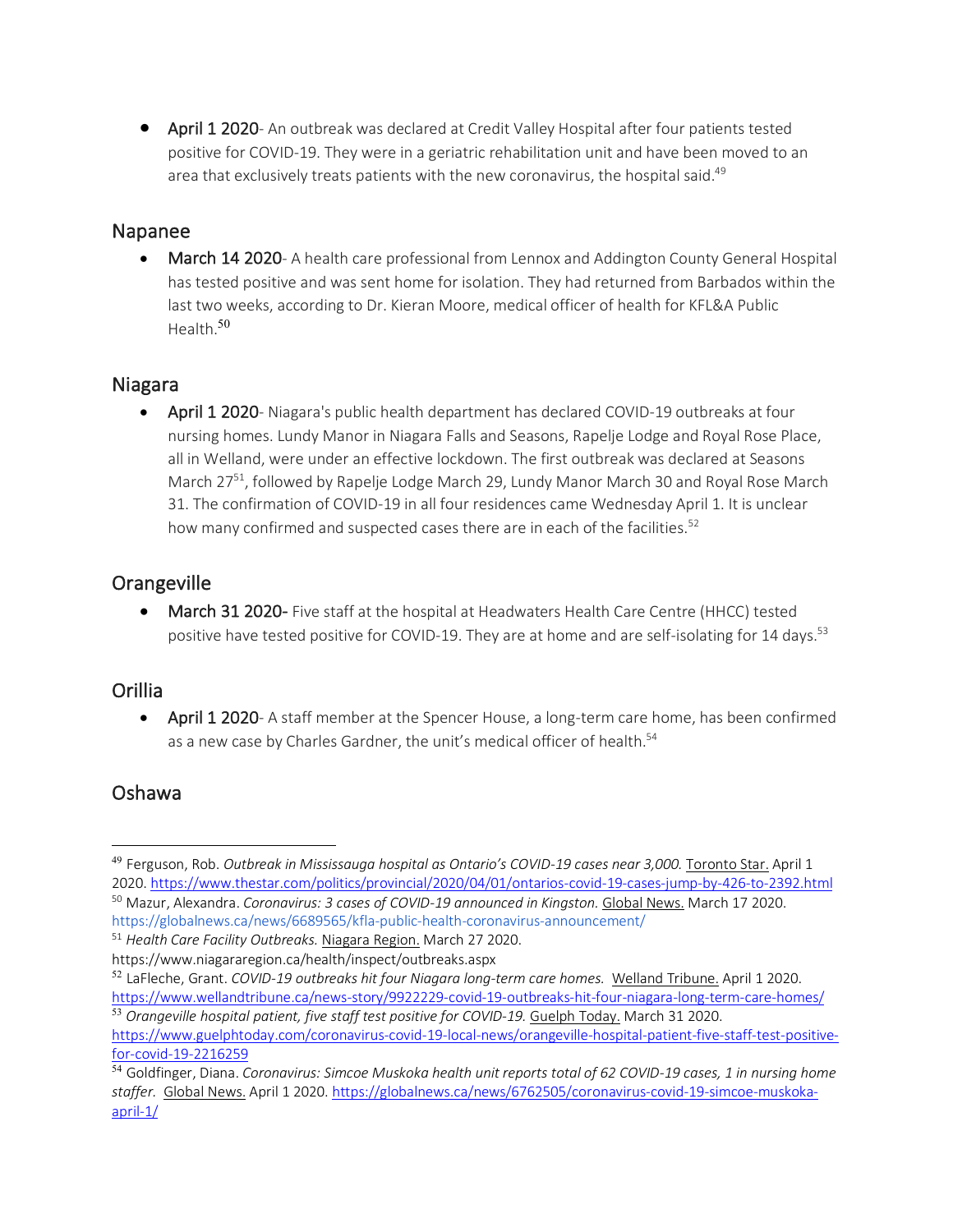- March 19 2020- The Region of Durham said two women, who are 80 and 92, and two men, who are 68 and 71, at the Hillsdale Terraces Long-Term Care Home in Oshawa tested positive for the virus on Wednesday March 18. All of the residents were being treated at the facility and were in isolation.55
- March 23 2020- The 92-year-old woman at Hillsdale Terraces Long-Term Care Home died in hospital, as confirmed by Durham Region Medical Officer of Health, Dr. Robert Kyle.<sup>56</sup>
- March 26 2020- A total of eight residents of the Hillsdale Terraces seniors' home in Oshawa were now confirmed as having COVID-19, according to the Durham Region Health Department. The home has 28 residents in total and does not intend to test the rest, but were instead isolating everyone.<sup>57</sup>
- March 30 2020- An additional death was confirmed- a man in his 90s at Hillsdale Terraces Longterm Care Home on Monday. Durham Region Health Department said the man was tested and confirmed positive for COVID-19 after his death.<sup>58</sup> Another 25 residents of the home are showing symptoms of the virus but had not been tested as of Tuesday, given the previous government guidelines, a spokeswoman for the local health unit said Twelve staff members are also off work with respiratory symptoms, including three who have tested positive for COVID-19, Glendene Collins said.59

### Ottawa

- March 18 2020- A Health Canada employee at Tunney's Pasture tested positive for COVID-19, the department confirmed Wednesday March 18. The employee went into self-isolation.<sup>60</sup>
- March 22 2020- A health care worker at the Ottawa Hospital tested positive for the virus by the Eastern Ontario Health Unit. The man was in his 30s, lived in Prescott-Russell and was in selfisolation. $61$

<sup>&</sup>lt;sup>55</sup> Westoll, Nick. Coronavirus: 4 residents at Oshawa long-term care home test positive for COVID-19. Global News. March 19 2020. https://globalnews.ca/news/6704587/coronavirus-hillsdale-terraces-oshawa/

<sup>56</sup> Mitchell, Jeff. *UPDATE: Female resident of Hillsdale Terraces seniors' home province's latest COVID-19 fatality.* Durham Region. March 23 2020. https://www.durhamregion.com/news-story/9914723-update-female-resident-ofhillsdale-terraces-seniors-home-province-s-latest-covid-19-fatality/

<sup>57</sup> Mitchell, Jeff. *Eight residents at Oshawa nursing home diagnosed with coronavirus.* toronto.com. March 23 2020. https://www.toronto.com/news-story/9916609-eight-residents-at-oshawa-nursing-home-diagnosed-withcoronavirus/

<sup>58</sup> Patton, Jessica. *Coronavirus: Outbreak at Oshawa long-term care home worsens as another resident dies.* Global News. March 30 2020. https://globalnews.ca/news/6752759/coronavirus-hillsdale-terraces-long-term-careoutbreak/

<sup>59</sup> *COVID-19: Ontario reports 260 more COVID-19 cases.* The North Bay Nugget. March 31 2020. https://www.nugget.ca/news/local-news/ontario-reports-260-more-covid-19-cases

<sup>60</sup> Blewett, Taylor. *COVID-19: One new Ottawa case identified, while Health Canada employee tests positive.* Ottawa Citizen. March 19 2020. https://ottawacitizen.com/news/local-news/covid-19-ottawa-mayor-proposes-tax-deferralprogram-canada-u-s-border-closing-to-non-essential-traffic/

<sup>61</sup> Pringle, Josh. *Ottawa Hospital health care worker tests positive for COVID-19* CTV News Ottawa. March 22 2020. https://ottawa.ctvnews.ca/ottawa-hospital-health-care-worker-tests-positive-for-covid-19-1.4863355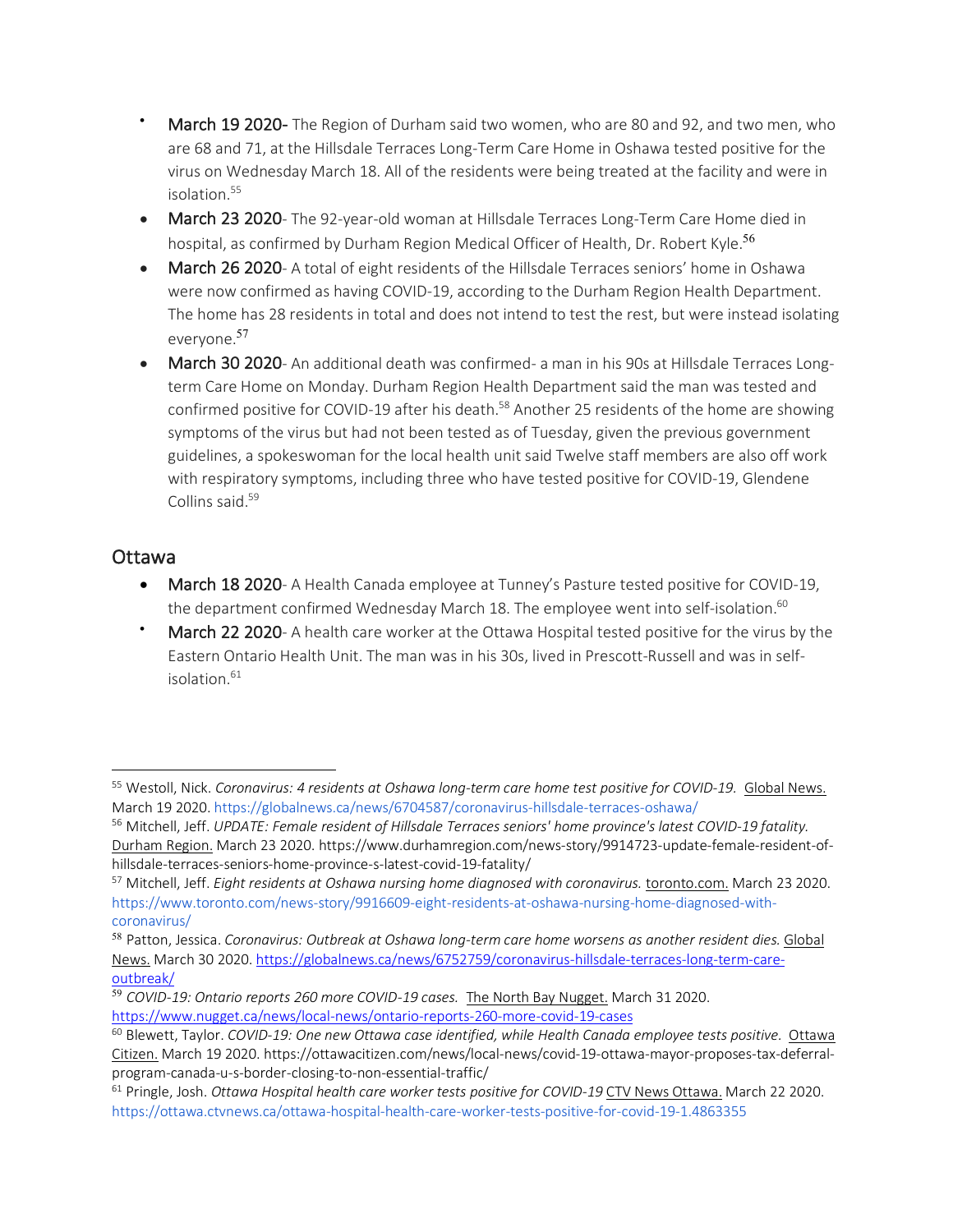- March 27 2020- Ottawa Public Health said a resident at the Promenade retirement residence in Orleans tested positive for novel coronavirus. The individual and their spouse, who also lived at the Promenade retirement residence, were being treated in hospital.<sup>62</sup>
- March 29 2020- A health care worker at Children's Hospital of Eastern Ontario (CHEO) tested positive for COVID-19. In a statement on its website, CHEO said the individual worked in an Ambulatory Care clinic, and that he was in self-isolation and doing well.<sup>63</sup>
- March 29 2020- There was also a confirmed COVID-19 case at a second retirement residence in Ottawa, this time at the Maplewood Retirement Community.64
- March 30 2020- The resident at the Promenade Retirement Residence who tested positive died. Medical Officer of Health Dr. Vera Etches said that there were five confirmed cases at that longterm care home.<sup>65</sup>
- March 31 2020- A second resident at Promenade Retirement Residence in Orleans has died from COVID-19. They were the spouse of the other resident who had died. A worker tested positive for COVID-19 at Maplewood Retirement Community, in addition to the previously reported resident. At Park Place Retirement Residence, one health care worker tested positive for COVID-19. At Garden Terrace in Kanata, one worker has tested positive for COVID-19.<sup>66</sup> All four facilities declared an outbreak.<sup>67</sup>
- April 1 2020- An Ottawa paramedic tested positive for the novel coronavirus.<sup>68</sup>
- April 1 2020- A fifth outbreak in a facility was announced by Dr. Brent Moloughney, associate medical officer of health, at the Ottawa-Carleton Association for Persons with Developmental Disabilities. They reported two cases as of April 1.<sup>69</sup>

### Perth

 $\overline{a}$ 

• March 31 2020- At the Carolina Retirement Residence, a resident and a staff member at the facility tested positive for COVID-19.70

<sup>62</sup> Deeth, Sarah. *Resident at Peterborough long-term care home diagnosed with COVID-19: health unit.* Global News. March 26 2020. https://ottawa.ctvnews.ca/confirmed-covid-19-case-at-orleans-retirement-residence-1.4871529 <sup>63</sup> Pringle, Josh. *CHEO employee tests positive for COVID-19.* Ottawa CTV News. March 29 2020.

https://ottawa.ctvnews.ca/cheo-employee-tests-positive-for-covid-19-1.4873144

<sup>64</sup> Pringle, Josh. *Ottawa Public Health confirms 16 new cases of COVID-19 in Ottawa.* Ottawa CTV News. March 29 2020. https://ottawa.ctvnews.ca/ottawa-public-health-confirms-16-new-cases-of-covid-19-in-ottawa-1.4873360

<sup>65</sup> Pringle, Josh. *Second COVID-19 death reported in Ottawa.* Ottawa CTV News. March 30 2020.

https://ottawa.ctvnews.ca/second-covid-19-death-reported-in-ottawa-1.4874488

<sup>66</sup> Pringle, Josh. *Second resident of Orleans Retirement Residence dies from COVID-19.* Ottawa CTV News. March 31 2020. https://ottawa.ctvnews.ca/second-resident-of-orleans-retirement-residence-dies-from-covid-19-1.4876221

<sup>67</sup> Blewett, Taylor. *COVID-19: Third death reported in Ottawa; Schools to close until at least May.* Ottawa

Citizen. March 31 2020. https://ottawacitizen.com/news/local-news/covid-19-first-case-at-carleton-universityontario-nears-2000-case-mark/

<sup>68</sup> *What you need to know about COVID-19 in Ottawa on Wednesday, April 1.* CBC News. April1 2020. https://www.cbc.ca/news/canada/ottawa/covid19-coronavirus-ottawa-symptoms-information-april-1- 1.5516943

<sup>69</sup> Pringle, Josh. *Largest one day jump in COVID-19 cases with 50 new cases in Ottawa.* Ottawa CTV News. April 1 2020. https://ottawa.ctvnews.ca/largest-one-day-jump-in-covid-19-cases-with-50-new-cases-in-ottawa-1.4877771

<sup>70</sup> *COVID-19: Ontario reports 260 more COVID-19 cases.* The North Bay Nugget. March 31 2020. https://www.nugget.ca/news/local-news/ontario-reports-260-more-covid-19-cases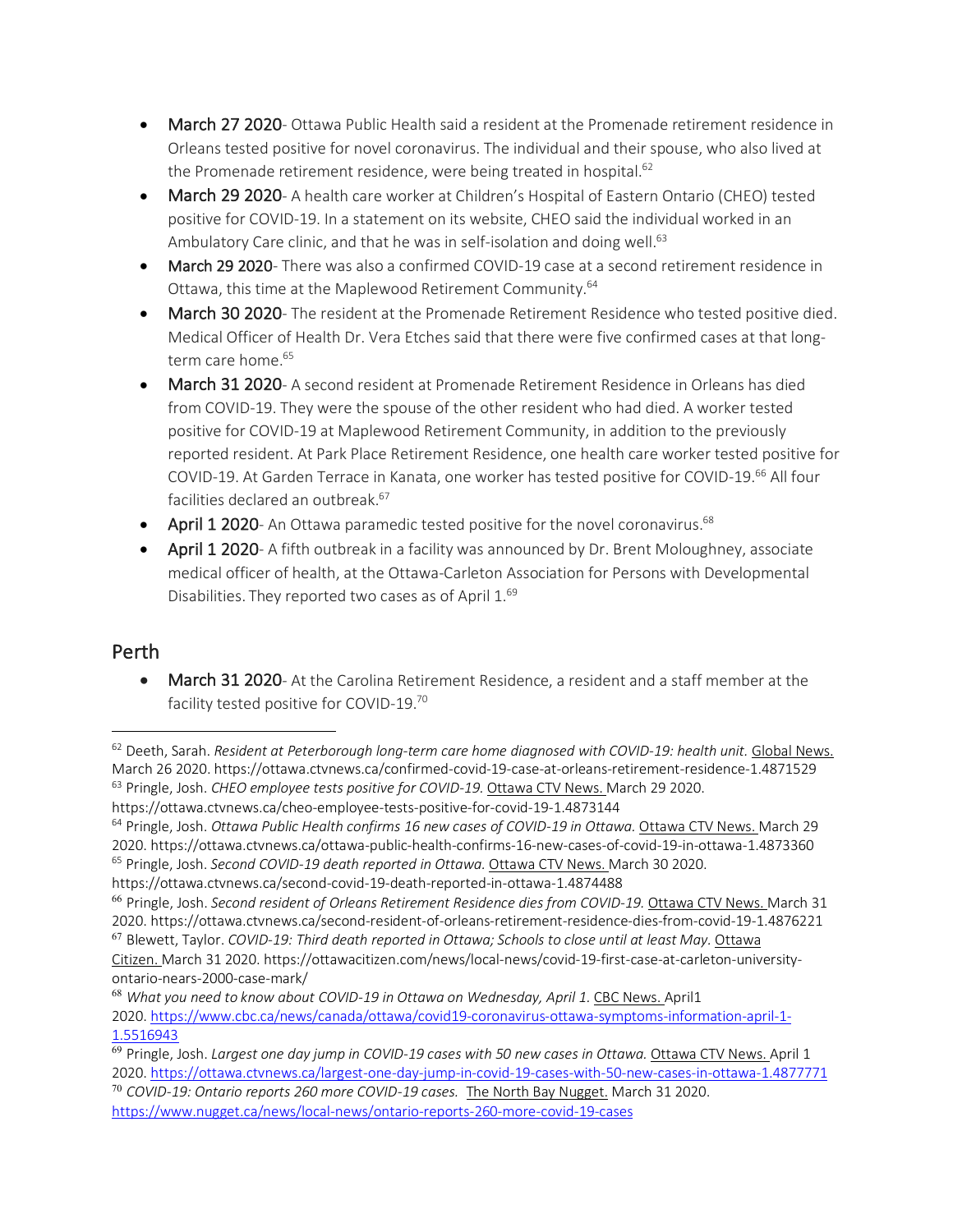### Peterborough

- March 26 2020- A female resident in her 90s at a St. Joseph's at Fleming, a Peterborough longterm care home, has been diagnosed with COVID-19. Peterborough Public Health also confirmed that a staff member at the long-term care home who had symptoms was referred to community paramedics for in-home testing, and was self-isolating at home. <sup>71</sup>
- March 30 2020- Three staff members from St. Joseph's at Fleming were in isolation.<sup>72</sup>
- March 30 2020- Peterborough Public Health announced that one case was suspected to be an occupational exposure for a health-care worker who worked outside the city.73
- April 1 2020- Test results for the staff at St. Joseph's at Fleming returned with one positive and the rest negative. $74$

### Renfrew County

- March 25 2020- A resident at a retirement home has been declared to be the first case in Renfrew County, west of Ottawa. She was in her 90s, and in isolation in Pembroke Regional Hospital.<sup>75</sup>
- March 29 2020- Renfrew County and District Health Unit confirmed that the resident from the retirement home had passed away.76
- March 31 2020- A staff member at the Miramichi Lodge in Pembroke has tested positive for COVID-19. The individual is at home in isolation. The County of Renfrew says the employee stayed home after developing symptoms and has not been at work for over a week. Residents and staff that were in contact with the individual have been notified.<sup>77</sup>

## Richmond Hill

<sup>72</sup> Davis, Greg. *Coronavirus: Peterborough's COVID-19 cases more than double over weekend to 28.* Global News. March 30 2020. https://globalnews.ca/news/6750657/coronavirus-peterborough-covid-19-cases-double/

 $\overline{a}$ <sup>71</sup> Pringle, Josh. *Second COVID-19 death reported in Ottawa.* Ottawa CTV News. March 2 2020. https://globalnews.ca/news/6734757/coronavirus-peterborough-long-term-care-home-covid-19/

<sup>73</sup> Davis, Greg. *Coronavirus: Peterborough's COVID-19 cases more than double over weekend to 28.* Global News. March 30 2020. https://globalnews.ca/news/6750657/coronavirus-peterborough-covid-19-cases-double/

<sup>74</sup> Davis, Greg. *Confirmed COVID-19 cases in Peterborough remain at 28 for second consecutive day.* Global News. April 1 2020. https://globalnews.ca/news/6761207/peterborough-confirmed-covid-19-cases-remains-at-28/ <sup>75</sup> Britneff, Beatrice. *Renfrew County reports first confirmed case of coronavirus.* Global News. March 26 2020. https://globalnews.ca/news/6735002/renfrew-county-first-case-coronavirus-march-26/

<sup>76</sup> Helmer, Aedan. *Two more COVID-19 deaths in Ontario, 211 more confirmed cases; new cases in Ottawa, Almonte.*  Ottawa Citizen. March 30 2020. https://ottawacitizen.com/news/local-news/two-more-covid-19-deaths-in-ontario-208-more-confirmed-cases/

<sup>77</sup> Pringle, Josh. *Employee at Miramichi Lodge in Pembroke tests positive for COVID-19.* Ottawa CTV News. March 31 2020. https://ottawa.ctvnews.ca/features/covid-19-in-ottawa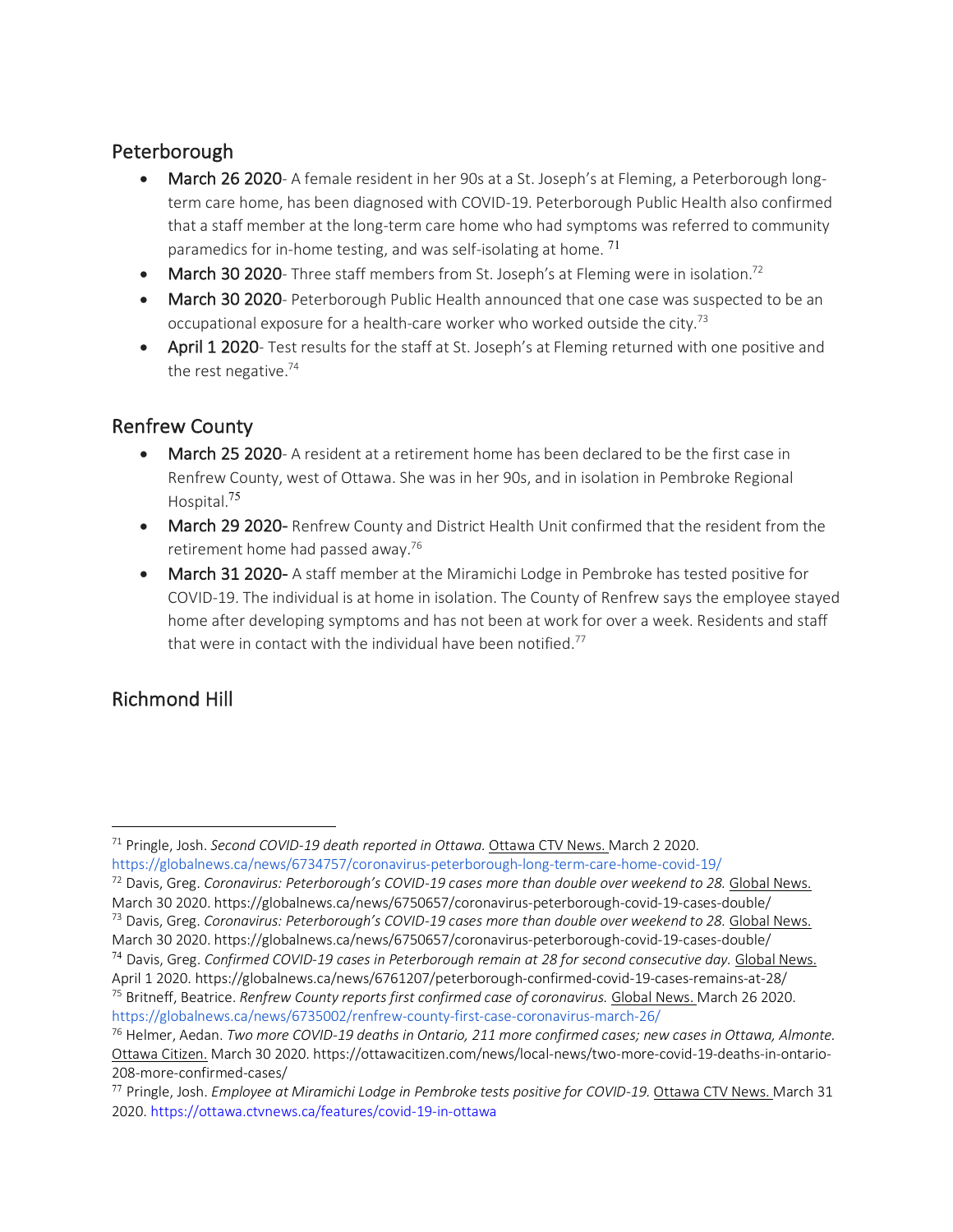• March 30 2020- the region's medical officer of health, Dr. Karim Kurji said in a news conference that at Mackenzie Richmond Hill Hospital on the psychiatric floor, two staff members and one former patient have tested positive.<sup>78</sup>

### Sarnia-Lambton

- March 27 2020- A resident at Landmark Village in Sarnia was confirmed as a new case. The patient was admitted to Bluewater Health March 20, said Steeves & Rozema CEO John Scotland. The independent living retirement home has since sent three to five staff members who came in contact with the man home to self-isolate and self-monitor for 14 days.<sup>79</sup>
- March 30 2020- Three of the four Sarnia-area deaths from COVID-19 in recent days were elderly people from the same retirement home. Dr. Sudit Ranade, Lambton County's medical officer of health, confirmed Monday March 30 that there were at least six additional cases at a local retirement facility. John Scotland, CEO of Steeves and Rozema, confirmed Monday the retirement home is its facility, Landmark Village.<sup>80</sup>
- March 31 2020- Lambton Public Health confirmed on April 1 that a fourth person connected to the Landmark Village seniors' home in Sarnia was admitted to Bluewater Health Hospital on March 30, and died on March 31. The test result confirmed that individual was positive for  $COMID-19<sup>81</sup>$

### Shelburne

- March 30 2020- An employee at the Dufferin Oaks long-term care has tested positive for COVID-19. According to Dufferin County officials, the staff member hasn't been onsite since displaying symptoms and is currently isolating at home. None of the residents presented with symptoms as of March 30.82
- **March 31 2020** A second Dufferin Oaks staff member has tested positive for coronavirus.<sup>83</sup>

### St. Catharines

 <sup>78</sup> Zarzour, Kim. *Coronavirus hits Vaughan gyms, Richmond Hill hospital and Markham care homes.* YorkRegion.com. March 30 2020. https://www.yorkregion.com/news-story/9920197-coronavirus-hits-vaughan-gyms-richmond-hillhospital-and-markham-care-homes/

<sup>79</sup> Kula, Tyler. *COVID-19 patient identified as Landmark Village resident.* The Sarnia Observer. March 27 2020. https://www.theobserver.ca/news/local-news/covid-19-patient-identified-as-landmark-village-resident

<sup>80</sup> Morden, Paul. *Four COVID-19 deaths, including three from same retirement home, stun Sarnia, Lambton County.* The Sarnia Observer. March 30 2020. https://www.theobserver.ca/news/local-news/covid-19-deaths-in-sarnialambton-grows-to-three

<sup>81</sup> *COVID-19 Pandemic – Two Additional Deaths Confirmed in Lambton.* Lambton Public Health. April 1 2020. https://lambtonpublichealth.ca/covid-19-pandemic-two-additional-deaths-confirmed-in-lambton/

<sup>82</sup> Goldfinger, Diana. *Coronavirus: Employee at long-term care home in Shelburne, Ont. tests positive for COVID-19.* Global News. March 30 2020. https://globalnews.ca/news/6753772/covid-19-coronavirus-dufferin-oaks-longterm-care-home/

<sup>83</sup> Halliday, Chris. *Coronavirus: Second Dufferin Oaks staff member tests positive for coronavirus in as many days.*  Orangeville Banner. March 31 2020. https://www.orangeville.com/news-story/9921155-second-dufferin-oaks-staffmember-tests-positive-for-coronavirus-in-as-many-days/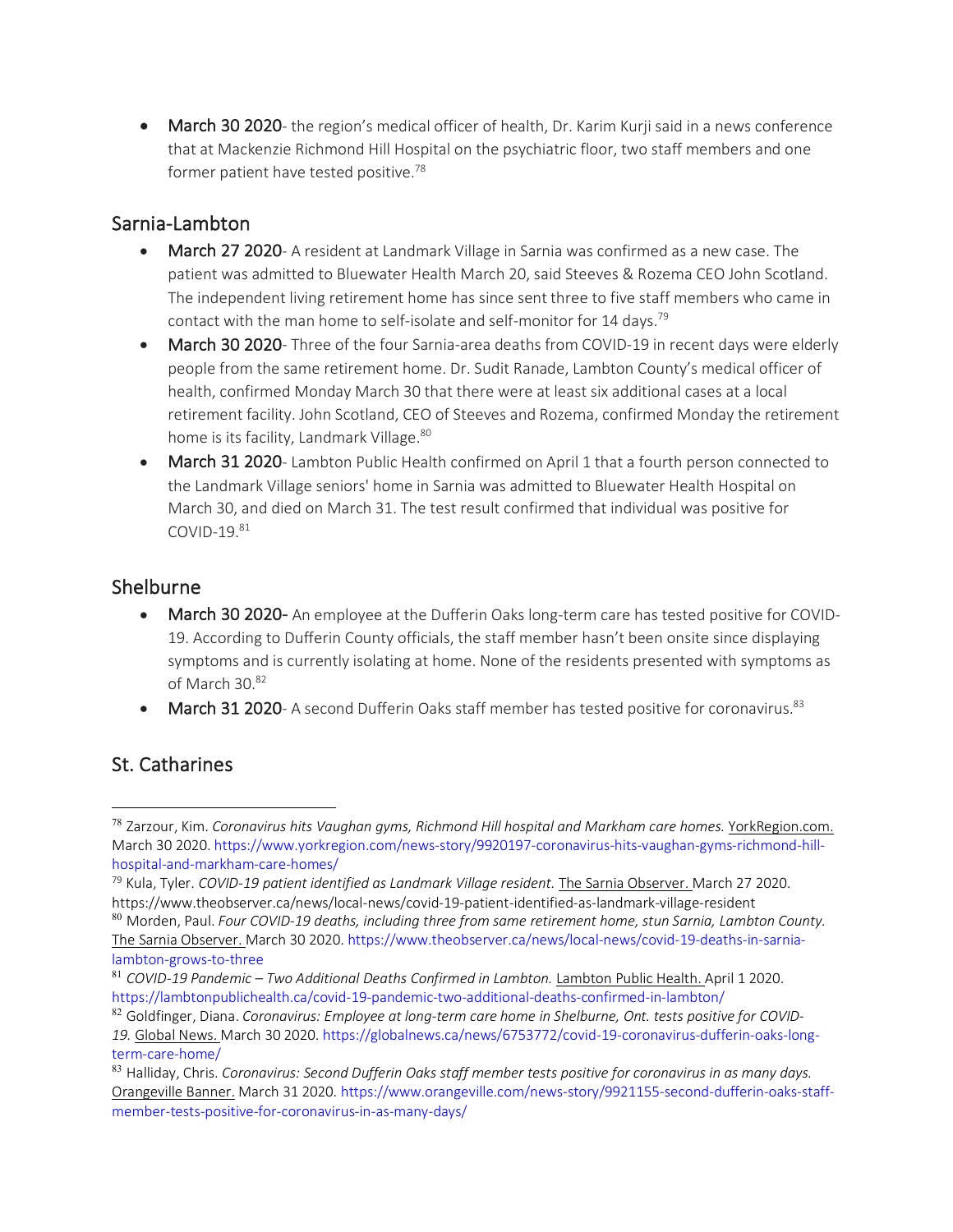• March 25 2020- A man in his 80s who was a resident at Ina Grafton Gage Village, a retirement home in St. Catharines, has passed away. He was being treated at Niagara Health - St. Catharines Site.<sup>84</sup>

## **Stratford**

- March 28 2020- A woman in her late 40s from St. Marys (southwest of Stratford) who worked in health care was announced as one of three new cases by Huron Perth Public Health.<sup>85</sup>
- March 30 2020- The Chief Medical Officer for Revera confirmed that a resident tested positive at Hillside Manor Long Term Care Home, near Sebringville in the Stratford area. Dr. Rhonda Collins adds one other resident with symptoms tested negative and they were waiting on the test results for a third resident.<sup>86</sup>
- April 2 2020- Two people living at the Greenwood Court long-term care home in Stratford have tested positive for COVID-19, according to Huron Perth Public Health. Both are in isolation.<sup>87</sup>

### **Toronto**

- March 20 2020- A Toronto paramedic tested positive for COVID-19 as reported by Toronto Public Health on Friday March 20. They were at home in isolation.<sup>88</sup>
- March 20 2020- A resident at Seven Oaks long-term care home in Scarborough was among to 60 new cases that were reported on Friday March 20.89
- March 22 2020-13 health care workers in Toronto were confirmed to have had the virus including doctors, nurses, and personal support workers from various health care settings. This number was confirmed by Dr. Michael Finkelstein, Toronto's acting director of communicable disease control and associate medical officer of health.<sup>90</sup>
- March 25 2020- Three residents of St. Clair-O'Connor Nursing Home in East Toronto had the respiratory illness COVID-19. An outbreak at the home was declared on Saturday March 22.<sup>91</sup>

<sup>84</sup> Mitchell, Don. *Coronavirus: St. Catharines man is Niagara's first COVID-19-connected death.* Global News. March 25 2020. https://globalnews.ca/news/6731126/coronavirus-st-catharines-death/ 85 Simmons, Galen. *First COVID-19 fatality in Huron Perth.* The Stratford Beacon Herald. March 28 2020.

https://www.stratfordbeaconherald.com/news/local-news/huron-perth-public-health-confirms-three-new-cases-ofcovid-19

<sup>86</sup> Montgomery, Bob. *Stratford area long-term care home confirms COVID-19 case.* Blackburn News. March 30 2020. https://blackburnnews.com/coronavirus/2020/03/30/stratofrd-long-term-care-home-confirms-covid-19-case/

<sup>87</sup> *2 long-term care residents in Stratford test positive for COVID-19.* CBC News. April 2 2020.

https://www.cbc.ca/news/canada/kitchener-waterloo/2-long-term-care-residents-in-stratford-test-positive-forcovid-19-1.5518050

<sup>88</sup> Artuso, Antonella. *Toronto paramedic among spike of 60 new COVID-19 cases in Ontario.* Toronto Sun. March 20 2020. https://torontosun.com/news/provincial/number-of-covid-19-cases-in-ontario-jumps-by-50

<sup>89</sup> Artuso, Antonella. *Toronto paramedic among spike of 60 new COVID-19 cases in Ontario.* Toronto Sun. March 20 2020. https://torontosun.com/news/provincial/number-of-covid-19-cases-in-ontario-jumps-by-50

<sup>90</sup> Donovan, Kevin. *At least 13 Toronto doctors, nurses, long-term care workers infected with COVID-19* The Star. March 22 2020. https://www.thestar.com/news/gta/2020/03/22/at-least-thirteen-toronto-doctors-nurseslongterm-care-workers-infected-with-covid-19.html

<sup>91</sup> Lavoie, Joanna. *Coronavirus outbreak declared at east Toronto long-term care facility.* Guelph Mercury Tribune. March 25 2020. https://www.guelphmercury.com/news-story/9916209-coronavirus-outbreak-declared-at-easttoronto-long-term-care-facility/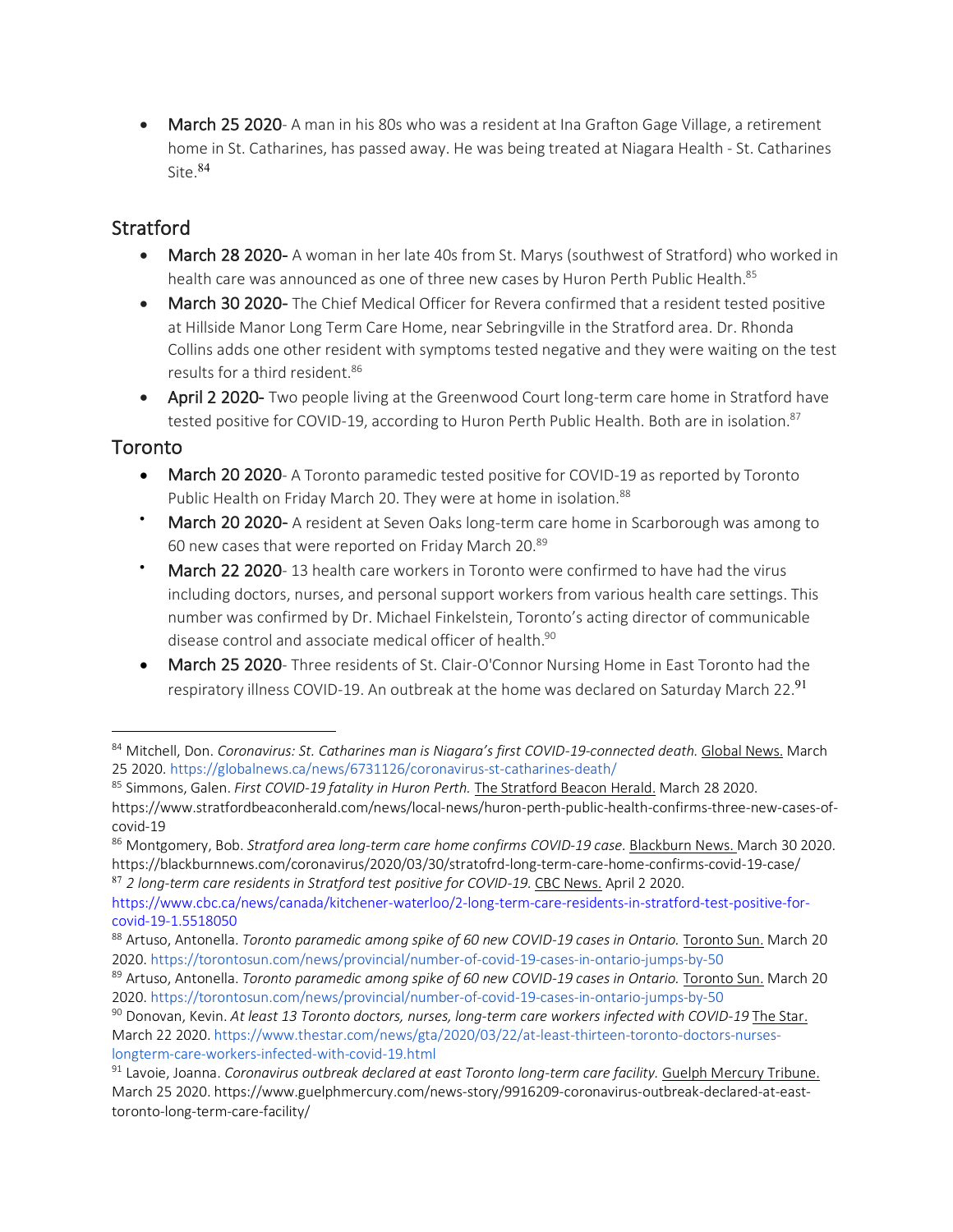- March 25 2020- Two residents of Seven Oaks long-term care home in Scarborough had died, confirmed by Toronto's medical officer of health, Dr. Eileen de Villa. Of the 249 residents at Seven Oaks, nine were confirmed to have had the virus and four others were "presumed" cases. There were also four staff confirmed positive for COVID-19.92
- March 25 2020- An 80-year-old resident at Kensington Gardens, a long-term care home in Toronto, has tested positive for COVID-19. The home confirmed that she was in isolation in her room.93
- March 30 2020- Eight employees working at Toronto Public Health headquarters, located downtown, had tested positive for COVID-19. TPH confirmed on Monday March 30 that there has been an outbreak, and said it has asked all staff who worked at the location between March 20 to 29 to work from home and self-isolate.<sup>94</sup>
- March 31 2020- The following are confirmed cases by Toronto Public Health: nine staff and 14 residents at Seven Oaks long-term care home, three staff and three residents at St. Clair O'Connor long-term care, two staff and two residents at Extendicare Bayview, two staff and two residents at West Park Health Care Centre, three residents at Chartwell Gibson, one death and three residents at Rekai Centre (Sherbourne Place),<sup>95</sup> and three residents at Terrace Gardens Retirement Residence.96
- April 1 2020- Toronto Public Health reported confirmed COVID-19 cases in 33 residents, including 10 deaths, and 25 staff, with 54 probable cases in the following Toronto nursing homes:
	- o Seven Oaks: 23 confirmed cases (14 residents, including 8 deaths, nine staff with no deaths), plus 54 probable cases. Residents who died ranged in age from 60s to 90s; 6 of them were over age 85.
	- o St. Clair O'Connor Long-term Care Home: 6 confirmed cases (3 residents; 3 staff).
	- o Extendicare Bayview (SouthWest Unit): 4 confirmed cases (2 residents, including 1 COVID-linked death, 2 staff). The resident who died was over 90 years old.
	- o West Park Healthcare Centre Long-term Care Home: 4 confirmed cases (2 residents, 2 staff).
	- o Chartwell Gibson Long-term Care Home: 3 confirmed cases, all residents.
	- o Rekai Centre Long-term Care Home at Sherbourne Place: 4 confirmed cases (4 residents, including 1 death). The resident who died was in their 60s.

<sup>92</sup> Pagliaro, Jennifer. *Two dead at Scarborough long-term care home during COVID-19 outbreak.* Toronto Star. March 25 2020. https://www.thestar.com/news/city\_hall/2020/03/25/two-dead-at-scarborough-long-term-care-homeduring-covid-19-outbreak.html

<sup>93</sup> Rocca, Ryan. *Coronavirus: Resident at Toronto long-term care home tests positive for COVID-19.* Global News. March 25 2020. https://globalnews.ca/news/6734365/toronto-long-term-care-home-coronavirus/

<sup>94</sup> Patton, Jessica. *Coronavirus: 8 employees at Toronto Public Health headquarters test positive for COVID-19.* Global News. March 30 2020. https://globalnews.ca/news/6750709/coronavirus-toronto-public-health-employees-covid-19/

<sup>95</sup> *Six Toronto long-term-care homes report COVID-19 outbreaks.* Toronto Star. March 31 2020. https://www.thestar.com/news/canada/2020/03/31/latest-coronavirus-news-canada-post-union-asks-canadians-todisinfect-their-mail-boxes-federal-wage-subsidy-details-to-come-today-india-works-to-fight-spread.html

<sup>96</sup> Draasima, Muriel*. City monitors COVID-19 outbreaks at 6 long-term care homes, 1 retirement home*. CBC News. March 31 2020. https://www.cbc.ca/news/canada/toronto/toronto-public-health-covid-19-outbreaks-long-termcare-homes-1.5515794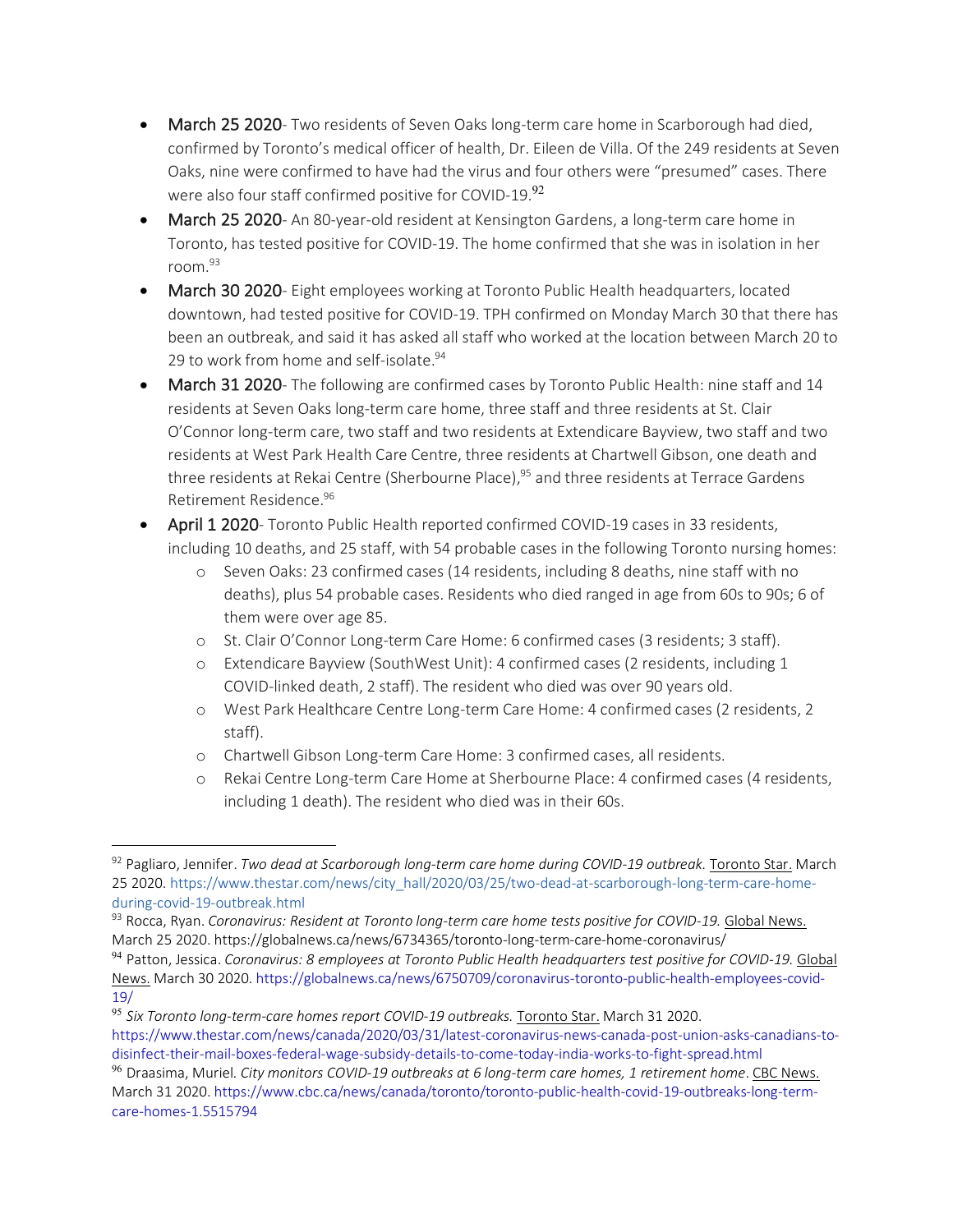- o Elm Grove Living Centre Long-term Care Home: 1 confirmed case, a staff member.
- o West Side Long-term Care Home: 1 confirmed case, a staff member.
- o Eatonville Long-term Care Home: 1 confirmed case, a staff member.
- o Cedarvale Terrace Long-term Care Home: 1 confirmed case, a staff member.
- o Vermont Square Long-term Care Home: 1 confirmed case, a staff member.
- o Rockcliffe Long-term Care Home: 1 confirmed case, a resident.
- o Altamont Community Care Centre: 1 confirmed case, a staff member.
- o Kensington Gardens Long-term Care Home: 1 confirmed case, a resident.
- o Sunnybrook Veterans Centre: 1 confirmed case, a resident.
- o McCall Centre Long-term Care Home unit: 1 confirmed case, a staff member.
- o Baycrest Apotex Long-term Care Home Centre: 1 confirmed case, a staff member.
- o House of Providence Long-term Care Home: 1 confirmed case, a resident.
- o Terrace Gardens (retirement home): 3 confirmed resident cases, 1 staff case.
- $\circ$  Village of Humber Heights (retirement home): 1 confirmed case, a resident.<sup>97</sup>
- April 2 2020- A neonatal intensive care nurse at Toronto's Sunnybrook Hospital has tested positive for COVID-19, the hospital confirmed Thursday April 2. They were said to be at selfisolating at home.<sup>98</sup>

### Windsor and Essex County

- March 21 2020- The second case involves a man in his 20s who works in a healthcare facility in Michigan and resides in Windsor and Essex County. He developed symptoms on March 15 and was tested on March 17. Officials say he has been self-isolating and is recovering at home with mild symptoms.<sup>99</sup>
- March 30 2020- At least 10 inpatients at Windsor Regional Hospital (WRH) have COVID-19; eight of those patients are still at the hospital while two have been discharged. There were 50 inpatients between the two campuses that were showing signs of the coronavirus, but health officials were still waiting for test results to confirm their status.<sup>100</sup>
- March 31 2020- The Windsor-Essex County Health Unit announced that to date they had 65 confirmed cases, with approximately one third who were health care workers. All but one work in Michigan across the border. The state of Michigan has close to 5 times the number of cases than Ontario, and the City of Detroit has approximately as many cases as the province of Ontario.<sup>101</sup> Historically, there have been 54 individuals working at Windsor Regional Hospital who work in a

 <sup>97</sup> Rider, David and Rubin, Josh. *COVID-19 death toll rises to eight at Scarborough nursing home Seven Oaks.* Toronto Star. April 1 2020. https://www.thestar.com/news/city\_hall/2020/04/01/covid-19-death-toll-rises-to-eight-atscarborough-nursing-home.html

<sup>98</sup> Herhalt, Chris. *Nurse at Sunnybrook's neonatal ICU tests positive for COVID-19.* Toronto CTV News. April 2 2020. https://toronto.ctvnews.ca/nurse-at-sunnybrook-s-neonatal-icu-tests-positive-for-covid-19-1.4879146 <sup>99</sup> Worker at healthcare facility tests positive for COVID-19. Windsor CTV News. March 21 2020.

https://windsor.ctvnews.ca/worker-at-healthcare-facility-tests-positive-for-covid-19-1.4862834 <sup>100</sup> Medeiros, Teresina. *AT LEAST 10 INPATIENTS AT WRH ARE COVID-19 POSITIVE.* AM800 News. March 30 2020. https://www.iheartradio.ca/am800/news/at-least-10-inpatients-at-wrh-are-covid-19-positive-1.11336789

<sup>101</sup> *News Release: March 31 Public Health Updates Related to Coronavirus (COVID-19).* Windsor-Essex County Health Unit. March 31 2020. https://www.wechu.org/newsroom/news-release-march-31-public-health-updates-relatedcoronavirus-covid-19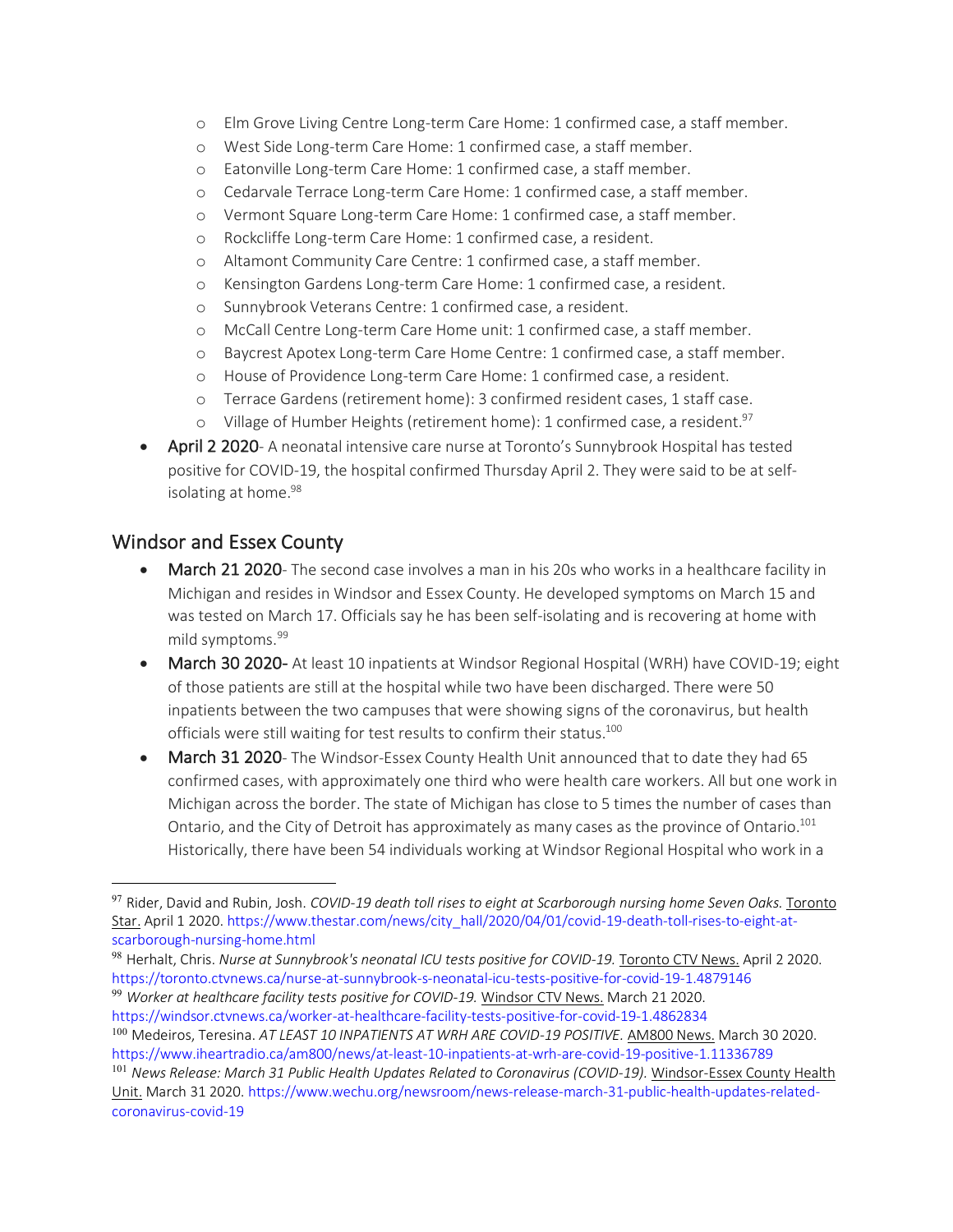Detroit hospital as well, and approximately 13 individuals that live in Michigan and only work at Windsor Regional Hospital.<sup>102</sup>

- April 1 2020- The Windsor-Essex County Health Unit (WECHU) confirmed that there were two confirmed cases among staff at Country Village Homes in Woodslee, Ont., and one confirmed case among the staff at the Amica Riverside seniors' home in Windsor.<sup>103</sup>
- April 2 2020- A third outbreak in Windsor-Essex was confirmed at Lifetimes on Riverside longterm care home, as a staff member tested positive for COVID-19. Chief medical officer of health Dr. Wajid Ahmed said some residents are being "investigated" for the virus.<sup>104</sup>
- April 2 2020- As per the Windsor Regional Hospital (WRH) COVID-19 Daily Update on their website, on April 2 at 8:00 a.m., there were 15 inpatients at WRH with confirmed COVID-19, and 15 inpatients in hospital with suspected/test pending for COVID-19.105

### **Woodstock**

- March 18 2020- The test results of an employee at Woodstock General Hospital were confirmed as positive by the Brant County Health Unit on Tuesday March 17. The employee, in her 40s, worked at the hospital from March 9 to March 11, and was said to have had limited patient contact.106
- March 30 2020- Two staff members at Caressant Care in Woodstock are self-isolating after one tested positive for COVID-19. A spokesperson for the long-term care home said they were notified on Friday March 27 by a staff member who reported testing positive for COVID-19. That individual did not have any contact with residents while at work, and is self-isolating. A second staff member who was in contact with the infected individual is also at home self-isolating.<sup>107</sup>

## Analysis of Ford Government Economic Statement

Ontario's government released its economic statement on March 25 2020. Overall, they are providing \$3.3 billion for health care, another \$3.7 billion in supports for people and businesses, and \$10 billion for other deferrals and tax "relief".

 <sup>102</sup> Fraser, Katie. *Ontario-Michigan border dividing line for pandemic that health-care workers cross daily.* CBC News. March 31 2020. https://www.cbc.ca/news/canada/windsor/michigan-ontario-border-health-care-workers-1.5516165

<sup>103</sup> *News Release: Coronavirus (COVID-19) Cases Confirmed in Two Long-Term Care Facilities.* Windsor-Essex County Health Unit. April 1 2020. https://www.wechu.org/newsroom/news-release-coronavirus-covid-19-cases-confirmedtwo-long-term-care-facilities

<sup>104</sup> *CBC Windsor's COVID-19 April 2 update: 128 cases in Windsor-Essex.* CBC News. April 2 2020. https://www.cbc.ca/news/canada/windsor/covid19-windsor-essex-april-2-1.5518679

<sup>&</sup>lt;sup>105</sup> COVID-19 INFORMATION: Windsor Regional Hospital COVID-19 Daily Update. Windsor Regional Hospital. April 2 2020. https://www.wrh.on.ca/coronavirus

<sup>106</sup> Ball, Vincent. *Woodstock Hospital employee tests positive for COVID-19* The London Free Press. March 18 2020. https://lfpress.com/news/local-news/breaking-news-public-health-confirms-first-local-case-of-covid-19/wcm/becef431-1683-4fd4-bb16-01b8fc2efcc0

<sup>107</sup> Savlors, Kathleen. Staff member at Caressant Care tests positive for COVID-19. Woodstock Sentinel Review. March 30 2020. https://www.woodstocksentinelreview.com/news/local-news/staff-member-at-caressant-caretests-positive-for-covid-19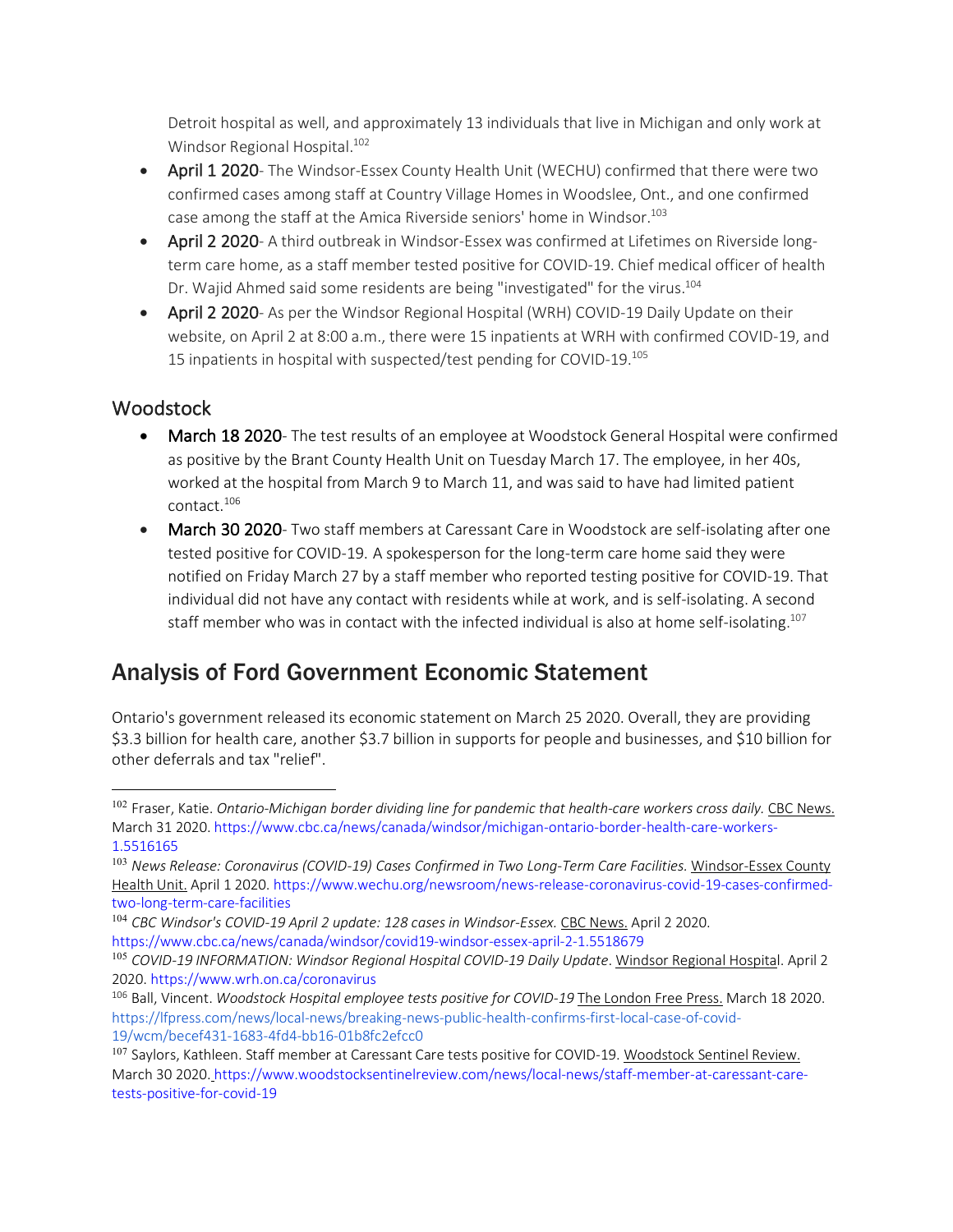**Health Coalition Key Message** The overall funding announcement for health care of \$3.3 billion amounts to a funding increase of about 5 percent. This is approximately what is needed to just to meet population growth, aging, inflation and utilization at not much more than current levels. Please note: that total includes the \$1 billion COVID-19 contingency fund that the government announced today.

Within the particular health subsectors (see below) the numbers need to be put into the context. Ontario is far behind due to years of austerity budgets, downsizing of public hospitals beyond all reason, and rationing of long-term care to levels far less than population need. We have a long way to go just to catch up. It is not unreasonable to demand that we catch up. Ontario funds health care at among the very the lowest rates of any province in Canada and we are at the bottom of the country in hospital funding.

We are hoping that the ramp up of testing and tracking happens quickly, people are waiting for tests and test results. We are supporting the unions' and health care workers' advocacy for immediate and urgent ramp up of N95 masks and other personal protective equipment. The hospitals are pushing for more Critical Care beds to take the expected influx of patients, and for ventilators and other equipment. We also know that there is already a staffing crisis in long-term care and the staff are working miracles to care for residents while families cannot go and visit.

We are echoing the important call on everyone to please take this seriously and stay home. I know the numbers of confirmed cases right now do not look large now and people do not see the reality of the threat, but it is real. More than 10,000 people are waiting for test results in our province right now. Only those with serious symptoms are being tested.

We are also calling on all our health care leaders to protect the principles of public medicare and ensure that capacity is built as quickly as possible in the public interest, under public governance and operated as non-profit services. This is not the time to take advantage and privatize.

We have inserted some analysis under each of the key budget items in health care that were announced today.

*----*

#### **Economic Statement Details-**

- **\$1 billion contingency fund for COVID-19** this is included in the overall 5 percent health funding increase.
- **\$935 million for the hospital sector**, including \$594 million for current capacity issues, as well as \$341 million for an additional 1,000 acute care and 500 critical care beds and additional assessment centres in response to COVID-19

*Health Coalition Analysis:* The total of \$935 million is very close to the amount that the Ontario Hospital Association asked for in December to maintain existing service levels prior to COVID-19 and begin to address current capacity issues prior to COVID-19. We called for slightly more, again to address existing needs prior to COVID-19. To ramp up, all the supplies, staff and so on need to be in place. With the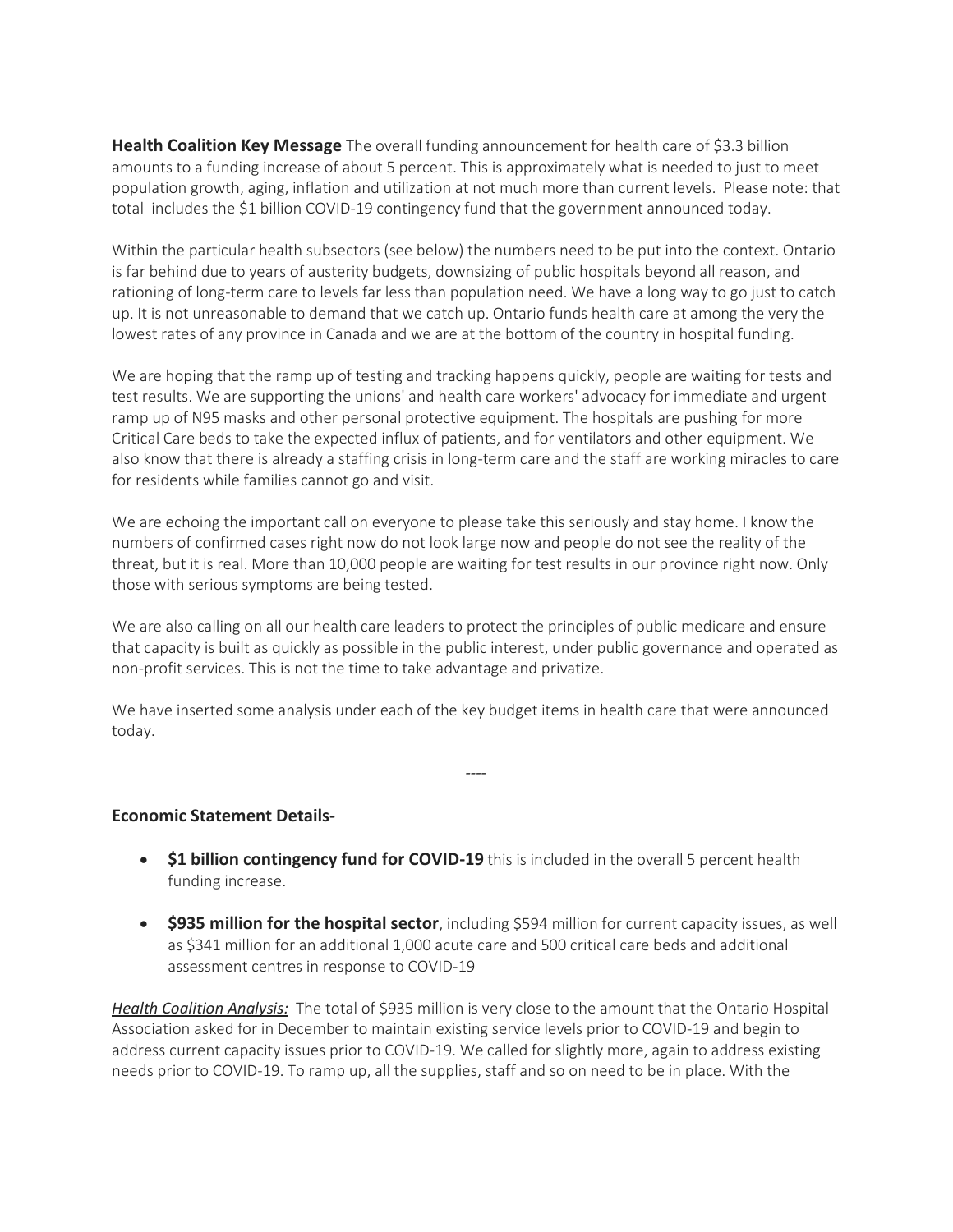contingency funds that have been announced, there could be funding available to expand capacity. It is impossible to assess what will be enough in these changing circumstances.

**Increasing public health funding by \$160 million** to support COVID-19 monitoring, surveillance, and laboratory and home testing, while also investing in virtual care and Telehealth Ontario.

*Health Coalition analysis:* this finally wipes out last year's public health cuts and increases their budgets*.*

**\$243 million for surge capacity in the long-term care secto**r, as well as funding for 24/7 screening, more staffing to support infection control, and supplies and equipment to help tackle the COVID-19 outbreak.

*Health Coalition analysis: This will help to broaden capacity but there are 36,000 people on the wait list so it cannot address that. It does not address existing staffing shortages and improving levels of care to 4 hours average per resident per day as all of the family, resident, public interest, union and other advocates have been calling for.*

**\$75 million to supply personal protective equipment and critical medical supplies** to front-line staff to tackle COVID-19.

*Health Coalition analysis: We are behind and 55,000 N95 masks in stockpiles expired rather than being rotated through and replaced to keep the supplies up to date. Later, when conditions improve, there needs to be accountability for this. In the meantime, urgently, staff and their unions are reporting that they are being told to work without proper protective equipment. We support their advocacy to address this as a priority. In addition, ventilators and other supplies are needed. This funding is encouraging but the supplies are needed now.*

*Overall: at a 5 percent increase including the COVID-19 contingency of \$1 billion, this is not enough to address what is needed and will likely be needed.*

------

## Directives/Recommendations from Provincial & Federal Public Health Officers

#### **Canada**

- March 13, 2020: Canada's Chief Public Health Officer, Dr. Theresa Tam, advised against all international travel. The Government of Canada continues to monitor and add travel advisories for various countries.<sup>108</sup>
- March 13, 2020: Dr. Theresa Tam, advises against all international travel. The Government of Canada continues to monitor and add travel advisories for various countries.109

<sup>108</sup> Harris, Kathleen. *Government warns against all international travel, limits inbound flights to stop spread of COVID-19*, CBC News, March 13, 2020, https://www.cbc.ca/news/politics/trudeau-covid-19-1.5496367 <sup>109</sup> Harris, Kathleen. *Government warns against all international travel, limits inbound flights to stop spread of COVID-19,* CBC News, March 13, 2020, https://www.cbc.ca/news/politics/trudeau-covid-19-1.5496367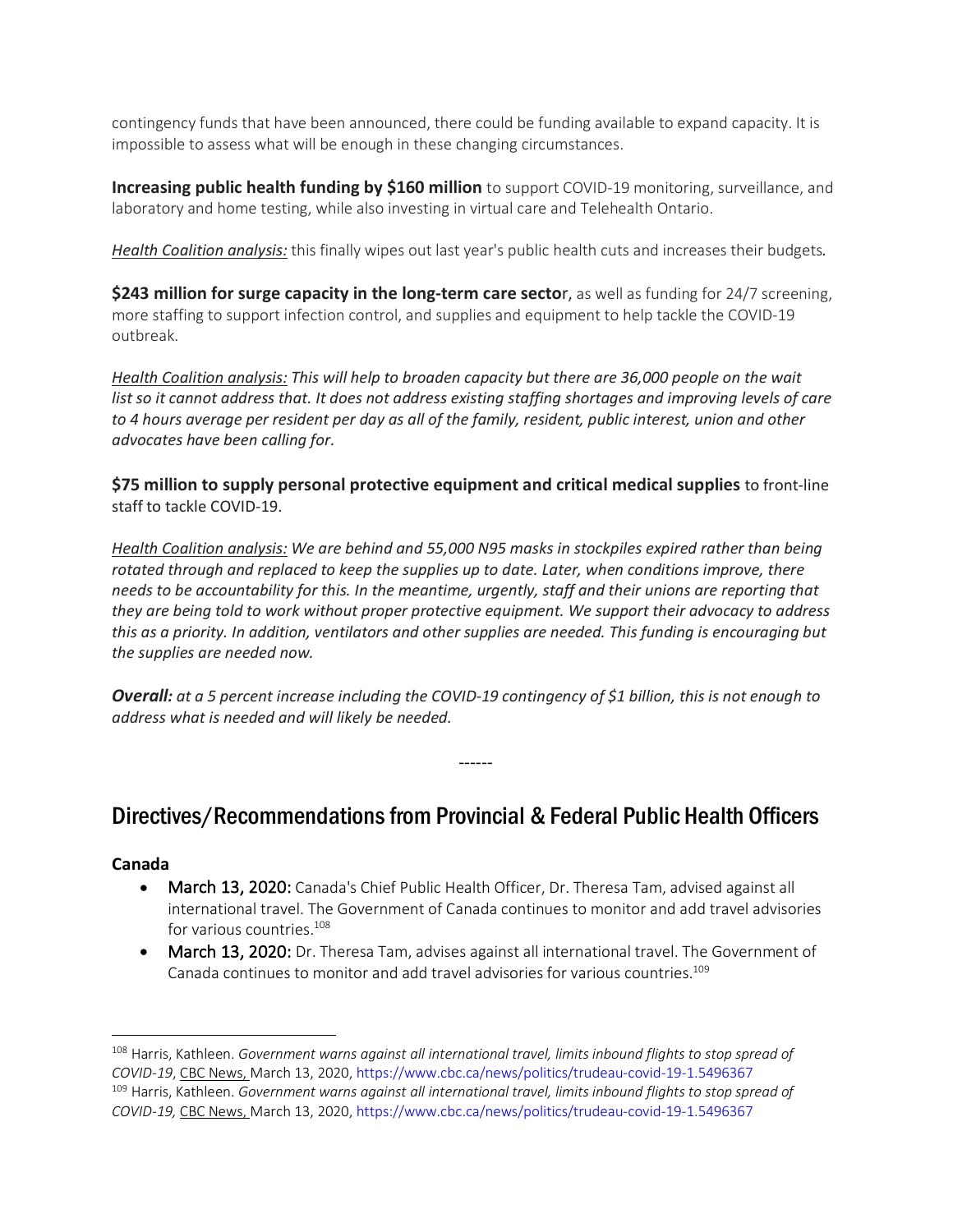- March 9, 2020: Dr. Theresa Tam recommended that Canadian avoid all travel on cruise ships due to COVID-19.iii
- March 3, 2020: Dr. Theresa Tam recommends for communities to prepare for stronger public health measures to contain the spread of the new coronavirus, including closures of schools and workplaces and the suspension of large-scale gathering.  $110$
- February 27, 2020: Dr. Theresa Tam warns that the window to contain COVID-19 is closing and announces that officials are shifting to preparing to manage the spread of the virus. Both Dr. Tam and Federal Health Minister Patty Hadju advised Canadians to prepare by ensuring they have enough food and medical supplies at home, as well as back-up childcare arrangements, in case they fall ill.
- January 30, 2020: Dr. Theresa Tam urged a stop to racist acts and stigmatizing comments on social media against people of Chinese and Asian descent in the wake of the COVID-19.

#### **Ontario**

- **March 23, 2020:** Based on advice from Ontario's Chief Medical Officer of Health, Dr. David Williams, the Ontario government has mandated that all non-essential workplaces must close.<sup>111</sup>
- **March 16, 2020**: Ontario's Chief Medical Officer of Health, Dr. David Williams, advised people to avoid gatherings of over 50 people and requested the closure of libraries, recreation programs, private schools, churches, bars and restaurants.<sup>112</sup>
- **March 15, 2020**: Ontario has asked all hospitals to, amongst other principles, "develop and preserve" hospital capacity to deal with the pandemic.<sup>113</sup>
- **March 14, 2020:** Ontario's chief medical officer of health Dr. David Williams urged long-term care residences to bar all but "essential visitors," such as the relatives of people who are dying or gravely ill.
- **March 13, 2020:** Ontario's Chief Medical Officer of Health recommended the immediate suspension of all gatherings over 250 people.<sup>114</sup>
- **March 12, 2020:** Directive from Ontario's Chief Medical Officer of Health, to close public schools for two weeks after March Break, until April 5, 2020.<sup>115</sup>
- **March 30, 2020:** Suggestion from Ontario's Chief Medical Officer of Health, recommending you and other members of your household stay home except for essential reasons, such as to: Access

<sup>110</sup> Eggerston, Laura. *COVID-19: Recent updates on the coronavirus pandemic*, CMAJ News, March 24, 2020, https://cmajnews.com/2020/03/24/coronavirus-1095847/

<sup>111</sup> Office of the premier. *Ontario orders the mandatory closure of all non-essential workplaces to fight spread of COVID-19,* Ontario Newsroom, March 23, 2020, https://news.ontario.ca/opo/en/2020/03/ontario-orders-themandatory-closure-of-all-non-essential-workplaces-to-fight-spread-of-covid-19.html

<sup>112</sup> Ministry of Health. *Enhanced measures to protect Ontarians from COVID-19*, Ontario Newsroom, March 16, 2020, https://news.ontario.ca/mohltc/en/2020/03/enhanced-measures-to-protect-ontarians-from-covid-19.html

<sup>113</sup> Ministry of Health. *Ontario hospitals asked to take a planned approach to ramping down elective surgeries,* Ontario Newsroom, March 15, 2020, https://news.ontario.ca/mohltc/en/2020/03/ontario-hospitals-asked-to-takea-planned-approach-to-ramping-down-elective-surgeries.html

<sup>114</sup> Ministry of Heritage, Sport, Tourism and Culture Industries. *Statement from Minister Elliott and Minister MacLeod on the 2019 novel coronavirus (COVID-19*), Ontario Newsroom, March 13, 2020,

https://news.ontario.ca/mtc/en/2020/03/statement-from-minister-elliott-and-minister-macleod-on-the-2019 novel-coronavirus-covid-19-1.html

<sup>115</sup> Office of the premier. *Statement from Premier Ford, Minister Elliott, and Minister Lecce on the 2019 novel coronavirus (COVID-19),* Ontario Newsroom, March 12, 2020, https://news.ontario.ca/opo/en/2020/03/title.html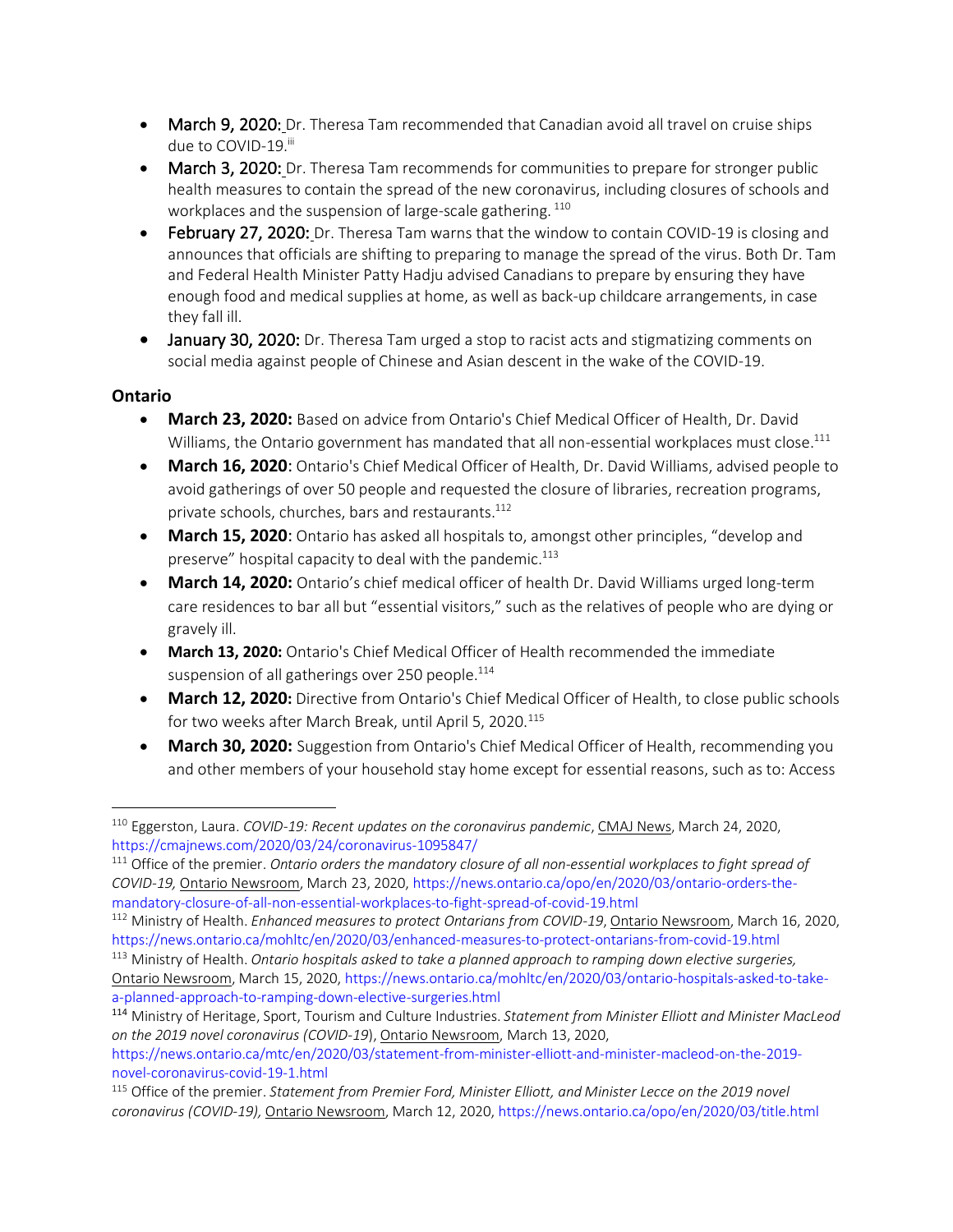health care services; Shop for groceries; Pick-up medication at the pharmacy; Walk pets when required; and Support vulnerable community members with meeting the above needs.<sup>116</sup>

• **March 31, 2020:** Ministry of the Solicitors General passes emergency order that state that failing to correctly identify oneself carries a fine of \$750 for failure to comply with an order made under the EMCPA or \$1,000 for obstructing any person in exercising a power if a provincial offences officer issues a ticket. In addition, failure to comply with an emergency order could carry punishments of up to one-year imprisonment or a fine of up to \$100,000 for an individual, \$500,000 for a director of a corporation, or \$10,000,000 for a corporation itself if a provincial offences officer charges the individual by issuing a summons. $117$ 

------

## Provincial Health Care Funding & Capacity Announcements

- March 30, 2020- Ontario has launched a new dedicated web page reporting COVID-19 cases and data from Public Health Ontario would update every day at 10:30 a.m. The new summary provides more provincial and regional data on confirmed cases, including trends of cases since the outbreak began, geography, exposure and severity. The daily summary is based on data recorded by local public health units in the province's integrated Public Health Information System (iPHIS), as of 4 p.m. the day before the summary is posted. iPHIS is the Ministry of Health's disease reporting system, where data is regularly updated.<sup>118</sup>
- March 25, 2020– Ministry of Finance announced economic statement. Analysis above.
- March 23, 2020 Ontario increased the line capacity of Telehealth Ontario to more than 2000 to deal with the influx of COVID-19 calls, says it has also established 58 assessment centres across the province and is looking to increase that number.<sup>119</sup>
- March 17, 2020-- Ontario announced a \$300 million investment in health care to combat COVID-19.120 The \$300 million will be used to fund a 1000 increase in backfill nurses and personal

<sup>&</sup>lt;sup>116</sup> Ministry of Health. *Statement from the Chief Medical Officer of Health*, **Ontario Newsroom**, March 30, 2020, https://news.ontario.ca/mohltc/en/2020/03/statement-from-the-chief-medical-officer-of-health.html

<sup>117</sup> Ministry of the Solicitor General. *Public Required to Identify Themselves if Charged with Breaching an Emergency Order During the COVID-19 Outbreak,* Ontario Newsroom, March 31, 2020,

https://news.ontario.ca/mcscs/en/2020/03/public-required-to-identify-themselves-if-charged-with-breaching-anemergency-order-during-the-covid.html

<sup>118</sup> *Ontario Enhancing Public Reporting about COVID-19.* Ontario Newsroom. March 30, 2020.

https://news.ontario.ca/mohltc/en/2020/03/ontario-enhancing-public-reporting-about-covid-19.html

<sup>119</sup> Ministry of Health. *Ontario Significantly Enhancing COVID-19 Screening Measures and Supports*, Ontario

Newsroom, March 23, 2020, https://news.ontario.ca/mohltc/en/2020/03/ontario-significantly-enhancing-covid-19 screening-measures-and-supports.html

<sup>120</sup> Office of the premier. *Ontario enacts declaration of emergency to protect the public*, Ontario Newsroom, March 17, 2020, https://news.ontario.ca/opo/en/2020/03/ontario-enacts-declaration-of-emergency-to-protect-thepublic.html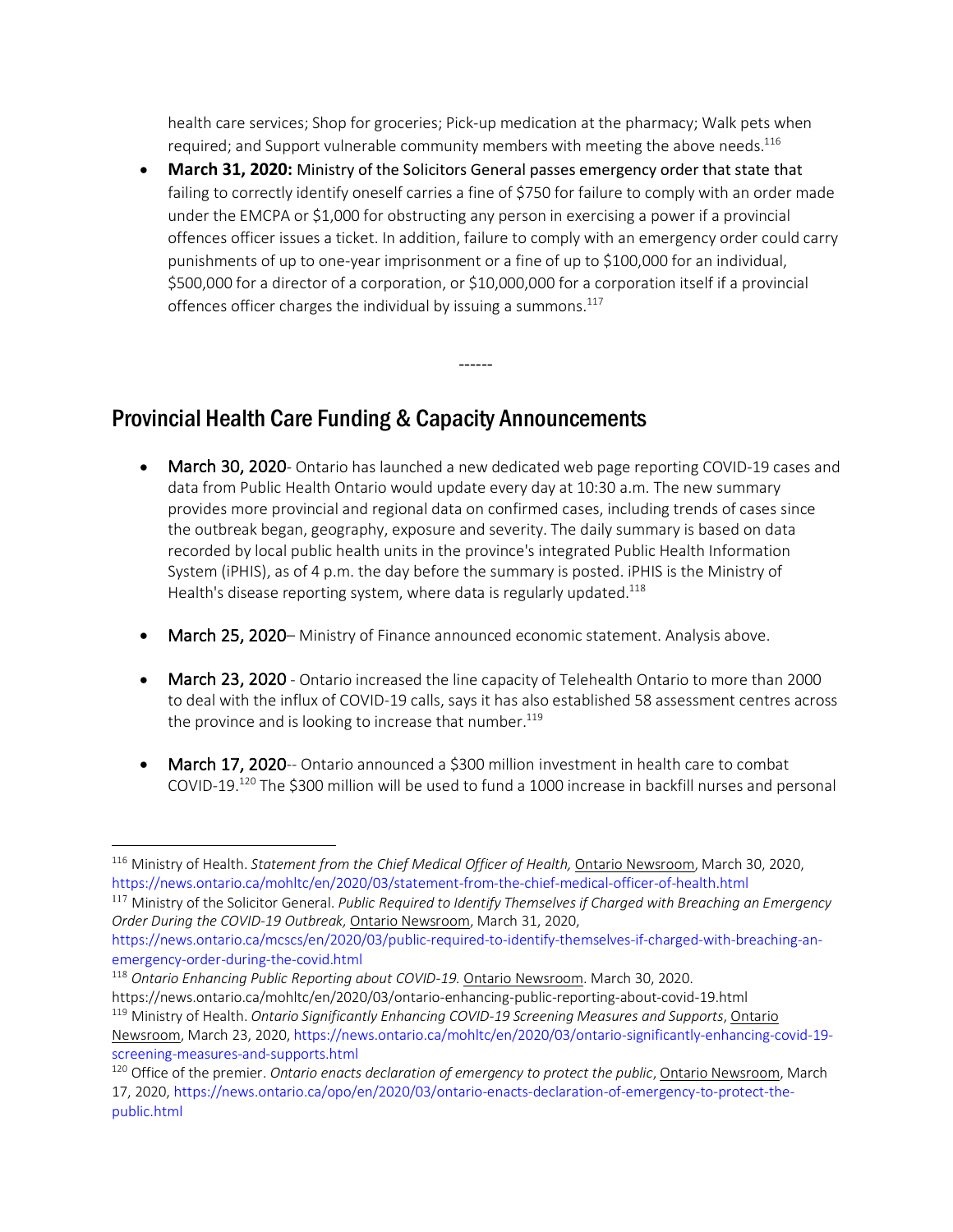support workers, 75 new critical care beds, 500 post-acute care beds and 50 emergency physicians for Indigenous, rural, and remote communities. $121$ 

- March 15, 2020-- Ontario requested all hospitals to carefully decrease the number of elective surgeries and other non-emergent activity to preserve capacity for COVID-19 cases.<sup>122</sup>
- **March 11, 2020** -- Premier Ford announced a \$100 million contingency fund to combat the COVID-19 pandemic. This money would go towards medical supplies, additional staff, testing kits, protective gear and anything else deemed necessary.<sup>123</sup> It is not clear if this was re-announced the next week.

------

## Ontario Government Support and Relief Measures

 $\overline{a}$ 

**Funding for Emergency Assistance Programs** March 23 2020 - The Provincial government announced \$200 million dollars in additional funding for emergency social assistance programs. \$148 million of this funding will go directly to municipal programs such as shelters, food banks, charities and non-profits, and emergency services. <sup>124</sup> They are also changing the requirements for emergency assistance for those who are unable to pay rent or buy food and other essential goods. This additional funding will be available through any of the previous programs (ODSP or Ontario Works) or can be directly applied for here. They have changed the rules to allow for people to receive the benefits more than once per 6 month time period and to remove the 48 day maximum for coverage without submitting an Ontario Works application.<sup>125</sup> It is unclear at this time how much Emergency funding will go towards emergency supports or how much will be granted per person nor the requirements for qualifying for this emergency fund.

**Ontario Freezes Evictions** March 18, 2020 - In response to the economic hardships resulting from the Coronavirus COVID-19 pandemic, the Attorney General has been granted an order suspending the enforcement of residential evictions until ordered otherwise by the court. Tribunals Ontario will not issue

<sup>&</sup>lt;sup>121</sup> Paling, Emma. *Doug Ford delivers coronavirus speech to near-empty legislature*, Huffington Post, March 19, 2020, https://www.huffingtonpost.ca/entry/doug-ford-coronavirus-empty-legislature\_ca\_5e73d9cac5b63c3b648d2f75

<sup>122</sup> Ministry of Health. *Ontario hospitals asked to take a planned approach to ramping down elective surgeries,*  Ontario Newsroom, March 15, 2020, https://news.ontario.ca/mohltc/en/2020/03/ontario-hospitals-asked-to-takea-planned-approach-to-ramping-down-elective-surgeries.html

<sup>123</sup> Ferguson, Rob. *We have 'a plan for every scenario' Ford says, as Ontario sets aside \$100 million to fight COVID-19*, Toronto Star, March 11 2020, https://www.thestar.com/politics/provincial/2020/03/11/we-have-a-plan-forevery-scenario-ford-says-as-ontario-sets-aside-100-million-to-fight-covid-19.html

<sup>124</sup> CBC News. *Health officials give update, as Ontario closes all non-essential businesses amid COVID-19 outbreak.* CBC News. March 23, 2020. https://www.cbc.ca/news/canada/toronto/covid-19-coronavirus-ontariomonday1.5506445?\_\_vfz=medium%3Dsharebar&fbclid=IwAR3pI1ZU9DkBqZUJiIW4kJsC92ir63ifHM5XRR3x5bk\_ZQT-06aFkGMqm00

<sup>125</sup> Office of the Premier. *Changes to Ontario's Emergency Assistance Program in Response to COVID-19*. Ontario News Room. March 23 2020. https://news.ontario.ca/opo/en/2020/03/changes-to-ontarios-emergency-assistanceprogram-in-response-to-covid-19.html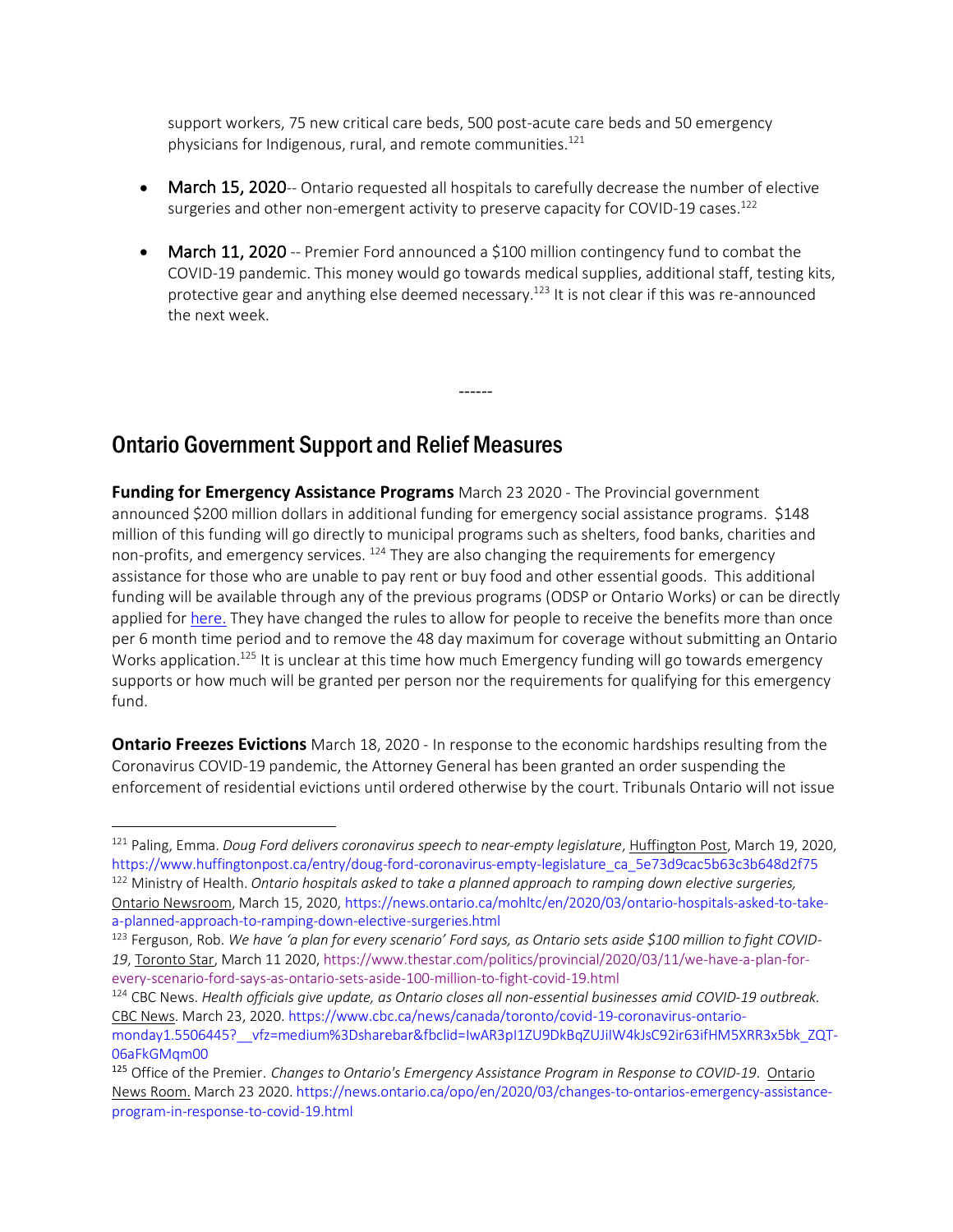any new eviction orders until further notice. Sheriff's offices have been asked to postpone any scheduled enforcement of eviction orders currently set for this week. <sup>126</sup> For clarification there has been no rent payment support or word on what will happen after the suspension is lifted.

#### **OHIP Waiting Period Waived, Uninsured Covered, Expiring Health Cards to be**

**Honoured** -Following Trudeau's call for all Canadians abroad to return home in light of the COVID-19 pandemic, Ontario government announces that OHIP coverage will start immediately when they return. Previously, Canadians who have been out of the province for more than seven months would be required to wait three months before they would be covered by OHIP again.<sup>127</sup>  $128$  In addition, they expanded OHIP coverage for COVID-19 testing and treatment of those who do not meet the criteria for OHIP coverage.<sup>129</sup> They also announced that people with expiring OHIP cards would continue to be covered. These new regulations include extensions for driver licences, licence plate validation, Ontario Photo Cards, and Commercial Vehicle Operator Registration certificates, among others. The extension will be in place until conditions improve.<sup>130</sup>

**Reduced Hydro Rates** March 24, 2020 -- The Ontario government announced that Hydro rates will be reduced to off peak levels for the next 45 days.<sup>131</sup>

**Child Care for Frontline Workers** March 22, 2020 – The Ontario government exempted certain child care centres from the mandatory closure orders and announced that child care would be available at these centres for front line medical and emergency staff.<sup>132</sup>

**Business Support and Action Plan** March 26 2020 – Ford government calls on business proposals to provide COVID-19 Support. Any businesses that are able to provide assistance providing medical supplies (masks, swabs, sanitizer) or are able to provide financial services to people suffering financial difficulties from this pandemic should make a proposal *here*.<sup>133</sup> The also implemented a rate restructuring of WSIB

<sup>126</sup> Ministry of the Ontario General. *Ontario Protecting Critical Front-Line Justice Services in Response to COVID-19.* Ontario News Room. March 23 2020.https://news.ontario.ca/mag/en/2020/03/ontario-takingaction-to-protect-critical-front-line-justice-services-in-response-to-covid-19.html

<sup>127</sup> D'Melo, Colin. *Ontario to waive three-month OHIP waiting period for returning Canadians*. CTV News. March 19 2020. https://toronto.ctvnews.ca/ontario-to-waive-three-month-ohip-waiting-period-for-returning-canadians-1.4858781

<sup>128</sup> Ministry of Health. *Ontario Expands Coverage for Care.* Ontario News Room*.* March 20, 2020. https://news.ontario.ca/mohltc/en/2020/03/ontario-expands-coverage-for-care.html

<sup>129</sup> *Ontario Expands OHIP Coverage.* Settlement.org*.* March 23, 2020. https://settlement.org/news/ontario/ontarioexpands-ohip-coverage/

<sup>130</sup> Ontario Ministry of Transportation. *Ontario Extending Validation Periods for Driver, Vehicle and Carrier Products, Services and Health Cards.* Ontario News Room. March 19, 2020. https://news.ontario.ca/mto/en/2020/03/ontarioextending-validation-periods-for-driver-vehicle-and-carrier-products-services-and-health-car.html

<sup>131</sup> Office of the Premier. *Ontario Providing Electricity Relief to Families, Small Businesses and Farms During COVID-19.* News Room. March 24, 2020. https://news.ontario.ca/opo/en/2020/03/ontario-providing-electricity-relief-tofamilies-small-businesses-and-farms-during-covid-19.html

<sup>132</sup> Ministry of Education. *Province Takes Steps to Ensure Frontline Workers Can Continue to Work*. News Room. March 22, 2020.

<sup>133</sup> Office of the Premier. *Ontario Urges Business to Join the Fight Against COVID-19*. Ontario Newsroom. March 21 2020. https://news.ontario.ca/opo/en/2020/03/ontario-urges-business-to-join-the-fight-against-covid-19.html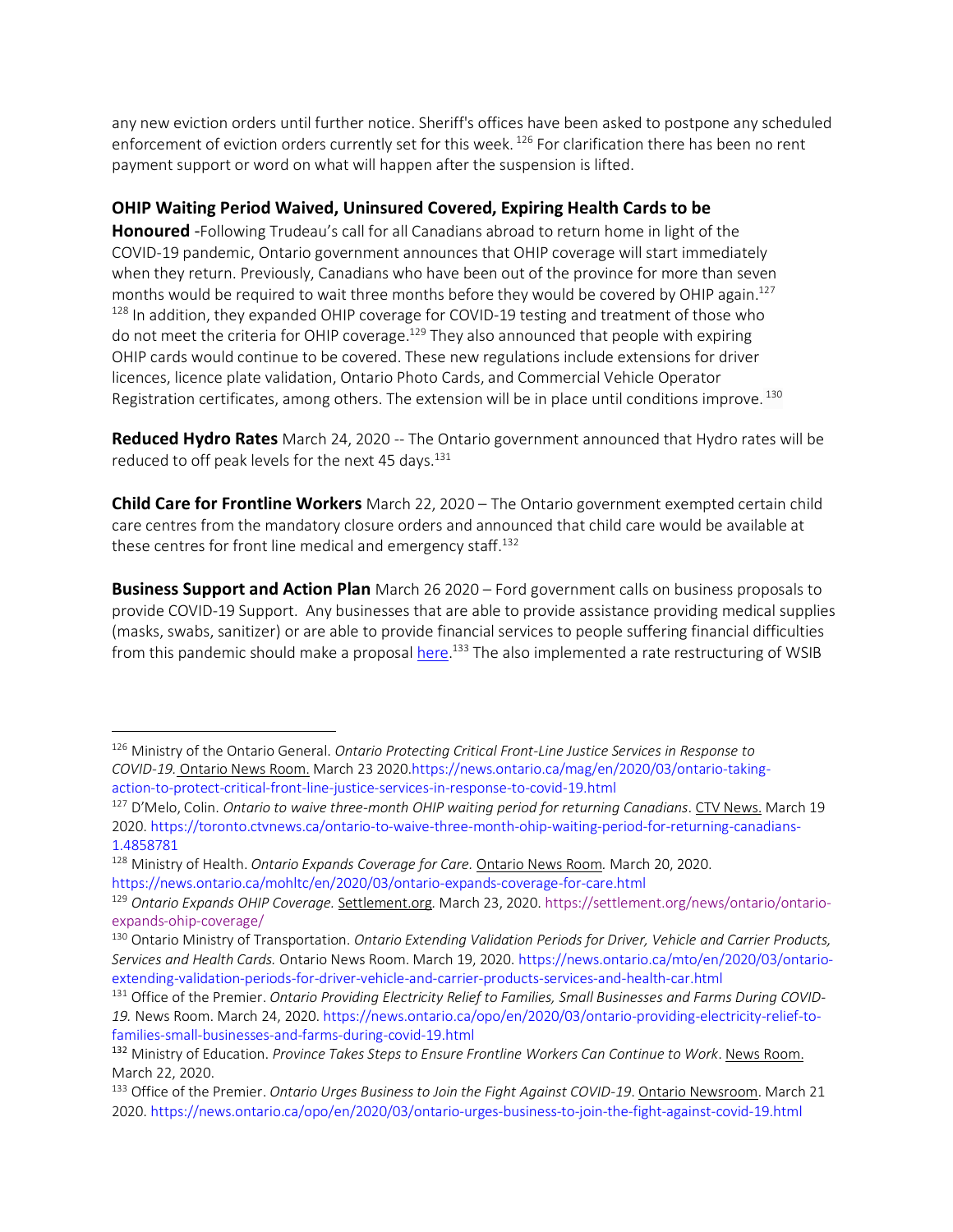and allowing businesses to defer their payments for six months and waiving interest on any outstanding payments. 134

**Additional Support for Households** March 25 2020 – Finance Minister releases an economic action plan to support Ontarians during the COVID-19 pandemic. This includes \$200/250 biweekly for kids with special needs, up to the age of 12 to help cover daycare costs. They have also expanded the LEAP program to offset hydro bills for low income families and deferred OSAP payments and interest for six months.<sup>135</sup>

**Support for Postsecondary Institutions** March 31 2020 Ontario finalized an agreement with eCampusOntario to make digital learning supports available to postsecondary institutions. These interim digital learning supports, available in both French and English, will help publicly-assisted colleges and universities conduct year-end assessments. The province is also distributing \$25 million in additional funding to publicly-assisted colleges, universities and Indigenous Institutes to help address each institution's most pressing needs in the wake of the COVID-19 outbreak such as deep cleaning, purchasing medical supplies or offering mental health supports.<sup>136</sup>

**Additional Funding for Home Delivery for Seniors** March 30 2020– Ford announced \$10 million of funding to help community organizations with the coordination of subsidized deliveries of meals, medicines and other necessities to seniors. <sup>137</sup>

------

## Federal Government Health Care Funding & Capacity Measures

 $\overline{a}$ 

**COVID-19 Response Fund** March 11- Canada established a more than \$1 billion COVID-19 Response Fund $^{138}$  as follows:

• \$500 million (as part of the \$1 billion) to provinces and territories for critical health care system needs and to support mitigation efforts as needed. They said that this could include help to support with access to testing, acquisition of equipment, and to enhance surveillance and monitoring.139

<sup>135</sup> Ministry of Finance. *Ontario's Action Plan: Responding to COVID-19*. Ontario Newsroom. March 25 2020. https://news.ontario.ca/mof/en/2020/03/ontarios-action-plan-responding-to-covid-19.html

<sup>134</sup> Ministry of Labour, Training and Development. *UPDATED: Ontario Enabling Financial Relief for Businesses.*  Ontario Newsroom. March 26 2020. https://news.ontario.ca/mol/en/2020/03/ontario-enabling-financial-relief-forbusinesses-1.html

<sup>136</sup> *Province Supports Postsecondary Students During COVID-19*. Ontario Newsroom. March 31 2020. https://news.ontario.ca/maesd/en/2020/03/province-supports-postsecondary-students-during-covid-19.html

<sup>137</sup> Office of the Premier. *Province Investing \$10 Million to Mobilize Businesses and Volunteers to Support the Most Vulnerable*. Ontario Newsroom. March 30 2020. https://news.ontario.ca/opo/en/2020/03/ontario-protectingseniors-during-the-covid-19-outbreak.html

<sup>138</sup> *Prime Minister outlines Canada's COVID-19 response.* JUSTIN TRUDEAU, PRIME MINISTER OF CANADA. March 11 2020. https://pm.gc.ca/en/news/news-releases/2020/03/11/prime-minister-outlines-canadas-covid-19-response <sup>139</sup> *Government of Canada takes action on COVID-19*. Government of Canada. March 13 2020.

https://www.canada.ca/en/public-health/services/diseases/2019-novel-coronavirus-infection/canadasreponse/government-canada-takes-action-covid-19.html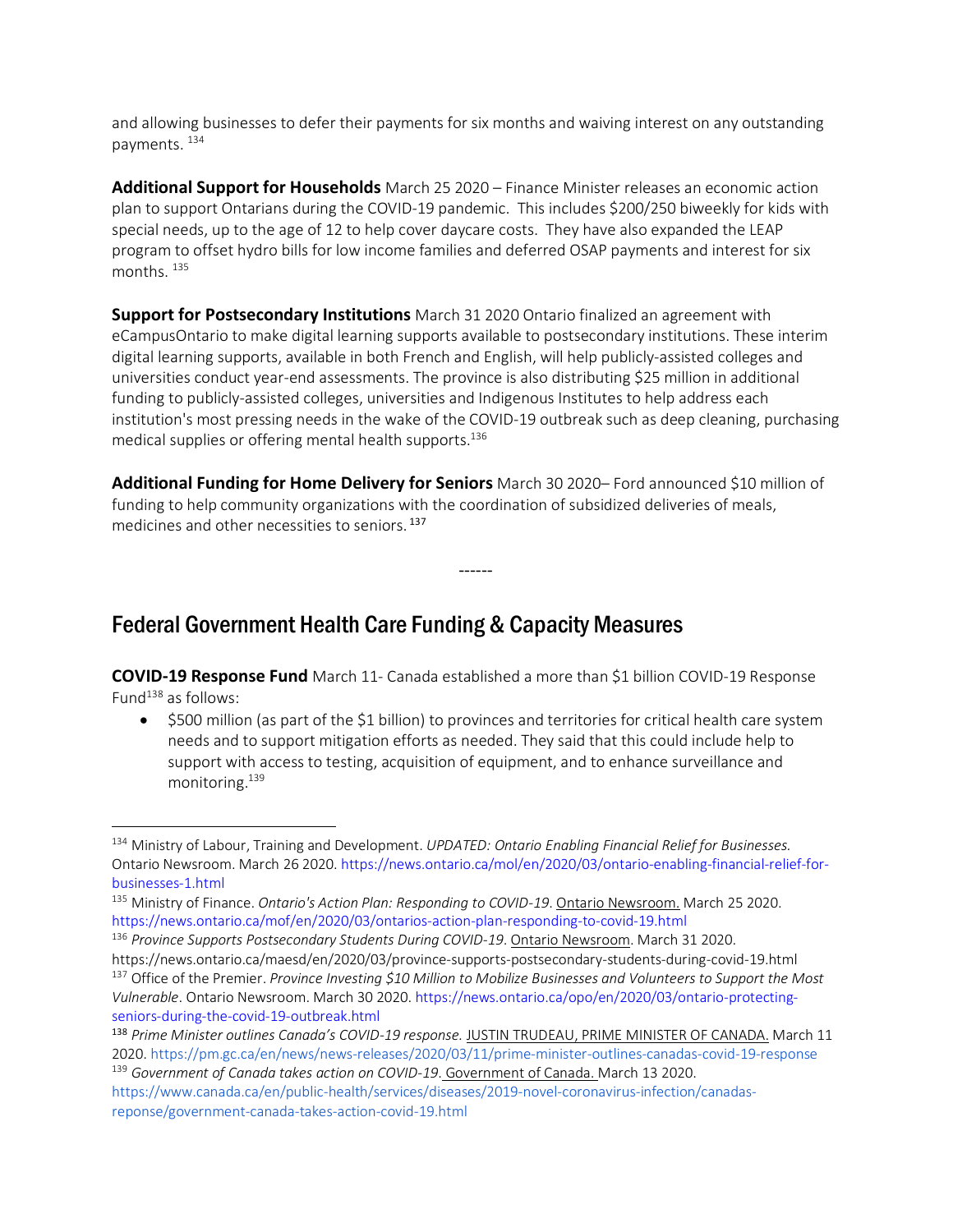- For supplies of personal protective equipment like surgical masks, face shields, and isolation gowns by providing \$50 million to the Public Health Agency of Canada to support purchases for provinces and territories.
- \$50 million to support initial actions, including border and travel measures and sustained activation of the Health Portfolio Operations Centre and the National Microbiology Laboratory.
- \$100 million for federal public health measures such as enhanced surveillance, increased testing at the National Microbiology Laboratory, and ongoing support for preparedness in First Nations and Inuit communities. 140

**COVID-19 Emergency Response Act** March 25 2020- Bill C-13, the COVID-19 Emergency Response Act, was approved. It included:

- One-time funding of \$500 million in addition to the \$1 billion COVID-19 Response Fund through the Canada Health Transfer for their critical health care system needs and to support mitigation efforts as needed.
- Provided the government with the authority to make regulations to address any future shortages of therapeutic products, including drugs and medical devices. This would include allowing for drug patent overrides in health emergencies in the period up to September 30, 2020, and for the importation of drugs and medical devices not authorized for sale in Canada to address certain shortages, such as for personal protective equipment or drugs required to treat COVID-19.<sup>141</sup>

**Communication about Coronavirus** There is a Canada.ca/coronavirus website, which includes information resources that Canadians can download on the novel coronavirus, how to be prepared and how to limit the spread of the virus.

- The Government of Canada's coronavirus information line was established (1-833-784-4397), which is available from 7:00 a.m. to midnight (EST) seven days a week.<sup>142</sup>
- \$50 million (part of the \$1 billion COVID-19 Response Fund) was dedicated to the Public Health Agency of Canada's dedicated communications capacity and public education efforts.<sup>143</sup>

#### **Research**

 $\overline{a}$ 

• March 6 2020- \$26.8 million over 2 years was announced to fund coronavirus research in Canada. This investment will support 47 research teams from across Canada that will focus on accelerating the development, testing and implementation of measures to deal with the outbreak.

<sup>140</sup> *Prime Minister outlines Canada's COVID-19 response.* JUSTIN TRUDEAU, PRIME MINISTER OF CANADA. March 11 2020. https://pm.gc.ca/en/news/news-releases/2020/03/11/prime-minister-outlines-canadas-covid-19-response <sup>141</sup> *The COVID-19 Emergency Response Act Receives Royal Assent*. Government of Canada. March 25 2020. https://www.canada.ca/en/department-finance/news/2020/03/the-covid-19-emergency-response-act-receivesroyal-assent0.html

<sup>142</sup> *Government of Canada takes action on COVID-19*. Government of Canada. March 13 2020. https://www.canada.ca/en/public-health/services/diseases/2019-novel-coronavirus-infection/canadasreponse/government-canada-takes-action-covid-19.html

<sup>143</sup> *Prime Minister outlines Canada's COVID-19 response.* JUSTIN TRUDEAU, PRIME MINISTER OF CANADA. March 11 2020. https://pm.gc.ca/en/news/news-releases/2020/03/11/prime-minister-outlines-canadas-covid-19-response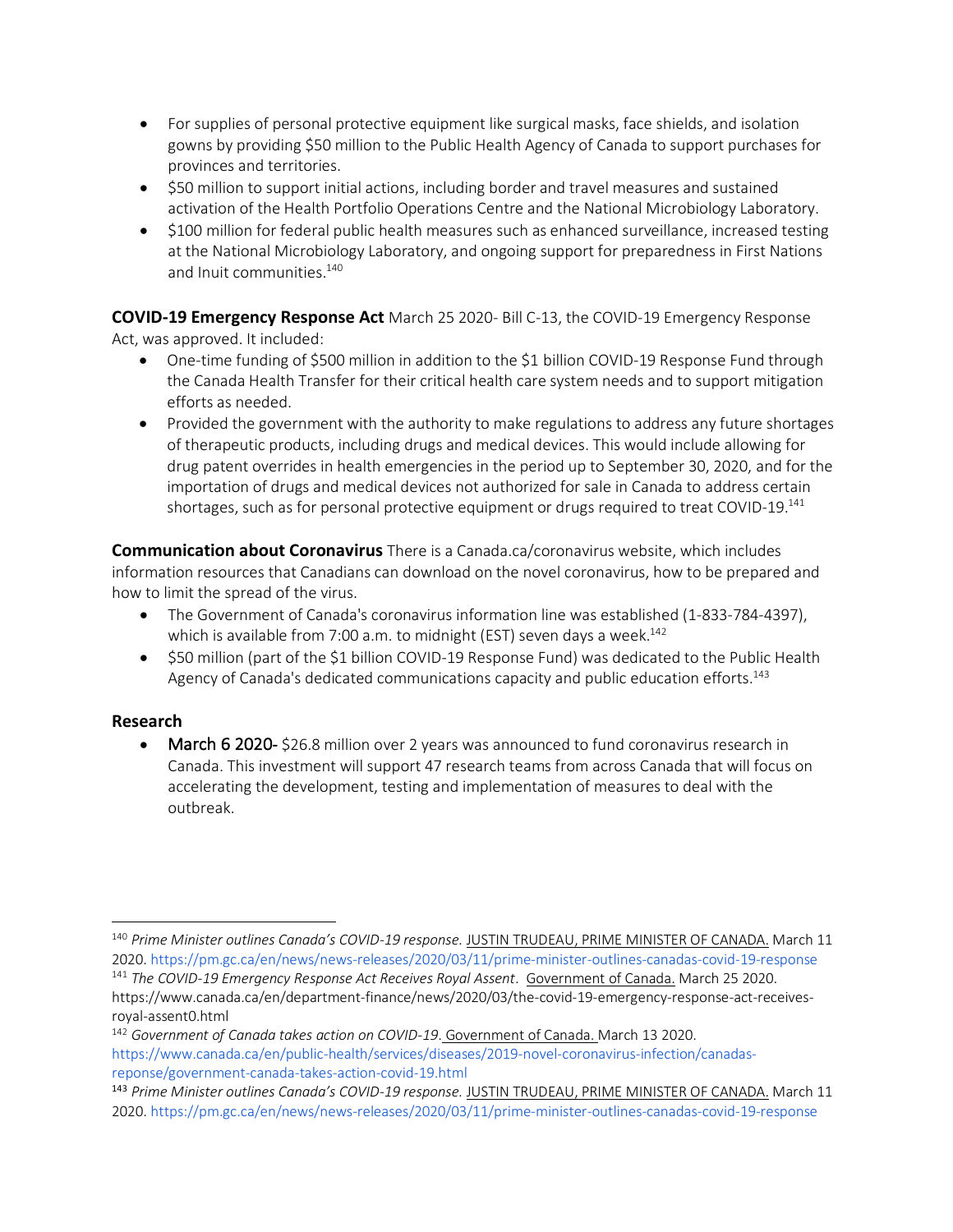- March 11 2020- The Government of Canada will invest \$275 million (part of the \$1 billion COVID-19 Response Fund) in additional funding to enhance research capacity on vaccine and antiviral development and clinical trials, including in Canada.<sup>144</sup>
- March 19 2020- \$25.8 million of the \$275 million announced on March 6 will be given to the Canadian Institutes of Health Research to add 49 new projects to the 47 projects previously announced on March 6.<sup>145</sup> Click here for details on each of the funded projects.

**The Canadian Centre for Occupational Health and Safety** March 25 2020- During the pandemic, CCOHS is making selected courses and publications available for free as well as other credible resources available on their Flu and Infectious Disease Outbreak website www.ccohs.ca/outbreaks, and the Pandemics topic page www.ccohs.ca/topics/hazards/health/pandemics/ on the CCOHS website.<sup>146</sup>

**Indigenous Services Canada** The First Nations and Inuit Health Branch (FNIHB) provides funding and expertise to First Nations communities for developing and maintaining their all hazard or pandemic plans in all provinces except British Columbia. On-reserve communities who require assistance in updating their plans should contact their ISC regional office.

- Some public health-related emergency eligible expenditures can be submitted, such as Medical Transportation under the Non-Insured Health Benefits program. To submit a request for funding or reimbursement for costs incurred to update and/or activate your pandemic or all-hazard plan beyond your current funding levels, submit a list of planned expenses or keep a list of incurred expenses that includes information related to:
	- o cost (if reimbursement, with receipt or invoice)
	- o item required or purchased
	- o brief description of item and the essential function it provides your community to be able to operationalize your plan; to support your community in reducing the spread of COVID-19; or to respond to cases in your community $147$

Click here for an example of a template.

 $\overline{a}$ 

Click here to learn more about Indigenous Services Canada's preparedness and response to COVID-19.

#### **Personal Protective Equipment from Indigenous Services Canada**

• March 25 2020- Communities who are not able to have orders for Personal Protective Equipment (PPE) filled through regular procurement channels, such as PPE suppliers, or

<sup>144</sup> *Prime Minister outlines Canada's COVID-19 response.* JUSTIN TRUDEAU, PRIME MINISTER OF CANADA. March 11 2020. https://pm.gc.ca/en/news/news-releases/2020/03/11/prime-minister-outlines-canadas-covid-19-response <sup>145</sup> *Government of Canada funds 49 additional COVID-19 research projects.* Government of Canada. March 19 2020. https://www.canada.ca/en/institutes-health-research/news/2020/03/government-of-canada-funds-49-additionalcovid-19-research-projects.html

<sup>146</sup> *CCOHS Makes Courses and Publications Available to Help Workplaces During COVID-19 Pandemic*. Government of Canada. March 25 2020. https://www.canada.ca/en/centre-occupational-health-safety/news/2020/03/ccohsmakes-courses-and-publications-available-to-help-workplaces-during-covid-19-pandemic.html

<sup>147</sup> *COVID-19: First Nations Community Guide on Accessing Additional Supports.* Government of Canada. March 26 2020. https://www.sac-isc.gc.ca/eng/1584819394157/1584819418553#g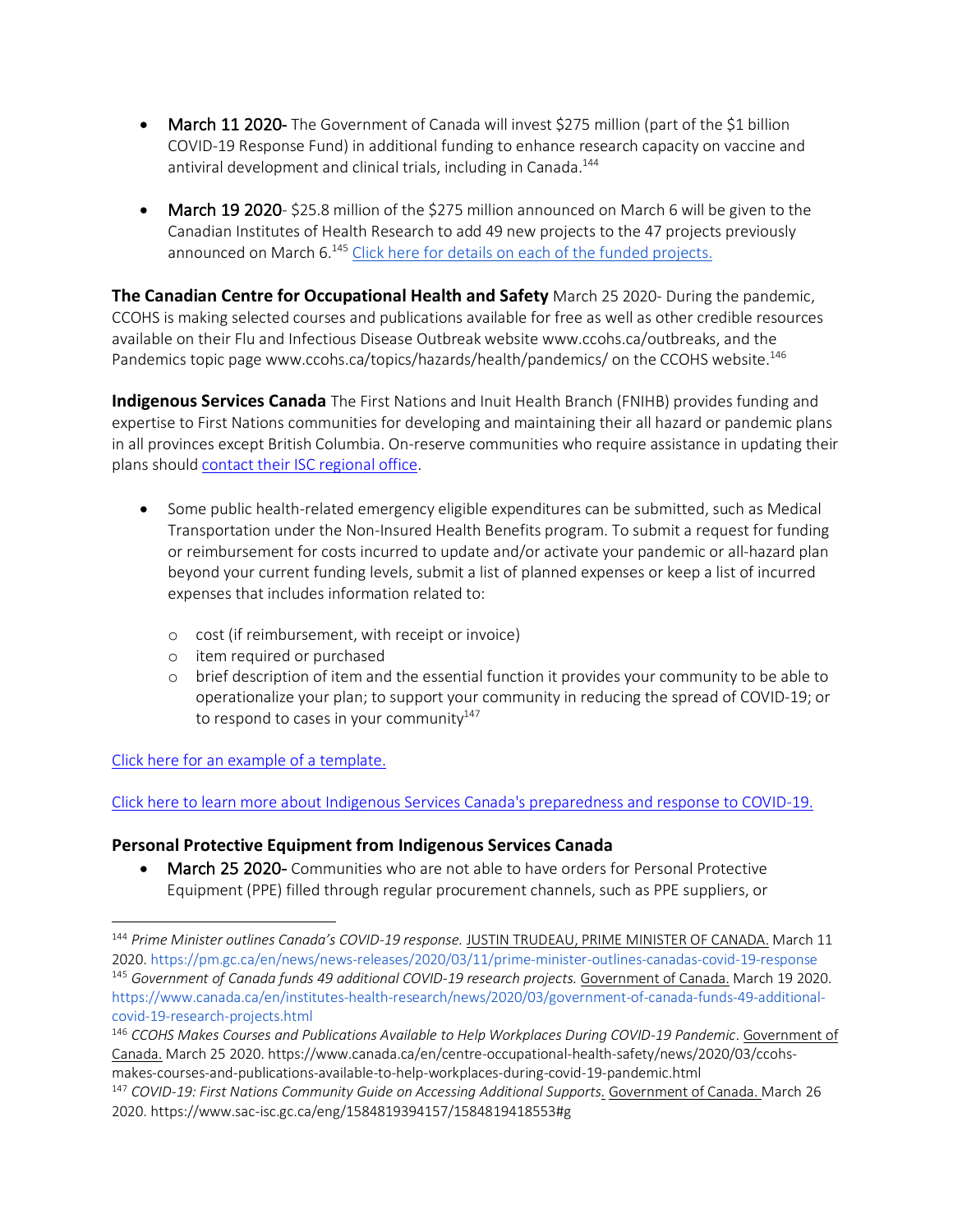provincial/territorial PPE stockpiles, should contact the regional medical officer in their region at Indigenous Services Canada to let them know (click here).

- o Requests from communities who provide essential primary health care services will be assessed. ISC is currently providing PPE to health facilities and health service providers who provide essential primary health care services. Facilities that offer primary care are being prioritized. Facilities and health providers that do not offer primary care services may be approved to receive gloves and masks for routine use. Once PPE arrives in community, please email sac.pperequests-demandesdeepi.isc@canada.ca (cc to regional office) to confirm that the shipment has been received. $148$
- March 25 2020, Indigenous Services Canada has shipped or delivered 170 personal protective equipment requests with 32 in progress.<sup>149</sup>

------

## Federal Government Other Supports & Relief Measures

**Initial response** March 13 2020 \$7.1 million was provided to support the repatriation of Canadians and \$2 million was contributed to the World Health Organization to support their efforts to contain the outhreak $150$ 

**Assisted departures** March 8 2020The Government of Canada has supported the repatriation of Canadians from high-risk areas, including Wuhan, China, the Diamond Princess cruise ship that was docked in Yokohoma, Japan<sup>151</sup>, and the Grand Princess cruise ship docked in San Francisco, USA.<sup>152</sup>

**Support to other countries** March 13 2020 The Government of Canada provided China with approximately 16 tonnes of personal protective equipment—such as clothing, face shields, masks, goggles and gloves—to support China's response to the outbreak provide an additional \$50 million in international assistance to the World Health Organization and other partners for potential bi-lateral

<sup>148</sup> *COVID-19: First Nations Community Guide on Accessing Additional Supports*. Government of Canada. March 26 2020. https://www.sac-isc.gc.ca/eng/1584819394157/1584819418553#g

<sup>149</sup> In*digenous Community Support Fund.* Government of Canada. March 26 2020. https://www.sacisc.gc.ca/eng/1585189335380/1585189357198

*<sup>150</sup> Government of Canada takes action on COVID-19.* Government of Canada. March 13 2020. https://www.canada.ca/en/public-health/services/diseases/2019-novel-coronavirus-infection/canadasreponse/government-canada-takes-action-covid-19.html

<sup>151</sup> *Government of Canada evacuating Canadians on board Diamond Princess cruise ship* Government of Canada. February 15 2020. https://www.canada.ca/en/global-affairs/news/2020/02/government-of-canada-evacuatingcanadians-on-board-diamond-princess-cruise-ship.html

<sup>152</sup> *Government of Canada evacuating Canadians on board Grand Princess cruise ship.* Government of Canada. March 8 2020. https://www.canada.ca/en/global-affairs/news/2020/03/government-of-canada-evacuatingcanadians-on-board-grand-princess-cruise-ship.html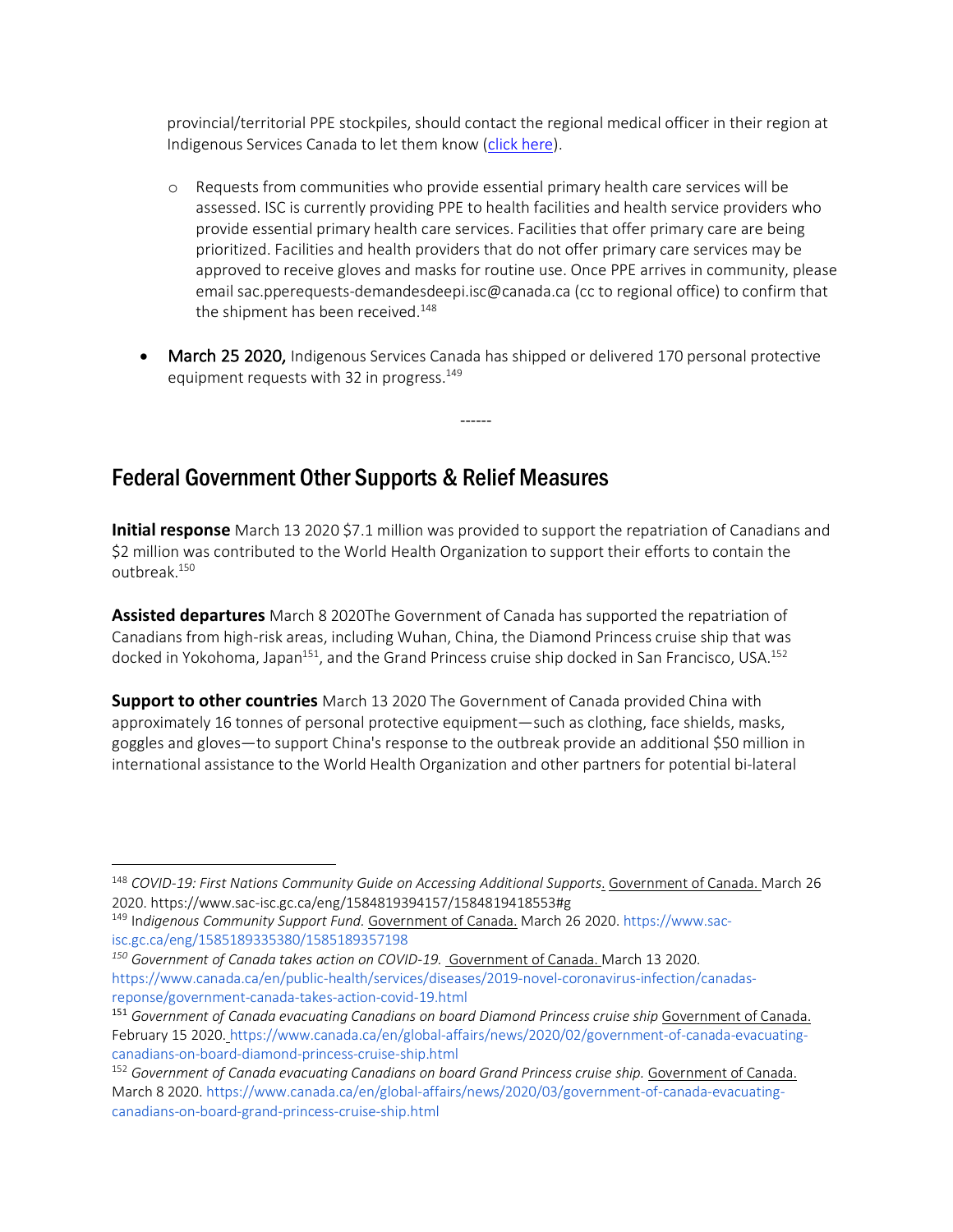support for developing countries in response to COVID-19.<sup>153</sup>

#### **Employment Insurance sickness benefits**<sup>154</sup>

**March 18 2020**- Employment Insurance (EI) sickness benefits provide up to 15 weeks of income replacement and are available to eligible claimants who are unable to work because of illness, injury or quarantine.

You need to demonstrate that:

- o you're unable to work for medical reasons
- o your regular weekly earnings from work have decreased by more than 40% for at least one week
- o you accumulated 600 insured hours\* of work in the 52 weeks before the start of your claim or since the start of your last claim, whichever is shorter

\*As an example, 600 hours are equivalent to 20 weeks of work at 30 hours a week.

While you're receiving sickness benefits, you must remain available for work if it weren't for your medical condition. Click here for more information on EI Sickness Benefits.

- March 11 2020- The mandatory one-week waiting period for EI sickness benefits has been waived for a minimum of 6 months for workers in imposed quarantine or who have been directed to self-isolate. The requirement for a medical certificate to access EI sickness benefits has also been waived. People who cannot complete their claim for EI sickness benefits due to quarantine may apply later and have their EI claim backdated to cover the period of delay.
	- o If you are directly affected by the COVID-19 because you are sick or quarantined and you have not yet applied for EI benefits, they ask that you please submit your application before contacting them.
	- o If you have already completed the application for EI sickness benefits whether you are sick or quarantined and would like to have the one-week waiting period waived, call the new tollfree phone number below. It is important to note that no other request will be actioned on this phone line. Telephone: 1-833-381-2725 (toll-free) or (TTY): 1-800-529-3742.
- March 26 2020- In person Service Canada Centres are closed. The best way to apply for benefits is online at: https://www.canada.ca/en/services/benefits/ei.html.<sup>155</sup>

#### **Changes to tax-filing and payment deadlines**<sup>156</sup>

 $\overline{a}$ 

• March 20 2020- For individuals (other than trusts), the return filing due date will be deferred

<sup>153</sup> *Government of Canada takes action on COVID-19.* Government of Canada. March 13 2020. https://www.canada.ca/en/public-health/services/diseases/2019-novel-coronavirus-infection/canadasreponse/government-canada-takes-action-covid-19.html

*<sup>154</sup>Income Support for Individuals Who Need It Mos*t. Government of Canada. March 18 2020. https://www.canada.ca/en/department-finance/news/2020/03/canadas-covid-19-economic-response-plansupport-for-canadians-and-businesses.html#Income\_Support\_for

<sup>155</sup> *COVID-19: In person Service Canada Centres to be closed*. Government of Canada. March 26 2020. https://www.canada.ca/en/employment-social-development/news/2020/03/covid-19-in-person-service-canadacentres-to-be-closed.html

<sup>156</sup> *Important changes to tax-filing and payment deadlines* Government of Canada. March 20 2020. https://www.canada.ca/en/revenue-agency/campaigns/covid-19-update.html#individuals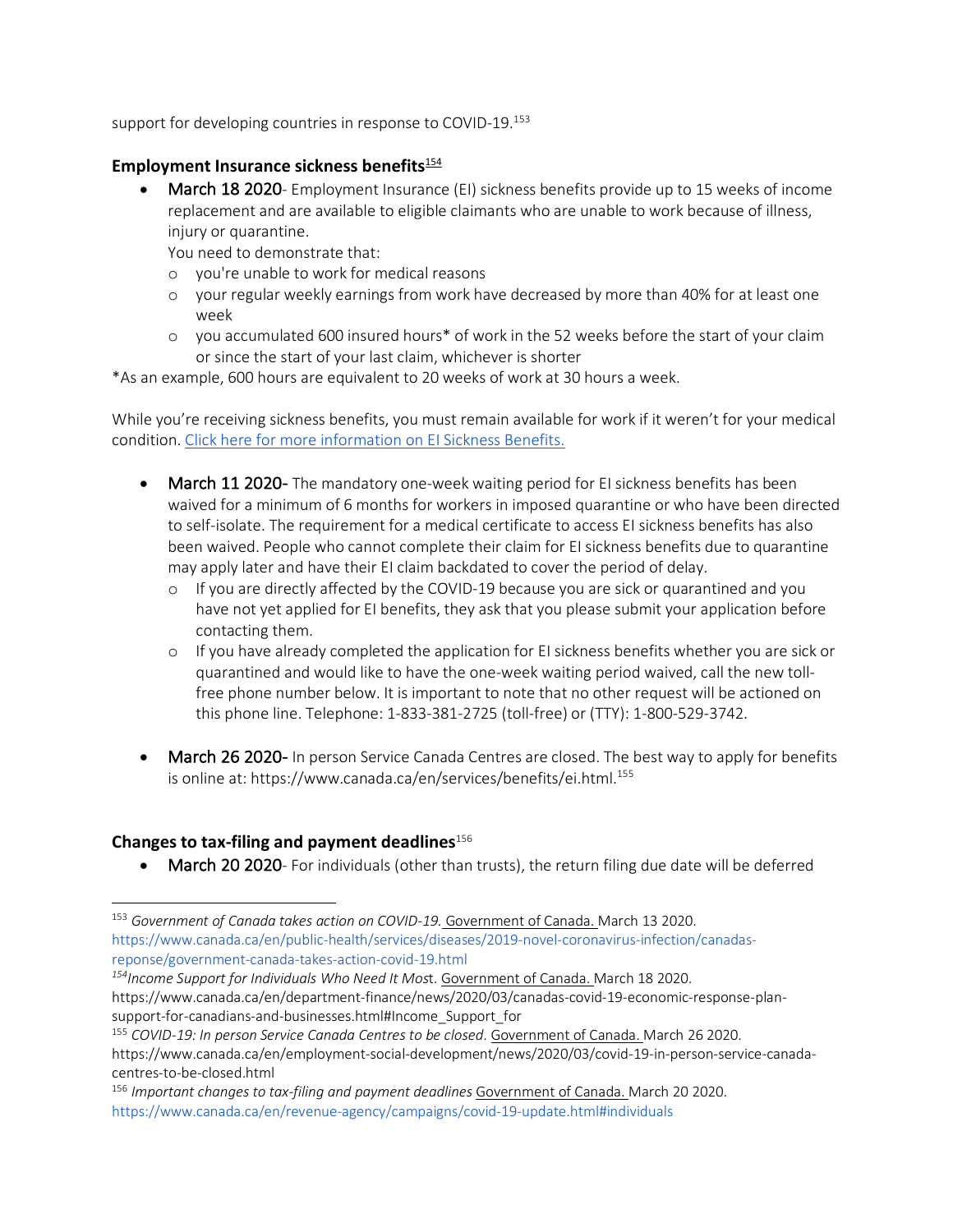until June 1, 2020. However, the Agency encourages individuals who expect to receive benefits under the GSTC or the Canada Child Benefit not to delay the filing of their return to ensure their entitlements for the 2020-21 benefit year are properly determined. For trusts having a taxation year ending on December 31, 2019, the return filing due date will be deferred until May 1, 2020.

- o The Canada Revenue Agency will allow all taxpayers to defer, until after August 31, 2020, the payment of any income tax amounts that become owing on or after today and before September 2020. This relief would apply to tax balances due, as well as instalments, under Part I of the Income Tax Act. No interest or penalties will accumulate on these amounts during this period.
- o Effective immediately as of Wednesday March 18, the Canada Revenue Agency will recognize electronic signatures as having met the signature requirements of the Income Tax Act, as a temporary administrative measure. This provision applies to authorization forms T183 or T183CORP.
- **March 27 2020** The deadlines for partnership and NR4 information returns were also extended to May 1, 2020.<sup>157</sup>

#### Click here for more information on changes to tax-filing and payment deadlines.

If you're planning to go to a free tax clinic, please check the directory before you go. Some clinics may have had to close or change their hours due to concerns regarding COVID-19. Click here for the directory of free tax clinics.

March 27 2020- Administrative income tax actions required of taxpayers by the CRA that are due after March 18, 2020 can be deferred to June 1, 2020. These administrative income tax actions include returns, elections, designations and information requests. Payroll deductions payments and all related activities are excluded.

o Taxpayers who are unable to file a return or make a payment by the tax-filing and payment deadlines because of COVID-19 can request the cancellation of penalty and interest charged to their account. Penalties and interest will not be charged if the new deadlines that the government has announced to tax-filing and payments are met. For more information about taxpayer relief and how to make a request to the CRA to have interest and/or penalties cancelled, please go to Canada.ca/taxpayer-relief. <sup>158</sup>

**CRA Outreach**<sup>159</sup>March 19 2020- The Canada Revenue Agency is adapting its Outreach Program which is to help individuals to better understand their tax obligations, benefits or credits. Traditionally available in-person, this service is now available over the phone, and through webinar, where possible by completing a request online. Click here for more information about CRA Outreach, including how to

<sup>157</sup> *Additional Support for Canadian Businesses from the Economic Impact of COVID-19.* Government of Canada. March 27 2020. https://www.canada.ca/en/department-finance/news/2020/03/additional-support-for-canadianbusinesses-from-the-economic-impact-of-covid-19.html

<sup>158</sup> *Additional Support for Canadian Businesses from the Economic Impact of COVID-19*. Government of Canada. March 27 2020. https://www.canada.ca/en/department-finance/news/2020/03/additional-support-for-canadianbusinesses-from-the-economic-impact-of-covid-19.html

<sup>159</sup> *Coronavirus disease (COVID-19): Outreach and Liaison Officer services* Government of Canada. March 19 2020. https://www.canada.ca/en/revenue-agency/campaigns/covid-19-update/covid-19-outreach-liaison-officerservices.html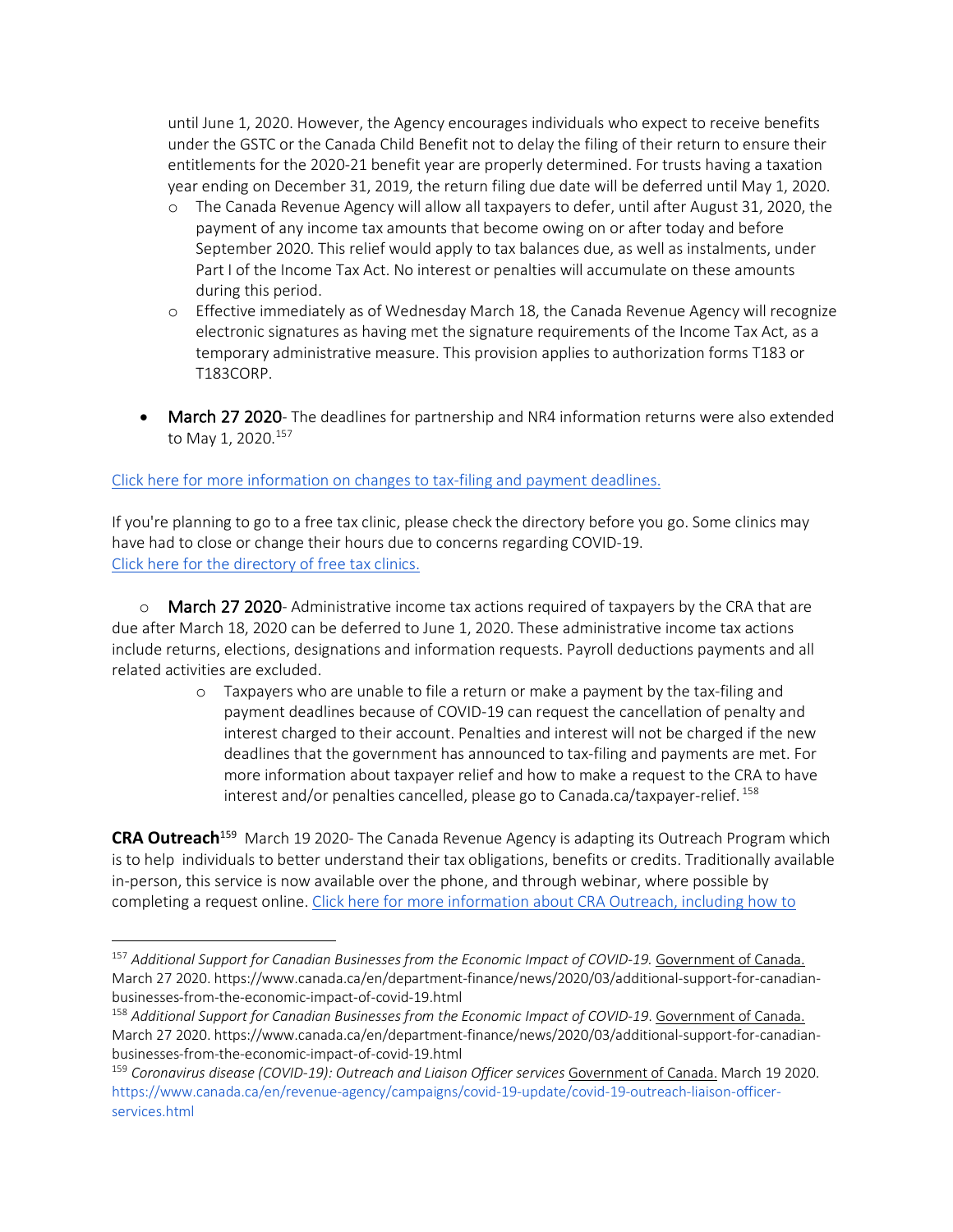#### request a session.

 $\overline{a}$ 

The Liaison Officer service to help small businesses be made aware of any tax changes such as filing and payment deadlines, proactive relief measures, etc., will offered over the phone. No number has been provided as of March 23.160

**Emergency Loan Program for Canadians Abroad<sup>161</sup> March 19 2020- The COVID-19 Emergency Loan** Program for Canadians Abroad will provide the option of an emergency loan to Canadians in need of immediate financial assistance to return home or to temporarily cover their life-sustaining needs while they work toward their return. Click here for what type of expenses can be covered.

- If you are eligible, you will be able to apply for an emergency repayable loan to the Government of Canada of up to \$5,000 to help you return to Canada and to cover your short-term needs while you work toward returning.
- You are eligible if you are a Canadian citizen impacted by COVID-19 who plans to return to Canada and who has no other source of funds. They will consider that you plan to return to Canada if you:
	- o Had a return flight booked and your flight was cancelled or delayed
	- o Attempted to book a flight, but cannot due to the travel restrictions or exorbitant pricing
	- o If you are a Canadian citizen travelling with an immediate family member who is a permanent resident of Canada (PR), you may include eligible expenses for the PR family member in your application. Immediate family is defined as spouse, parents and children
- Eligible Canadians currently outside Canada who need financial assistance can contact the nearest Government of Canada office or Global Affairs Canada's 24/7 Emergency Watch and Response Centre in Ottawa at +1 613-996-8885 (call collect where available) or CAN.finances.CV19@international.gc.ca.

**Farm Credit Canada (FCC)<sup>162</sup> <sup>163</sup> March 20 2020- To ensure producers, agribusinesses and food** processors can remain focused on business-critical functions, FCC has increased credit available to farmers and the agri-food sector. Click here for more information.

• In addition, all eligible farmers who have an outstanding Advance Payments Program (APP) loan due on or before April 30 will receive a Stay of Default, allowing them an additional six months to repay the loan.164

<sup>160</sup> Coronavirus disease (COVID-19): Outreach and Liaison Officer services Government of Canada. March 19 2020. https://www.canada.ca/en/revenue-agency/campaigns/covid-19-update/covid-19-outreach-liaison-officerservices.html

<sup>161</sup> *Frequently asked questions - COVID-19 Emergency Loan Program for Canadians Abroad* Government of Canada. March 19 2020. https://travel.gc.ca/assistance/emergency-info/financial-assistance/covid-19-financial-help-faqs#3 <sup>162</sup> *Resources for Canadian Businesses.* Government of Canada. March 20 2020.

https://www.canada.ca/en/services/business/maintaingrowimprovebusiness/resources-for-canadianbusinesses.html

<sup>163</sup> *Our response to COVID-19.* Canada Farm Credit. March 20 2020. https://www.fcc-fac.ca/en/covid-19.html

*<sup>164</sup> Prime Minister announces support for farmers and agri-food businesses under Canada's response to COVID-19.* JUSTIN TRUDEAU, PRIME MINISTER OF CANADA. March 23 2020. https://pm.gc.ca/en/news/news-

releases/2020/03/23/prime-minister-announces-support-farmers-and-agri-food-businesses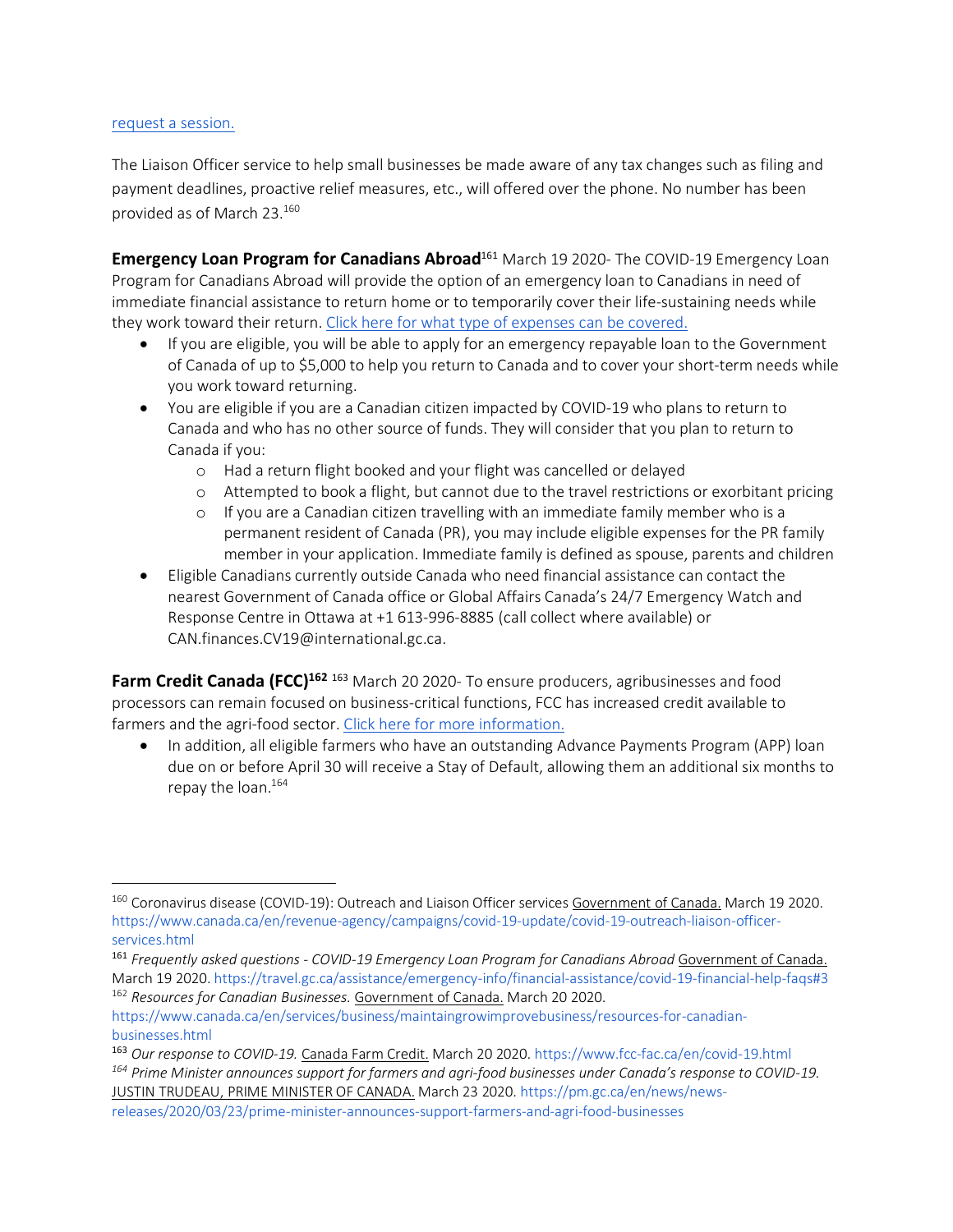**Canada's Regional Development Agencies**<sup>165</sup> March 14 2020- If you are a tourism operator, a small business or an organization that has received RDA funding and COVID-19 is affecting your operations, you are encouraged to contact your local RDA office. You may be eligible to receive additional funding and/or flexible arrangements. If not, they can also assist you with access to federal funding to help you stay in business, advice, and services to other federal programs and services available. Canada's Regional Development Agencies:

- Atlantic Canada Opportunities Agency: 1-800-561-7862
- Western Economic Diversification Canada: 1-888-338-WEST (9378)
- FedNor: 1-877-333-6673
- Canadian Northern Economic Development Agency: 1-855-897-2667
- FedDevOntario: 1-866-593-5505
- Canadian Economic Development for Quebec Regions: 1-866-385-64

**Parks Canada Commercial Lease Payments** March 27 2020- Parks Canada is now contacting all holders of commercial leases and licences of occupation in national parks, historic sites, and marine conservation areas to provide details on the deferral of regular payments without interest until September 1, 2020. Operators will be contacted directly by Parks Canada staff over the coming days. Information will also be made available soon on the Parks Canada website. Please visit pc.gc.ca regularly for updates. $166$ 

#### **Emergency Care Benefit**

• March 18 2020- The Emergency Care Benefit will provide up to \$900 bi-weekly, for up to 15 weeks. This flat-payment Benefit would provide income support to:

o Workers, including the self-employed, who are quarantined or sick with COVID-19 but do not qualify for EI.

o Workers, including the self-employed, who are taking care of a family member who is sick with COVID-19, such as an elderly parent, but do not qualify for EI.

o Parents with children who require care or supervision due to school closures, and are unable to earn employment income, irrespective of whether they qualify for EI or not.<sup>167</sup>

• March 25 2020- Bill C-13, the COVID-19 Emergency Response Act, was passed. It replaced this Benefit with the Canada Emergency Response Benefit. See more details below.

#### **Emergency Support Benefit**

 $\overline{a}$ 

• March 18 2020- This Benefit was proposed for workers who were not eligible for EI and who faced unemployment.

• March 25 2020- Bill C-13, the COVID-19 Emergency Response Act, was passed. It replaced the

<sup>165</sup> *Innovation, Science and Economic Development Canada: Coronavirus disease (COVID-19).* Government of Canada. March 14 2020. http://www.ic.gc.ca/eic/site/icgc.nsf/eng/07677.html

<sup>166</sup> *Parks Canada helps tourism businesses in national parks and historic sites deal with the impacts of COVID-19 by deferring commercial lease payments without interest until September 2020*. Government of Canada. March 27 2020. https://www.canada.ca/en/parks-canada/news/2020/03/parks-canada-helps-tourism-businesses-in-nationalparks-and-historic-sites-deal-with-the-impacts-of-covid-19-by-deferring-commercial-lease-payments.html <sup>167</sup> *Canada Revenue Agency: Helping Canadians with the economic impact of the COVID-19 Pandemic Government of Canada.* March 18 2020. https://www.canada.ca/en/revenue-agency/campaigns/covid-19-update.html#individuals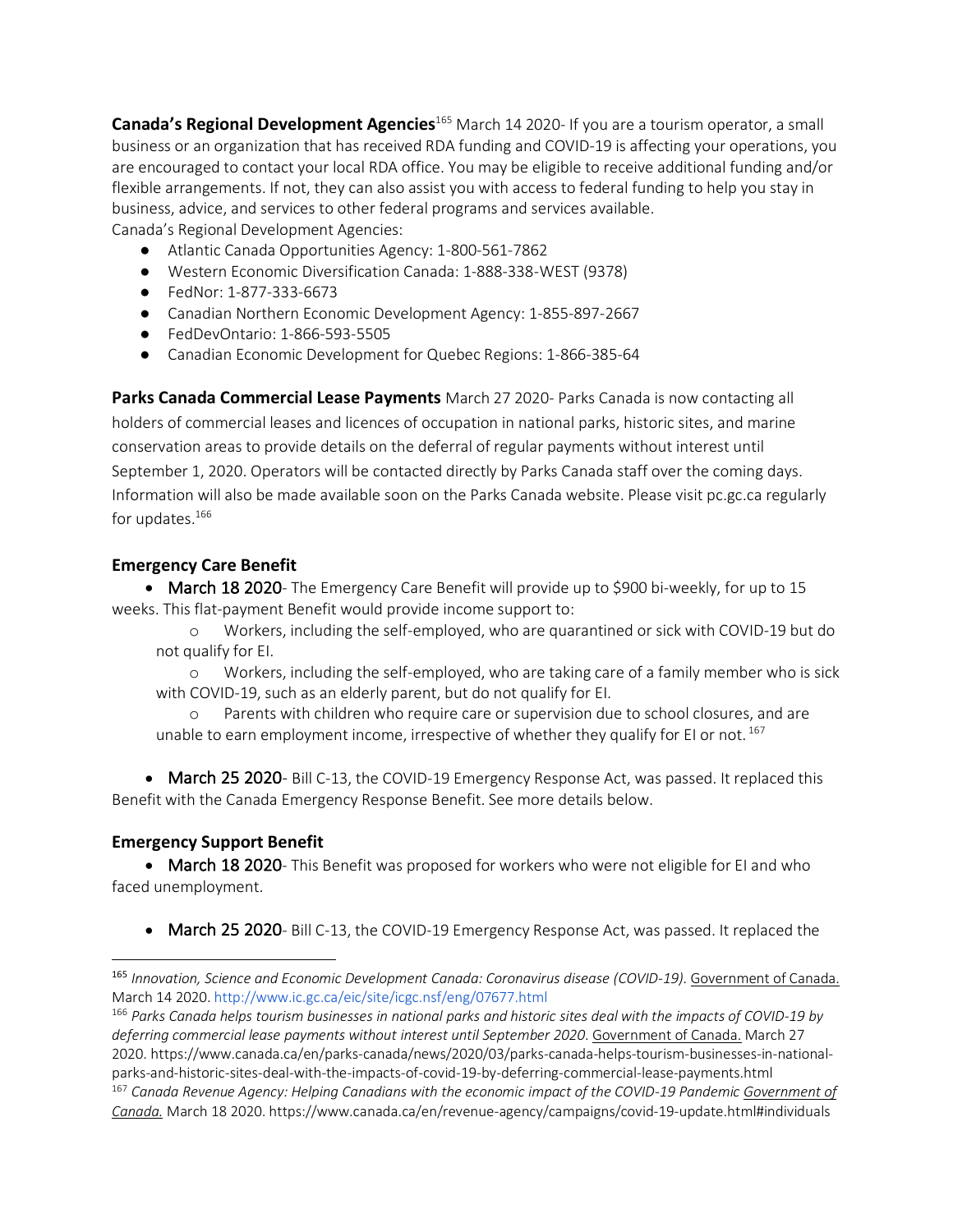proposed Emergency Support Benefit with the Canada Emergency Response Benefit. See more in the Canada Emergency Response Benefit section below.

#### **Canada Emergency Response Benefit**

March 25 2020- This taxable benefit would provide \$2,000 a month for up to four months for workers who lose their income as a result of the pandemic. The CERB would be a combination of the previously announced Emergency Care Benefit and Emergency Support Benefit. The CERB would cover Canadians who have lost their job, are sick, quarantined, or taking care of someone who is sick with COVID-19, as well as working parents who must stay home without pay to care for children. The CERB would apply to wage earners, contract workers and self-employed individuals who would not otherwise be eligible for Employment Insurance (EI), and workers who are still employed, but are not receiving income because of disruptions to their work situation. All Canadians who have ceased working due to COVID-19, whether they are EI-eligible or not, would be able to receive the CERB.

The portal for accessing the CERB will be available April 6. Canadians who have lost their job can continue to apply for EI and other EI benefits. Canadians will begin to receive their CERB payments within 10 days of application. The CERB will be paid every four weeks and be available from March 15, 2020 until October 3, 2020.168

• March 30 2020- Canadians will be able to apply for the CERB payment starting April  $6<sup>th</sup>$  2020<sup>169</sup>

#### **Canada Child Benefit (CCB)**

 $\overline{a}$ 

- March 23 2020- As part of the COVID-19 Economic Response Plan, the Government proposed to increase the maximum annual CCB payment amounts, only for the 2019-20 benefit year, by \$300 per child as part of their May payment, pending parliamentary approval. If you have previously applied for the CCB, you would not need to re-apply. For more information on the Canada Child Benefit such as how to apply and eligibility requirements call 1-800-387-1193 or click here.<sup>170</sup>
- March 25 2020- The temporary increase to CCB was approved in parliament, and would amount to almost \$2 billion.<sup>171</sup>

Free Resource for Homeschooling March 30, 2020- The National Film Board of Canada (NFB), the country's leader in audiovisual learning resources, is offering FREE online learning resources that will give Canadian families and teachers new tools to keep young minds engaged. Parents can access a special

development/corporate/notices/coronavirus.html#h2.5

<sup>168</sup> *Government introduces Canada Emergency Response Benefit to help workers and businesses*. Government of Canada. March 25 2020. https://www.canada.ca/en/department-finance/news/2020/03/introduces-canadaemergency-response-benefit-to-help-workers-and-businesses.html

<sup>169</sup> *Canada Emergency Response Benefit to Launch on April 6*. Government of Canada. April 1 2020. https://www.canada.ca/en/employment-social-development/news/2020/04/canada-emergency-response-benefitto-launch-on-april-6.html

<sup>170</sup> *ESDC Corporate information: Coronavirus disease (COVID-19) – Notices- Benefits and services.* Government of Canada. March 23 2020. https://www.canada.ca/en/employment-social-

*<sup>171</sup> The COVID-19 Emergency Response Act Receives Royal Assent.* Government of Canada. March 25 2020. https://www.canada.ca/en/department-finance/news/2020/03/the-covid-19-emergency-response-act-receivesroyal-assent0.html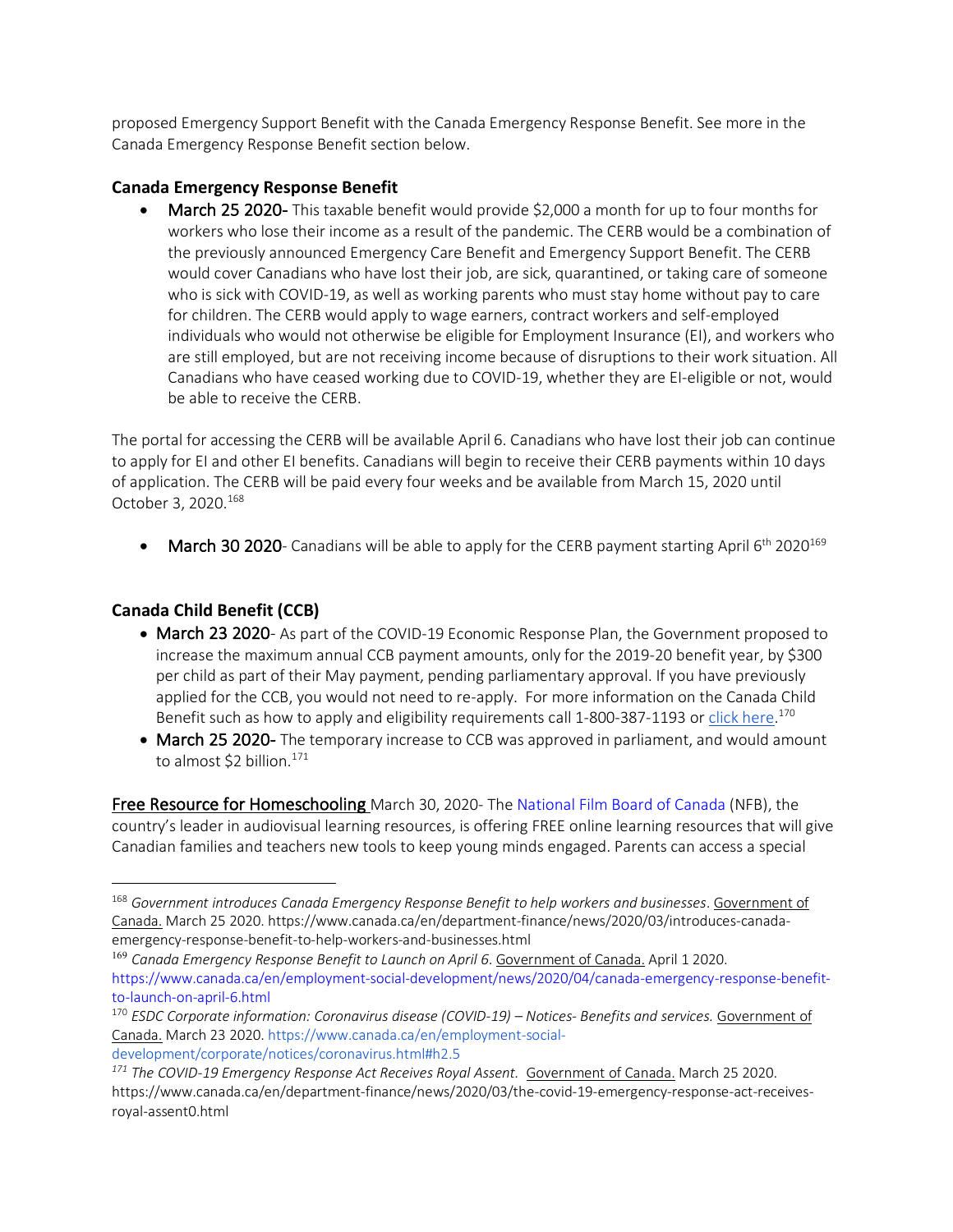collection of acclaimed NFB films and learning resources at NFB.ca/education. All teachers across Canada, from now until June 30, 2020, have FREE access to CAMPUS, the NFB's online media portal.<sup>172</sup>

#### **Goods and Services Tax Credit (GSTC)**

- March 23 2020- As part of the COVID-19 Economic Response Plan, the Government proposed a one-time special payment to be provided by early May 2020 through the GSTC. This would double the maximum annual GSTC payment amounts for the 2019-20 benefit year, pending parliamentary approval.173
- March 25 2020- The proposed assistance to individuals and families with low and modest incomes with a special top-up payment under the Goods and Services Tax (GST) credit was approved in parliament, equalling to \$5.5 billion in support.<sup>174</sup>

#### **Registered Retirement Income Funds (RRIFs)**

- March 23 2020- As part of the COVID-19 Economic Response Plan, the Government proposed targeted help by reducing required minimum withdrawals from Registered Retirement Income Funds (RRIFs) by 25% for 2020, pending parliamentary approval  $175$
- March 25 2020- The reduced minimum withdrawal amount for RRIFs, aimed to protect seniors' retirement savings from the impact of volatile market conditions, was approved in parliament.<sup>176</sup>

#### **Canada Student Loans and Canada Apprentice Loans**

March 23 2020- The Government of Canada has announced its plan to pause the repayment of Canada Student Loans temporarily. Pending parliamentary approval, starting March 30 2020, all student loan borrowers will automatically have their repayments suspended until September 30, 2020. No payment would be required and interest would not accrue during this time. Students would not need to apply for the repayment pause. This will include pre-authorized debits. Students who are currently studying could continue to apply for Canada Student Loans. There would be no change to the application process.<sup>177</sup>

 <sup>172</sup> *With kids home from school. National Film Board of Canada offers free online learning resources for parents and teachers.* Government of Canada. March 30 2020. https://www.canada.ca/en/national-film-

board/news/2020/03/with-kids-home-from-school-national-film-board-of-canada-offers-free-online-learningresources-for-parents-and-teachers.html

<sup>173</sup> *Canada's COVID-19 Economic Response Plan: Support for Canadians and Businesses.* Government of Canada. March 23 2020. https://www.canada.ca/en/department-finance/news/2020/03/canadas-covid-19-economicresponse-plan-support-for-canadians-and-businesses.html#Income\_Support\_for

<sup>174</sup> *The COVID-19 Emergency Response Act Receives Royal Assent*. Government of Canada. March 25 2020. https://www.canada.ca/en/department-finance/news/2020/03/the-covid-19-emergency-response-act-receivesroyal-assent0.html

<sup>175</sup> *Canada's COVID-19 Economic Response Plan: Support for Canadians and Businesses* Government of Canada. March 23 2020. https://www.canada.ca/en/department-finance/news/2020/03/canadas-covid-19-economicresponse-plan-support-for-canadians-and-businesses.html#Income\_Support\_for

<sup>176</sup> *The COVID-19 Emergency Response Act Receives Royal Assent*. Government of Canada. March 25 2020. https://www.canada.ca/en/department-finance/news/2020/03/the-covid-19-emergency-response-act-receivesroyal-assent0.html

<sup>177</sup> *ESDC Corporate information: Coronavirus disease (COVID-19) – Notices- Benefits and services* Government of Canada. March 23 2020. https://www.canada.ca/en/employment-socialdevelopment/corporate/notices/coronavirus.html#h2.5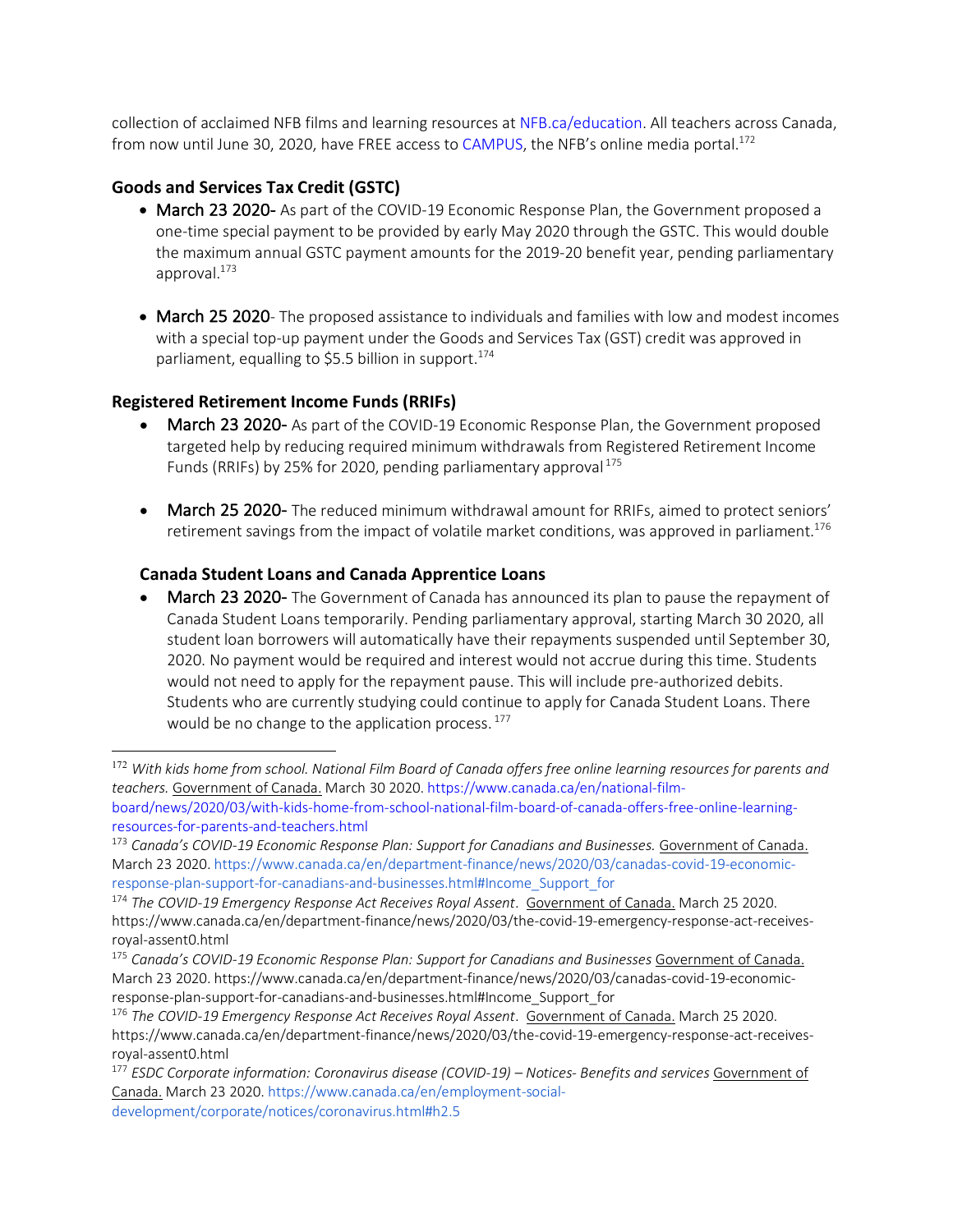• March 25 2020- A pause on the repayments of Canada Student Loans in the Canada Student Financial Assistance Act, the Canada Student Loans Act, and the Apprenticeship Loans Act was approved in parliament, in order to introduce a 6-month moratorium on the repayment for all borrowers currently in repayment.<sup>178</sup>

#### **Canada Emergency Wage Subsidy (formerly the Temporary Wage Subsidy for Employers)**

- March 19 2020- The Temporary Wage Subsidy for Employers is a three-month measure that will allow eligible employers to reduce the amount of payroll deductions required to be remitted to the Canada Revenue Agency (CRA). The subsidy is equal to 10% of the remuneration you pay from March 18, 2020 to June 19, 2020, up to \$1,375 for each eligible employee and to a maximum of \$25,000 total per employer.<sup>179</sup> Click here to learn more about the Temporary Wage Subsidy for Employers.
- March 25 2020- The Temporary Wage Subsidy for Employers was approved in parliament, and says that eligible employers include small businesses (including co-operative organizations) eligible for the small business deduction, unincorporated employers, certain partnerships, nonprofit organizations, and charities.<sup>180</sup>
- **March 30 2020-** It was announced that the subsidy was changed to up to 75 per cent for qualifying businesses for the first \$58,700 of salary, for up to 3 months, retroactive to March 15, 2020. This would mean a maximum of \$847 per employee per week. Applicants must have suffered at least a 30 per cent decline in revenue because of the coronavirus pandemic.<sup>181</sup> More details will be shared before the end of the month.<sup>182</sup>
- April 1 2020- The Canada Emergency Wage Subsidy would apply at a rate of 75 per cent of the first \$58,700 normally earned by employees – representing a benefit of up to \$847 per week. The program will be in place for a 12-week period, from March 15 to June 6, 2020.
	- o Eligible employers who suffer a drop in gross revenues of at least 30 per cent in March, April or May, when compared to the same month in 2019, would be able to access the subsidy.
	- o Eligible employers would include employers of all sizes and across all sectors of the economy, with the exception of public sector entities.
	- o For non-profit organizations and registered charities similarly affected by a loss of

<sup>178</sup> *The COVID-19 Emergency Response Act Receives Royal Assent*. Government of Canada. March 25 2020. https://www.canada.ca/en/department-finance/news/2020/03/the-covid-19-emergency-response-act-receivesroyal-assent0.html

<sup>179</sup> *Frequently Asked Questions – Temporary Wage Subsidy for Employers.* Government of Canada. March 20 2020. https://www.canada.ca/en/revenue-agency/campaigns/covid-19-update/frequently-asked-questions-wage-subsidysmall-businesses.html

<sup>180</sup> *The COVID-19 Emergency Response Act Receives Royal Assent*. Government of Canada. March 25 2020. https://www.canada.ca/en/department-finance/news/2020/03/the-covid-19-emergency-response-act-receivesroyal-assent0.html

<sup>181</sup> Connolly, Amanda. *Here's who's eligible and how to apply for Canada's coronavirus wage subsidy.* Global News. March 30 2020. https://globalnews.ca/news/6750050/justin-trudeau-coronavirus-wage-subsidy/

<sup>182</sup> *Support to Businesses.* Government of Canada. March 30 2020. https://www.canada.ca/en/departmentfinance/economic-response-plan/covid19-businesses.html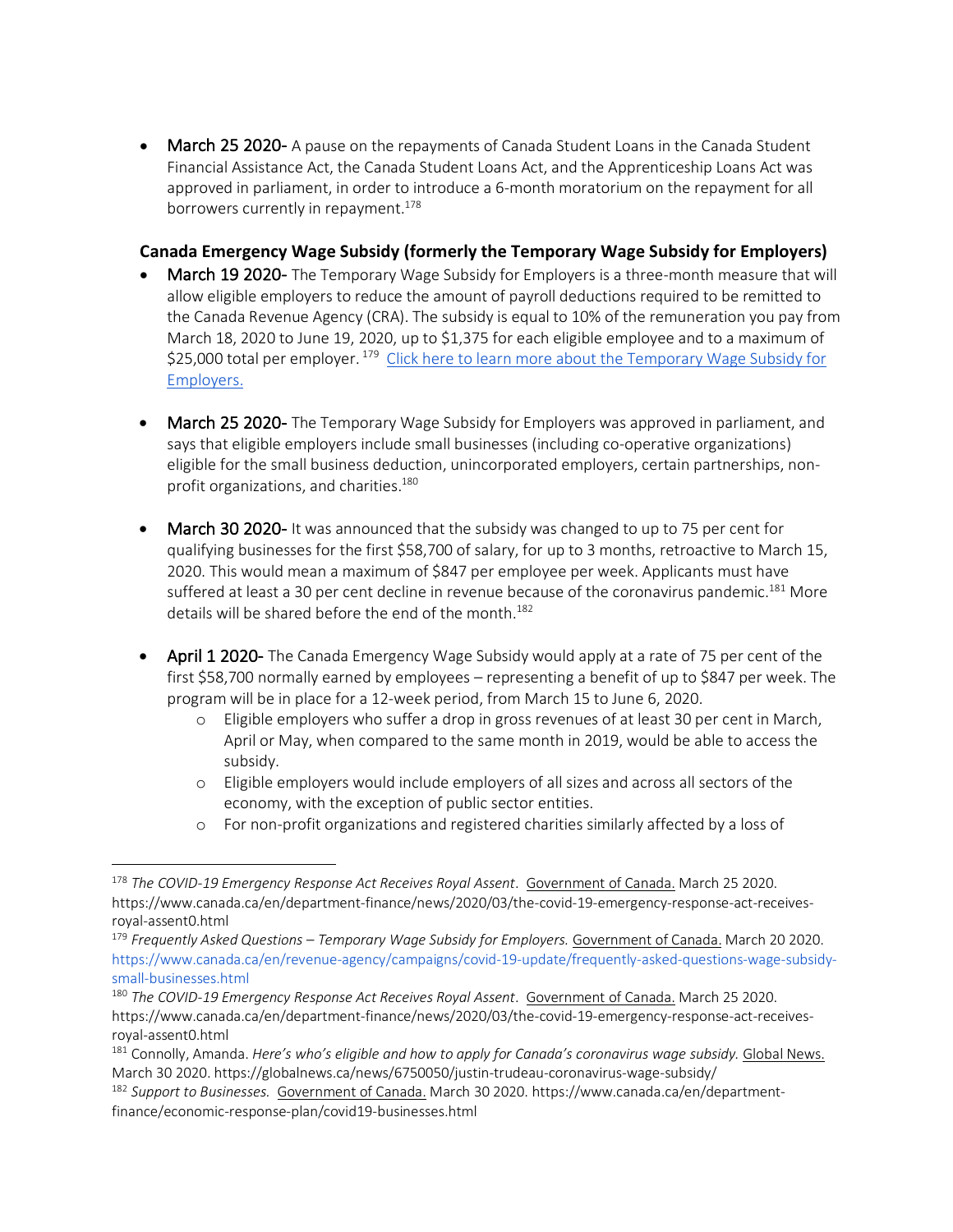revenue, the government will continue to work with the sector to ensure the definition of revenue is appropriate to their circumstances. The government is also considering additional support for non-profits and charities, particularly those involved in the frontline response to COVID-19. Further details will be announced in the near term.

o An eligible employer's entitlement to this wage subsidy will be based entirely on the salary or wages actually paid to employees. All employers would be expected to at least make best efforts to top up salaries to 100% of the maximum wages covered.<sup>183</sup>

**Work-Sharing (WS)** March 18 2020- Work-Sharing (WS) is an adjustment program designed to help employers and employees avoid layoffs when there is a temporary reduction in the normal level of business activity that is beyond the control of the employer. The measure provides income support to employees eligible for Employment Insurance benefits who work a temporarily reduced work week while their employer recovers.<sup>184</sup> The Government of Canada introduced temporary special measures that extend the maximum duration of Work-Sharing agreements from 38 weeks to 76 weeks across Canada for those businesses affected by the downturn in business due to COVID-19 and for the forestry and steel and aluminum sector. Temporary special measures are effective March 15, 2020 to March 14, 2021. Click here for the Work-Sharing temporary special measures page to find out if you are eligible for temporary special measures.

Click here for the Work-Sharing page to learn more about the program and its requirements.

**Indigenous Community Support Fund** March 18 2020- \$305 million for a new distinctions-based Indigenous Community Support Fund to address immediate needs in First Nations, Inuit, and Métis Nation communities. <sup>185</sup>

March 26 2020- The \$305 million Indigenous Community Support Fund will be distributed as follows:

- \$215 million for First Nations: allocated to each First Nation based on population, remoteness and community well-being;
- \$45 million for Inuit, which will flow to each of the four land claims organizations through an allocation determined by the Inuit Tapiriit Kanatami and regional Inuit land claims organizations;
- \$30 million for Métis Nation communities, which will flow through each of the Governing Members;

finance/news/2020/04/government-announces-details-of-the-canada-emergency-wage-subsidy-to-help-businesseskeep-canadians-in-their-jobs.html

 <sup>183</sup> *Government Announces Details of the Canada Emergency Wage Subsidy to Help Businesses Keep Canadians in their jobs.* Government of Canada. April 1 2020. https://www.canada.ca/en/department-

<sup>184</sup>*Work-Sharing Program - Temporary special measures for the downturn in business due to COVID-19 and for the forestry and steel and aluminum sector.* Government of Canada. March 19 2020.

https://www.canada.ca/en/employment-social-development/services/work-sharing/temporary-measures-forestrysector.html

<sup>185</sup> *Canada's COVID-19 Economic Response Plan: Support for Canadians and Businesses* Government of Canada. March 18 2020. https://www.canada.ca/en/department-finance/news/2020/03/canadas-covid-19-economicresponse-plan-support-for-canadians-and-businesses.html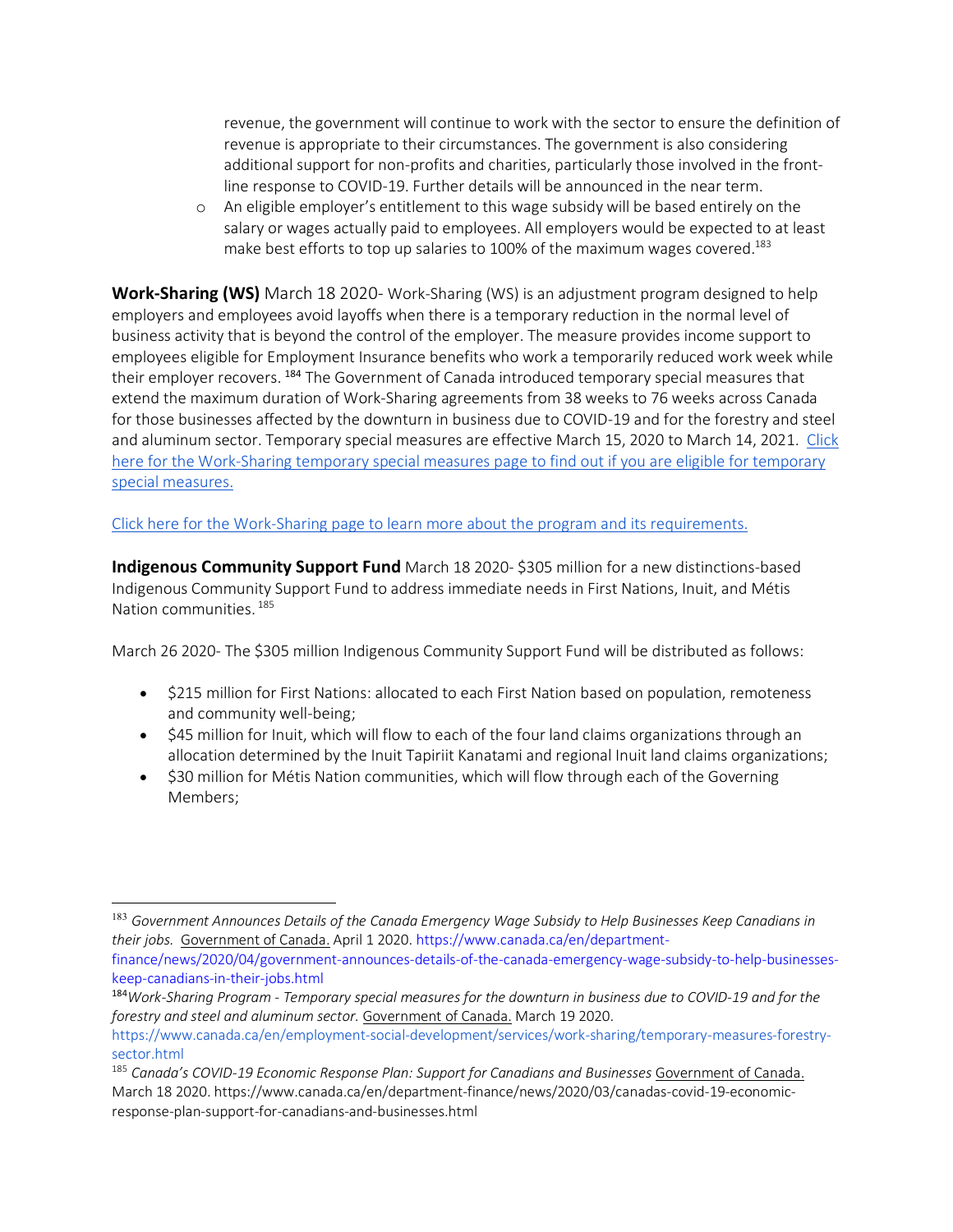• \$15 million for regional and urban Indigenous organizations supporting their members living away from their communities, and to regional organizations such as Friendship Centres and the Métis Settlements General Council of Alberta.186

The funds allotted to Ontario is broken down as follows: First Nations will receive \$37,580,000, and Métis will receive \$3,625,000. Communities identified jointly by Indigenous Services Canada, the National Indigenous Organizations and other Indigenous leaders, based on emergency needs, do not need to apply. Funding will be transferred to these communities and band councils from ISC regional offices through existing agreements.<sup>187</sup>

Click here to for more details on the Indigenous Community Support Fund.

Regional, urban and off-reserve Indigenous organizations need to apply through a call for proposals. This call will be opened soon and available on the web page linked above.

**Indigenous Services Canada** March 26 2020- In addition to public health related emergency supports, First Nation communities on reserve may be able to have expenses covered by the Emergency Management Assistance Program (EMAP). EMAP provides funding to First Nations communities so they can build resiliency, prepare for natural hazards and respond to them. At this time, Emergency Management Assistance Program assistance is dedicated to ensure the immediate health and safety response of First Nations related to COVID-19. Funding will not be used to support capacity building activities, nor to supplement other programs such as Band Support Funding. Eligible expenses will still be funded in cases of fire, flood or other natural disasters that pose an imminent threat to communities that would typically be supported by the Emergency Management Assistance Program.<sup>188</sup>

#### Click here to learn more about EMAP.

 $\overline{a}$ 

**Reaching Home Initiative**<sup>189</sup> March 18 2020- Providing the Reaching Home initiative with \$157.5 million for people experiencing homelessness during the COVID-19 outbreak. The government says the funding could be used for a range of needs such as purchasing beds and physical barriers for social distancing and securing accommodation to reduce overcrowding in shelters.

Women's Shelters and Sexual Assault Centres<sup>190</sup> March 18 2020- Providing up to \$50 million to women's shelters and sexual assault centres to help with their capacity to manage or prevent an outbreak in their facilities. This includes funding for facilities in Indigenous communities.

<sup>186</sup> *Addressing urgent needs in Indigenous communities related to COVID-19*. Government of Canada. March 26 2020. https://www.canada.ca/en/indigenous-services-canada/news/2020/03/addressing-urgent-needs-inindigenous-communities-related-to-covid-19.html

<sup>187</sup> *Indigenous Community Support Fund.* Government of Canada. March 26 2020. https://www.sacisc.gc.ca/eng/1585189335380/1585189357198

<sup>188</sup> *COVID-19: First Nations Community Guide on Accessing Additional Supports*. Government of Canada. March 26 2020. https://www.sac-isc.gc.ca/eng/1584819394157/1584819418553#g

<sup>&</sup>lt;sup>189</sup> Canada's COVID-19 Economic Response Plan: Support for Canadians and Businesses. Government of Canada. March 18 2020. https://www.canada.ca/en/department-finance/news/2020/03/canadas-covid-19-economicresponse-plan-support-for-canadians-and-businesses.html

*<sup>190</sup> Canada's COVID-19 Economic Response Plan: Support for Canadians and Businesses.* Government of Canada. March 18 2020. https://www.canada.ca/en/department-finance/news/2020/03/canadas-covid-19-economicresponse-plan-support-for-canadians-and-businesses.html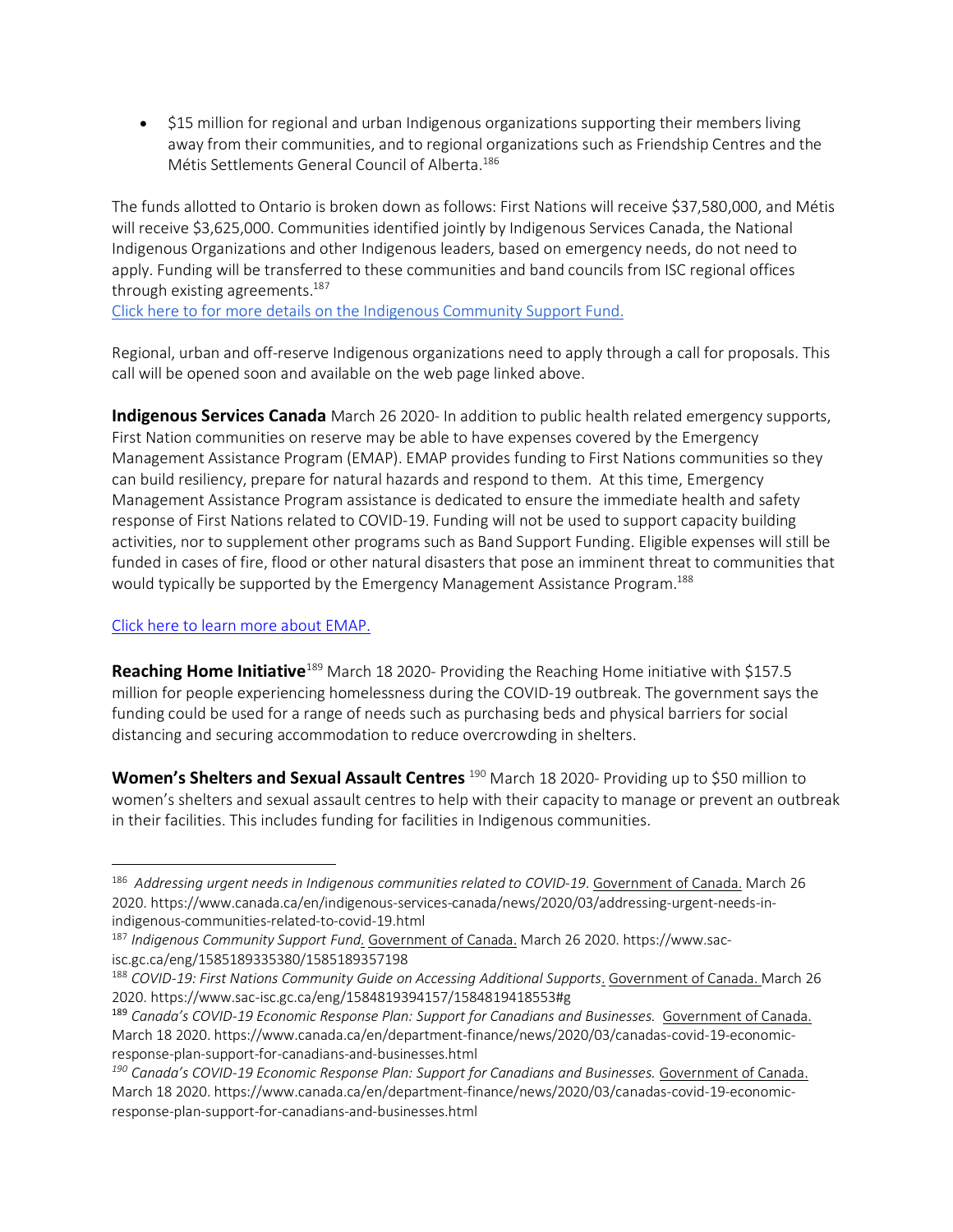**Mortgage Default Management**<sup>191</sup> March 18 2020- The government is launching a revised Insured Mortgage Purchase Program (IMPP), a market liquidity tool that was used in the Global Financial Crisis. Under this program, the federal government will purchase up to \$50 billion of insured mortgage pools through Canada Mortgage and Housing Corporation (CMHC).<sup>192</sup> CMHC will permit lenders to allow payment deferral for homeowners beginning immediately. Details of the terms of the purchase operations will be provided to lenders by CMHC later this week.<sup>193</sup>

**Business Credit Availability Program**<sup>194</sup> March 13 2020- The government announced the establishment of a Business Credit Availability Program (BCAP) to help Canadian businesses obtain financing during the "current period of significant uncertainty." Participating private sector lenders have committed to working with BDC/EDC to find solutions for creditworthy business clients who would otherwise have insufficient access to credit, and ensuring that the extension of credit by BDC/EDC is incremental for Canadian businesses and does not displace or substitute for private credit in aggregate.

All credit-worthy businesses with viable business models whose activities fall within the mandate of either BDC and/or EDC are eligible to benefit from BCAP. Businesses interested in accessing the BCAP should directly contact their financial institution, which will contact BDC and/or EDC where appropriate. BCAP is currently available.

**Canada Deposit Insurance Corporation** March 25 2020- Bill C-1, the COVID-19 Emergency Response Act, was approved. This Act supports the protection of Canadians' savings by providing the Minister of Finance with the flexibility to increase the Canada Deposit Insurance Corporation's deposit insurance limit beyond its current level of \$100,000. <sup>195</sup>

**Goods and Services Tax/Harmonized Sales Tax Remittance Deferral** March 27 2020- The Government is deferring Goods and Services Tax/Harmonized Sales Tax (GST/HST) remittances and customs duty payments to June 30, 2020. This measure could provide up to \$30 billion in cash flow or liquidity assistance for Canadian businesses and self-employed individuals over the next three months.

To support Canadian businesses, the Minister of National Revenue will extend until June 30, 2020 the time that:

• Monthly filers have to remit amounts collected for the February, March and April 2020 reporting periods;

 $\overline{a}$ 

<sup>192</sup> *A Message from our President to our Clients (COVID-19).* Canada Mortgage and Housing Corporation. March 17 2020. https://www.cmhc-schl.gc.ca/en/media-newsroom/notices/2020/message-from-president-to-clients-covid-19 <sup>193</sup> *Government of Canada Announces Further Measures to Support Continued Lending to Canadian Consumers and Businesses Canada Mortgage and Housing Company*. March 16 2020. https://www.cmhc-schl.gc.ca/en/medianewsroom/news-releases/2020/measures-support-continued-lending-canadian-consumers-businesses <sup>194</sup> *Business Credit Availability Program (BCAP).* Government of Canada. March 20 2020.

<sup>191</sup> *Canada's COVID-19 Economic Response Plan: Support for Canadians and Businesses*. Government of Canada. March 18 2020. https://www.canada.ca/en/department-finance/news/2020/03/canadas-covid-19-economicresponse-plan-support-for-canadians-and-businesses.html#Mortgage\_Default\_Management

https://www.canada.ca/en/department-finance/programs/financial-sector-policy/business-credit-availabilityprogram.html

<sup>195</sup> *The COVID-19 Emergency Response Act Receives Royal Assent*. Government of Canada. March 25 2020. https://www.canada.ca/en/department-finance/news/2020/03/the-covid-19-emergency-response-act-receivesroyal-assent0.html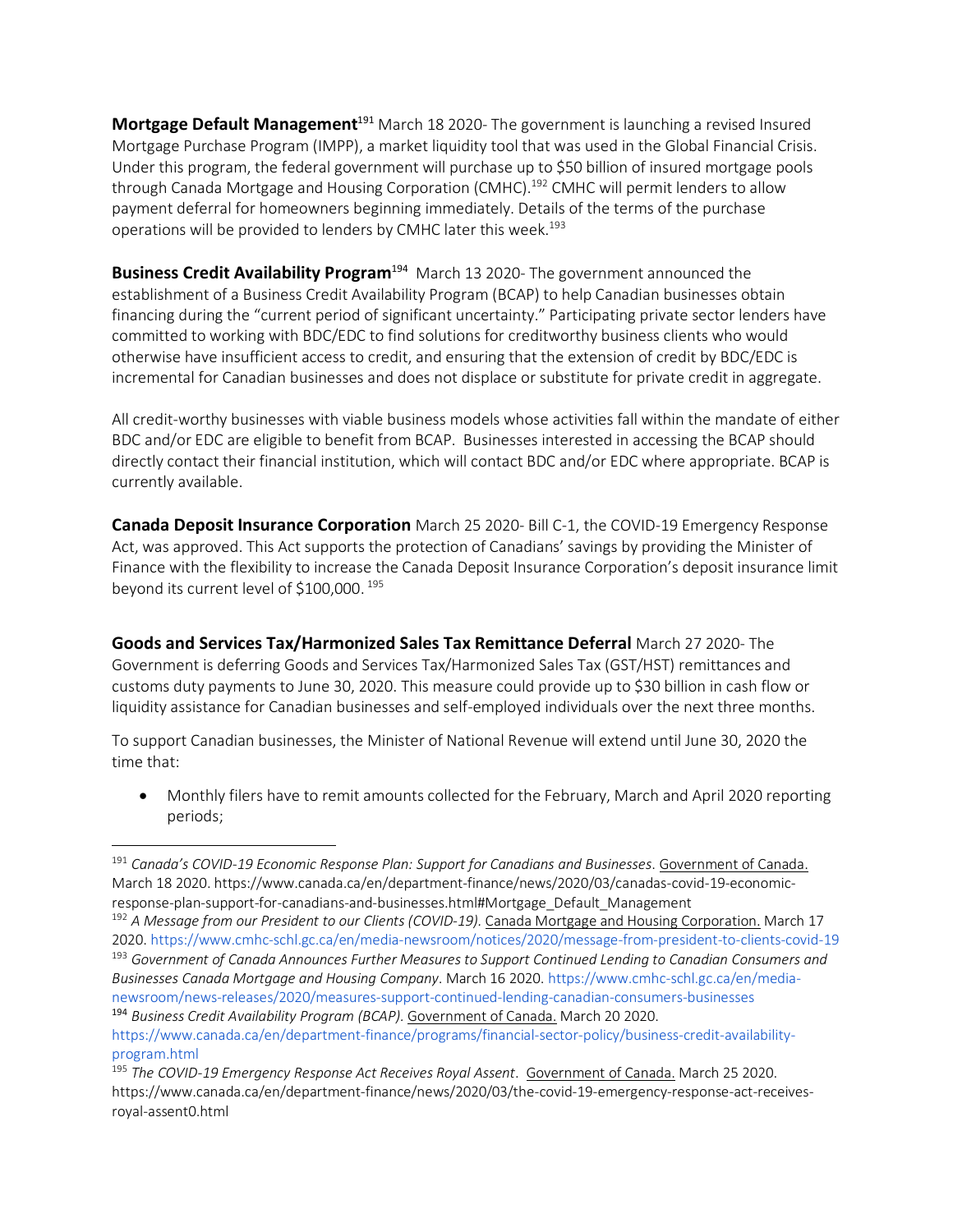- Quarterly filers have to remit amounts collected for the January 1, 2020 through March 31, 2020 reporting period; and
- Annual filers, whose GST/HST return or instalment are due in March, April or May 2020, have to remit amounts collected and owing for their previous fiscal year and instalments of GST/HST in respect of the filer's current fiscal year.

Businesses in need of information about their particular obligations may contact the Canada Revenue Agency or refer to its website.<sup>196</sup>

**Deferral of Customs Duty and Sales Tax for Importers** March 27 2020- Payment deadlines for statements of accounts owing for customs duties for applicable consumer goods and the GST (5%) on imports for March, April, and May are being deferred to June 30, 2020.

Businesses in need of information about their particular accounting and payment obligations on imported goods may contact the Canada Border Services Agency for more details.197

**Loan Programs for Businesses** March 27 2020- The following new programs were announced:

• Canada Emergency Business Account The new Canada Emergency Business Account was launched, which will be implemented by eligible financial institutions in cooperation with Export Development Canada (EDC). This \$25 billion program will provide interest-free loans of up to \$40,000 to small businesses and not-for-profits, to help cover their operating costs during a period where their revenues have been temporarily reduced, due to the economic impacts of the COVID-19 virus. Small businesses and not-for-profits should contact their financial institution to apply for these loans.

To qualify, these organizations will need to demonstrate they paid between \$50,000 to \$1 million in total payroll in 2019. Repaying the balance of the loan on or before December 31, 2022 will result in loan forgiveness of 25 percent (up to \$10,000).

- Loan Guarantee for Small and Medium Enterprises The Government announced that the Export Development Canada (EDC) would guarantee new operating credit and cash flow term loans that financial institutions extend to SMEs, up to \$6.25 million. The program cap for this new loan program will \$20 billion total for export sector and domestic companies.
- Co-Lending Program for Small and Medium Enterprises To provide additional liquidity support for Canadian businesses, the Co-Lending Program was launched to bring the Business Development Bank of Canada (BDC) together with financial institutions to co-lend term loans to SMEs for their operational cash flow requirements.

Eligible businesses may obtain incremental credit amounts up to \$6.25 million; BDC's portion of this program is up to \$5 million maximum per loan. Eligible financial institutions will conduct the underwriting and manage the interface with their customers. The potential for lending for this program will be \$20

<sup>196</sup> *Additional Support for Canadian Businesses from the Economic Impact of COVID-19.* Government of Canada. March 27 2020. https://www.canada.ca/en/department-finance/news/2020/03/additional-support-for-canadianbusinesses-from-the-economic-impact-of-covid-19.html

<sup>197</sup> *Additional Support for Canadian Businesses from the Economic Impact of COVID-19*. Government of Canada. March 27 2020. https://www.canada.ca/en/department-finance/news/2020/03/additional-support-for-canadianbusinesses-from-the-economic-impact-of-covid-19.html